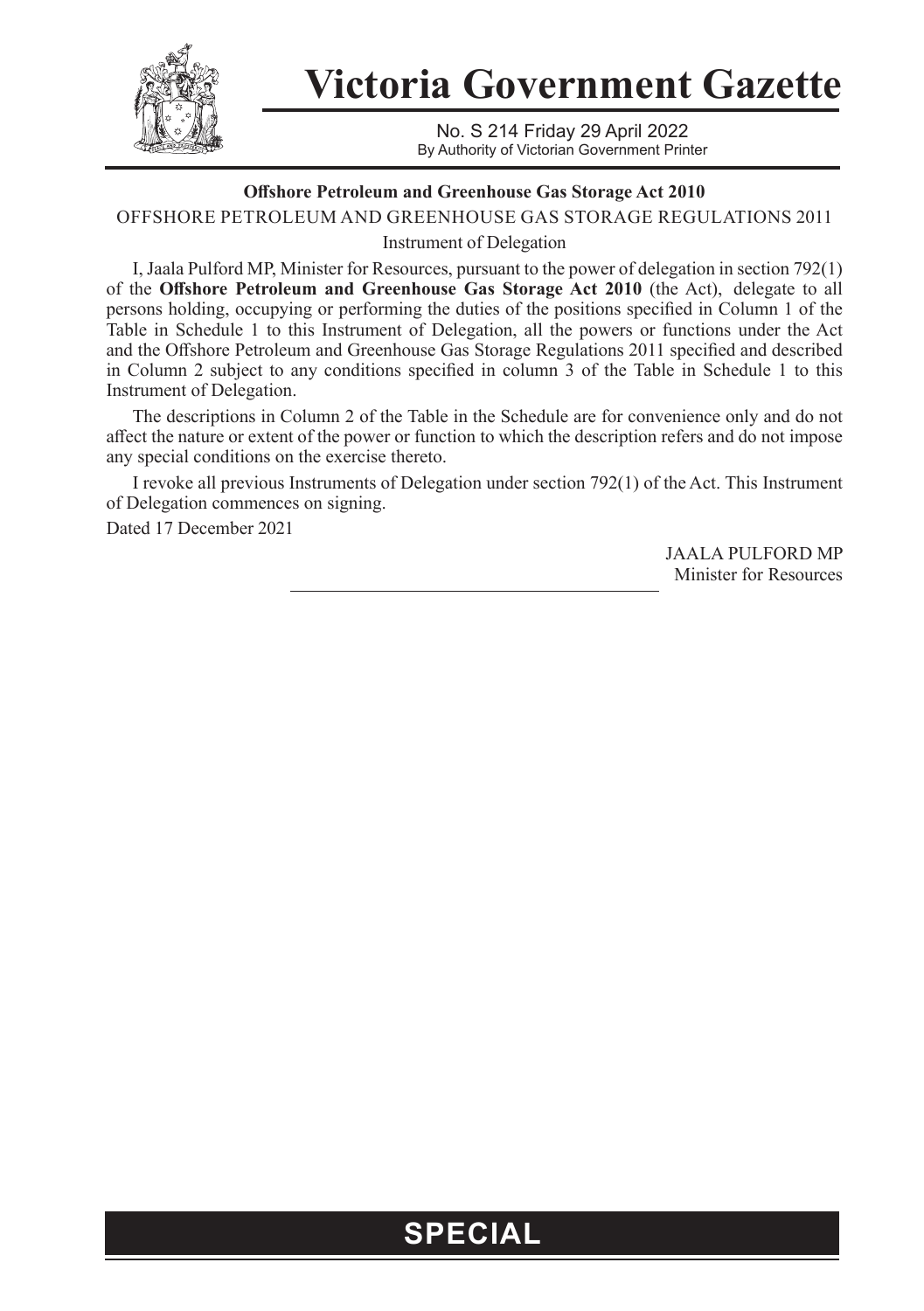| Column <sub>1</sub><br><b>Delegates</b>                                                        | Column <sub>2</sub><br><b>Powers or Functions Delegated</b>                                                                                                                                                                                            | Column 3<br><b>Conditions</b> |
|------------------------------------------------------------------------------------------------|--------------------------------------------------------------------------------------------------------------------------------------------------------------------------------------------------------------------------------------------------------|-------------------------------|
| Executive Director, Earth<br>Resources Regulation Director,<br><b>Statutory Authorisations</b> | Section 18 - Declare a terminal station<br>by notice published in the Government<br>Gazette.                                                                                                                                                           |                               |
| Executive Director, Earth<br>Resources Regulation Director,<br><b>Statutory Authorisations</b> | Section 19 – Declare a terminal point<br>by notice published in the Government<br>Gazette                                                                                                                                                              |                               |
| Executive Director, Earth<br>Resources Regulation Director,<br><b>Statutory Authorisations</b> | Section 20 – Declare a declared<br>greenhouse gas facility by notice<br>published in the Government Gazette                                                                                                                                            |                               |
| Executive Director, Earth<br>Resources Regulation Director,<br><b>Statutory Authorisations</b> | Section $34(a)$ – Agree with relevant<br>parties that a valve station is the<br>wellhead for the purposes of the Act.                                                                                                                                  |                               |
| Executive Director, Earth<br>Resources Regulation Director,<br><b>Statutory Authorisations</b> | Section $34(b)$ – If no agreement,<br>determine a valve station to be the<br>wellhead for the purposes of the Act.                                                                                                                                     |                               |
| Executive Director, Earth<br>Resources Regulation Director,<br><b>Statutory Authorisations</b> | Section $35$ – Determine the value of<br>petroleum at the wellhead                                                                                                                                                                                     |                               |
| Executive Director, Earth<br>Resources Regulation Director,<br><b>Statutory Authorisations</b> | Section 36 - Approve measuring device<br>and place for installation of device<br>to ascertain quantity of petroleum<br>recovered and determine quantity of<br>petroleum recovered.                                                                     |                               |
| Executive Director, Earth<br>Resources Regulation Director,<br><b>Statutory Authorisations</b> | Section $52 - \text{Agree}$ with title holder<br>respective proportions of petroleum<br>recovered in a pool straddling two title<br>areas and apply to Supreme Court to<br>determine respective proportions of<br>petroleum recovered.                 |                               |
| Executive Director, Earth<br>Resources Regulation Director,<br><b>Statutory Authorisations</b> | Section $53 -$ Agree with titleholder and<br>Joint Authority proportion of petroleum<br>recovered from a pool straddling<br>State and Commonwealth title areas<br>and apply to the Supreme Court to<br>determine proportion of petroleum<br>recovered. |                               |
| Executive Director, Earth<br>Resources Regulation Director,<br><b>Statutory Authorisations</b> | Section $54 - \text{Agree}$ with titleholder<br>and other State Minister proportion<br>of petroleum recovered from a<br>pool straddling two State title areas<br>and apply to the Supreme Court to<br>determine proportion of petroleum<br>recovered.  |                               |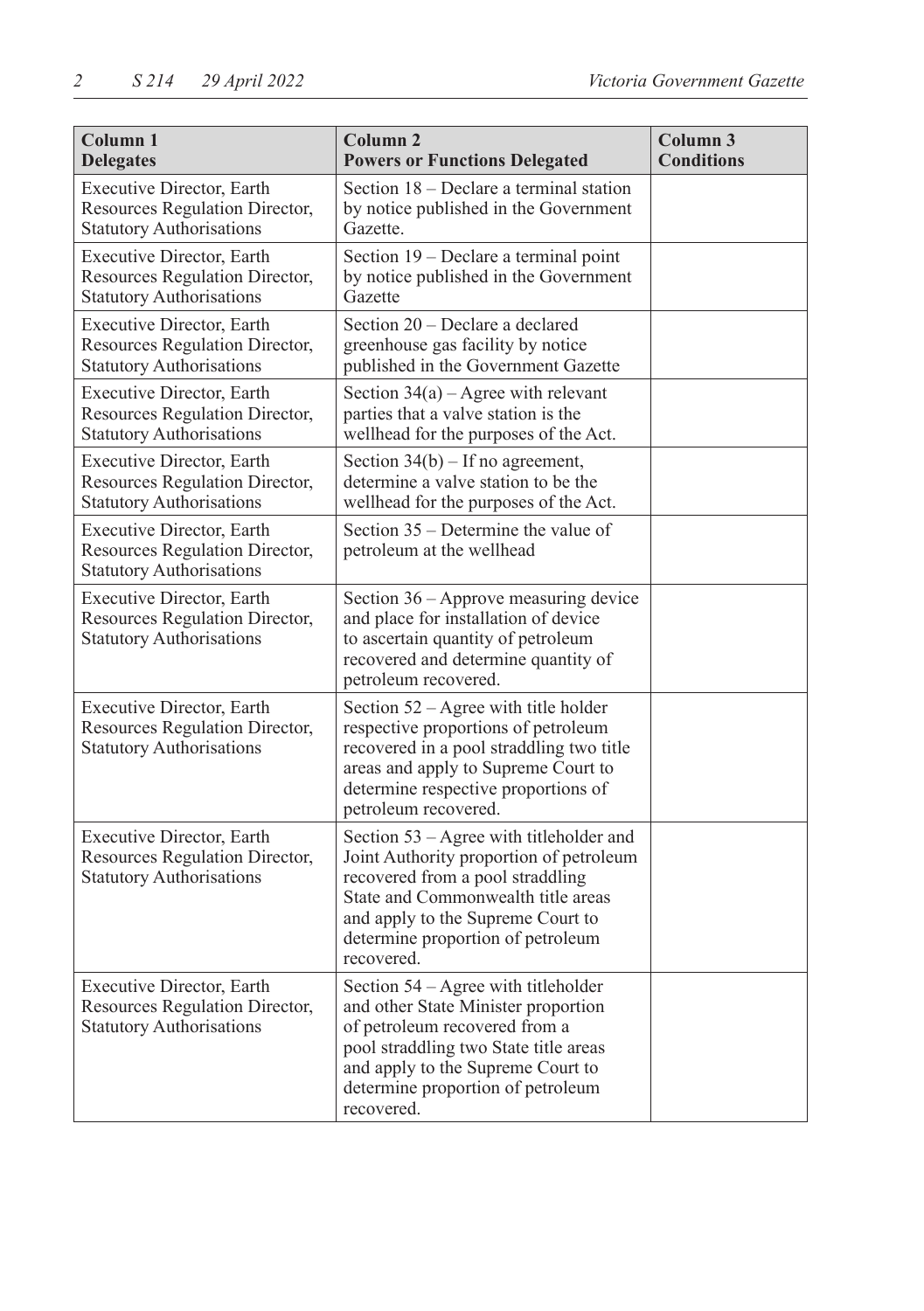| Column <sub>1</sub><br><b>Delegates</b>                                                                | Column <sub>2</sub><br><b>Powers or Functions Delegated</b>                                                                                                                                                                                                        | Column 3<br><b>Conditions</b> |
|--------------------------------------------------------------------------------------------------------|--------------------------------------------------------------------------------------------------------------------------------------------------------------------------------------------------------------------------------------------------------------------|-------------------------------|
| <b>Executive Director</b> , Earth<br>Resources Regulation Director,<br><b>Statutory Authorisations</b> | Section 60E – Provide consent to<br>granting an offer document for a cross-<br>boundary greenhouse gas holding lease.                                                                                                                                              |                               |
| Executive Director, Earth<br>Resources Regulation Director,<br><b>Statutory Authorisations</b>         | Section $60F -$ Provide consent to<br>granting an offer document for cross-<br>boundary greenhouse gas injection<br>licence.                                                                                                                                       |                               |
| Executive Director, Earth<br>Resources Regulation Director,<br><b>Statutory Authorisations</b>         | Section $60G$ – Provide consent to the<br>Cross-Boundary Authority for the<br>renewal of a cross-boundary greenhouse<br>gas assessment permit or cross-<br>boundary greenhouse gas holding lease.                                                                  |                               |
| Executive Director, Earth<br>Resources Regulation Director,<br><b>Statutory Authorisations</b>         | Section 74 – Grant a petroleum<br>exploration permit subject to conditions.                                                                                                                                                                                        |                               |
| Executive Director, Earth<br>Resources Regulation Director,<br><b>Statutory Authorisations</b>         | Section 77 – Vary a declared petroleum<br>exploration permit by imposing one or<br>more conditions.                                                                                                                                                                |                               |
| Executive Director, Earth<br>Resources Regulation Director,<br><b>Statutory Authorisations</b>         | Section 77A – Vary a boundary-change<br>petroleum exploration permit by<br>imposing one or more conditions                                                                                                                                                         |                               |
| <b>Executive Director</b> , Earth<br>Resources Regulation Director,<br><b>Statutory Authorisations</b> | Section $78 -$ Approve or refuse to<br>approve the carrying on of one or more<br>key petroleum operations under a<br>declared petroleum exploration permit.                                                                                                        |                               |
| Executive Director, Earth<br>Resources Regulation Director,<br><b>Statutory Authorisations</b>         | Section $83$ – Determine that a petroleum<br>exploration permit is a declared<br>petroleum exploration permit (by<br>written notice to permittee) and revoke<br>a determination of a declared petroleum<br>exploration permit (by written notice to<br>permittee). |                               |
| Executive Director, Earth<br>Resources Regulation Director,<br><b>Statutory Authorisations</b>         | Section $86$ – Invite applications for<br>the grant of a petroleum exploration<br>permit over the block, or any or all of<br>the blocks, specified in the notice and<br>specify time limits in which applications<br>must be made.                                 |                               |
| Executive Director, Earth<br>Resources Regulation Director,<br><b>Statutory Authorisations</b>         | Section $87 -$ Give applicant for a work-<br>bid petroleum exploration permit an<br>offer document or notice of refusal to<br>grant permit.                                                                                                                        |                               |
| Executive Director, Earth<br>Resources Regulation Director,<br><b>Statutory Authorisations</b>         | Section 88 – Where two or more<br>applications, give an offer document<br>to whichever applicant is most<br>deserving of the grant of the petroleum<br>exploration permit.                                                                                         |                               |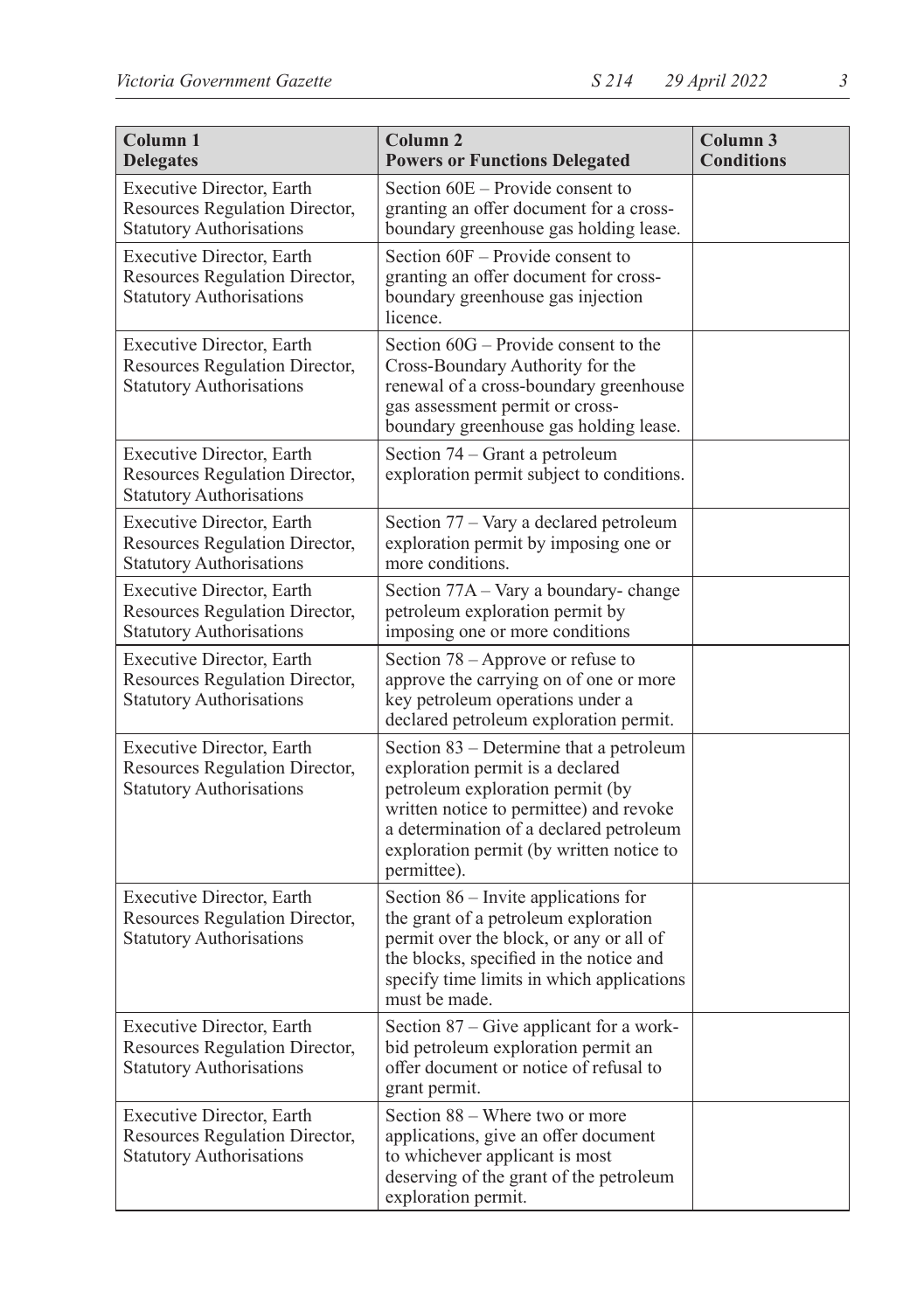| Column <sub>1</sub><br><b>Delegates</b>                                                                | <b>Column 2</b><br><b>Powers or Functions Delegated</b>                                                                                                                           | Column 3<br><b>Conditions</b> |
|--------------------------------------------------------------------------------------------------------|-----------------------------------------------------------------------------------------------------------------------------------------------------------------------------------|-------------------------------|
| Executive Director, Earth<br>Resources Regulation Director,<br><b>Statutory Authorisations</b>         | Section 89 – Rank applicants for<br>a petroleum exploration permit<br>and exclude applicants considered<br>undeserving.                                                           |                               |
| Executive Director, Earth<br>Resources Regulation Director,<br><b>Statutory Authorisations</b>         | Section 90 - Grant a petroleum<br>exploration permit over the block or<br>blocks specified in the offer document<br>where applicant has made a request.                           |                               |
| <b>Executive Director</b> , Earth<br>Resources Regulation Director,<br><b>Statutory Authorisations</b> | Section 93 – Invite applications by<br>way of cash-bidding for the grant of<br>a petroleum exploration permit and<br>specify period for making applications.                      |                               |
| Executive Director, Earth<br>Resources Regulation Director,<br><b>Statutory Authorisations</b>         | Section 94 – Give applicant for a<br>cash-bid petroleum exploration permit<br>an offer document or notice that the<br>application is rejected.                                    |                               |
| Executive Director, Earth<br>Resources Regulation Director,<br><b>Statutory Authorisations</b>         | Section 95 – Reject any or all<br>applications for the grant of a cash-bid<br>petroleum exploration permit where two<br>or more applications have been made.                      |                               |
| Executive Director, Earth<br>Resources Regulation Director,<br><b>Statutory Authorisations</b>         | Section 96 – Grant a cash-bid petroleum<br>exploration permit over the block or<br>blocks specified in the offer document.                                                        |                               |
| Executive Director, Earth<br>Resources Regulation Director,<br><b>Statutory Authorisations</b>         | Section $98$ – Invite applications for a<br>special petroleum exploration permit<br>over block or blocks where lease or<br>licence has been surrendered, cancelled<br>or revoked. |                               |
| Executive Director, Earth<br>Resources Regulation Director,<br><b>Statutory Authorisations</b>         | Section $99 - Give$ applicant for a<br>special petroleum exploration permit<br>an offer document or notice that the<br>application is rejected.                                   |                               |
| Executive Director, Earth<br>Resources Regulation Director,<br><b>Statutory Authorisations</b>         | Section $100$ – Reject or accept any<br>or all of the applications for a special<br>petroleum exploration permit where two<br>or more applications have been made.                |                               |
| Executive Director, Earth<br>Resources Regulation Director,<br><b>Statutory Authorisations</b>         | Section 101 – Grant special petroleum<br>exploration permit where applicant has<br>been given offer document and made a<br>request and paid the balance in time.                  |                               |
| Executive Director, Earth<br>Resources Regulation Director,<br><b>Statutory Authorisations</b>         | Section $102 -$ Accept an application<br>for renewal of a petroleum exploration<br>permit made late.                                                                              |                               |
| Executive Director, Earth<br>Resources Regulation Director,<br><b>Statutory Authorisations</b>         | Section $108 - Give the application$<br>an offer document for renewal of a<br>petroleum exploration permit.                                                                       |                               |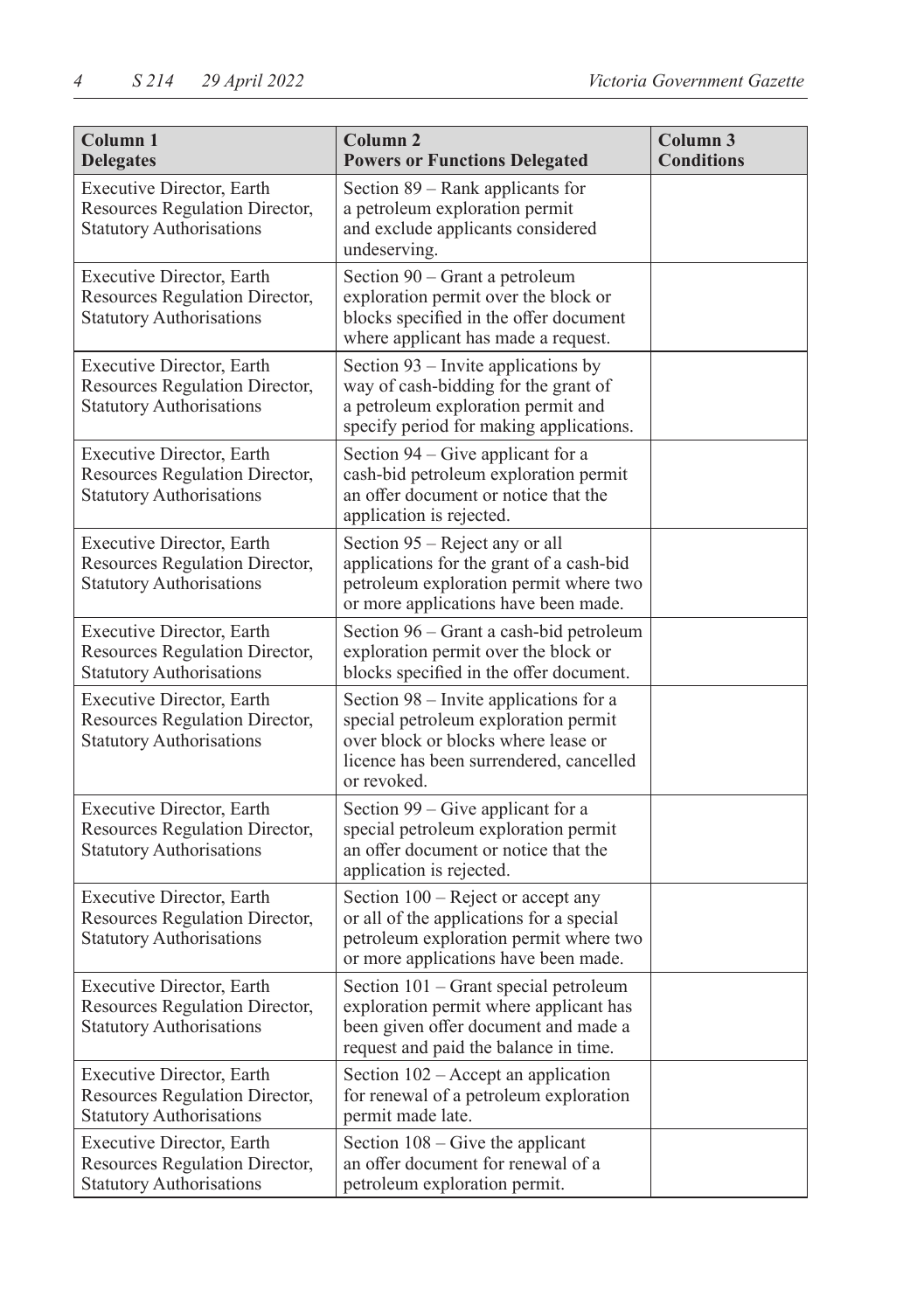| Column 1<br><b>Delegates</b>                                                                   | Column <sub>2</sub><br><b>Powers or Functions Delegated</b>                                                                                                                                                                                                                                                                                     | Column 3<br><b>Conditions</b> |
|------------------------------------------------------------------------------------------------|-------------------------------------------------------------------------------------------------------------------------------------------------------------------------------------------------------------------------------------------------------------------------------------------------------------------------------------------------|-------------------------------|
| Executive Director, Earth<br>Resources Regulation Director,<br><b>Statutory Authorisations</b> | Section $109$ – Refuse to renew a<br>petroleum exploration permit if<br>conditions not met.                                                                                                                                                                                                                                                     |                               |
| Executive Director, Earth<br>Resources Regulation Director,<br><b>Statutory Authorisations</b> | Section 110 – Renew a petroleum<br>exploration permit where applicant has<br>complied with conditions.                                                                                                                                                                                                                                          |                               |
| Executive Director, Earth<br>Resources Regulation Director,<br><b>Statutory Authorisations</b> | Section 113 – Require a petroleum<br>exploration permittee to nominate a<br>block or blocks and allow a longer<br>period for a petroleum exploration<br>permittee to nominate block or blocks<br>and nominate the block or blocks for<br>declaration as a location.                                                                             |                               |
| Executive Director, Earth<br>Resources Regulation Director,<br><b>Statutory Authorisations</b> | Section 114 – Declare nominated<br>block or blocks to be a location where<br>permittee has made nomination and<br>Minister considers entitled to do so.                                                                                                                                                                                         |                               |
| Executive Director, Earth<br>Resources Regulation Director,<br><b>Statutory Authorisations</b> | Section 115 – Revoke declaration<br>of a location upon request. Revoke<br>declaration of location where blocks are<br>no longer subject to retention lease or<br>exploration permit. Revoke declaration<br>for remaining blocks where production<br>licence has only been granted in<br>relation to one block or some of blocks<br>applied for. |                               |
| Executive Director, Earth<br>Resources Regulation Director,<br><b>Statutory Authorisations</b> | Section 116 – Vary declaration of a<br>location and give notice of proposed<br>variation of a declaration or delete from<br>location any block where no petroleum<br>pool extends.                                                                                                                                                              |                               |
| Executive Director, Earth<br>Resources Regulation Director,<br><b>Statutory Authorisations</b> | Section 119 - Grant a petroleum<br>retention lease subject to conditions.                                                                                                                                                                                                                                                                       |                               |
| Executive Director, Earth<br>Resources Regulation Director,<br><b>Statutory Authorisations</b> | Section 120 – Request lessee to re-<br>evaluate of commercial viability of<br>petroleum production.                                                                                                                                                                                                                                             |                               |
| Executive Director, Earth<br>Resources Regulation Director,<br><b>Statutory Authorisations</b> | Section 121 - Vary a declared petroleum<br>retention lease by imposing one or<br>more conditions and vary or revoke a<br>condition on a declared petroleum lease.                                                                                                                                                                               |                               |
| Executive Director, Earth<br>Resources Regulation Director,<br><b>Statutory Authorisations</b> | Section 121A – Vary a petroleum<br>retention lease obtained as a result of<br>change to the boundary of the offshore<br>area (by written notice to the lessee).                                                                                                                                                                                 |                               |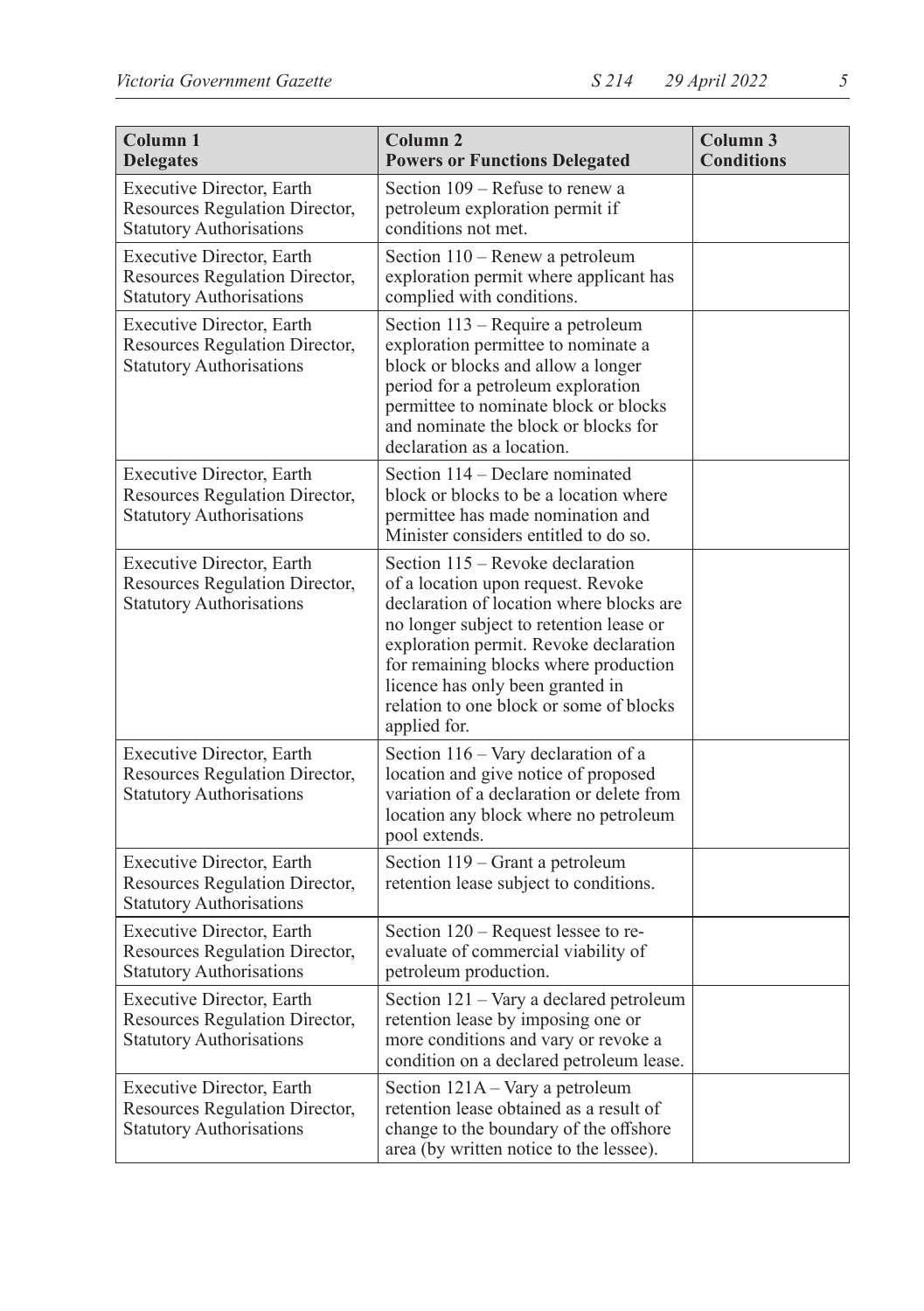| Column <sub>1</sub><br><b>Delegates</b>                                                                | Column <sub>2</sub><br><b>Powers or Functions Delegated</b>                                                                                                    | Column 3<br><b>Conditions</b> |
|--------------------------------------------------------------------------------------------------------|----------------------------------------------------------------------------------------------------------------------------------------------------------------|-------------------------------|
| Executive Director, Earth<br>Resources Regulation Director,<br><b>Statutory Authorisations</b>         | Section $122 -$ Approve or refuse to<br>approve the carrying on of one or more<br>key petroleum operations under a<br>declared petroleum retention lease.      |                               |
| <b>Executive Director</b> , Earth<br>Resources Regulation Director,<br><b>Statutory Authorisations</b> | Section 130 – Allow a longer period<br>for a petroleum exploration permittee<br>to apply for the grant of a petroleum<br>retention lease.                      |                               |
| <b>Executive Director</b> , Earth<br>Resources Regulation Director,<br><b>Statutory Authorisations</b> | Section $131 - Give$ an offer document to<br>the applicant for a petroleum retention<br>lease.                                                                 |                               |
| Executive Director, Earth<br>Resources Regulation Director,<br><b>Statutory Authorisations</b>         | Section 132 – Refuse to grant a<br>petroleum retention lease.                                                                                                  |                               |
| Executive Director, Earth<br>Resources Regulation Director,<br><b>Statutory Authorisations</b>         | Section 133 – Grant a petroleum<br>retention lease.                                                                                                            |                               |
| Executive Director, Earth<br>Resources Regulation Director,<br><b>Statutory Authorisations</b>         | Section $137 - Give$ an offer document to<br>the applicant for a petroleum retention<br>lease.                                                                 |                               |
| Executive Director, Earth<br>Resources Regulation Director,<br><b>Statutory Authorisations</b>         | Section $138$ – Refuse to grant a<br>petroleum retention lease.                                                                                                |                               |
| <b>Executive Director</b> , Earth<br>Resources Regulation Director,<br><b>Statutory Authorisations</b> | Section 139 – Grant a petroleum<br>retention lease over unused area.                                                                                           |                               |
| <b>Executive Director</b> , Earth<br>Resources Regulation Director,<br><b>Statutory Authorisations</b> | Section $142$ – Accept an application to<br>renew a petroleum retention lease later<br>than 180 days before expiry.                                            |                               |
| Executive Director, Earth<br>Resources Regulation Director,<br><b>Statutory Authorisations</b>         | Section 143 – Give an offer document<br>to the applicant for renewal of a<br>petroleum retention lease if likely to be<br>commercially viable within 15 years. |                               |
| Executive Director, Earth<br>Resources Regulation Director,<br><b>Statutory Authorisations</b>         | Section $144$ – Refuse to renew a<br>petroleum retention lease.                                                                                                |                               |
| <b>Executive Director, Earth</b><br>Resources Regulation Director,<br><b>Statutory Authorisations</b>  | Section 145 – Renew a petroleum<br>retention lease.                                                                                                            |                               |
| <b>Executive Director, Earth</b><br>Resources Regulation Director,<br><b>Statutory Authorisations</b>  | Section $146 - Give$ notice of proposal to<br>revoke a petroleum retention lease and<br>invite recipient to make submission.                                   |                               |
| <b>Executive Director, Earth</b><br>Resources Regulation Director,<br><b>Statutory Authorisations</b>  | Section 147 – Revoke a petroleum<br>retention lease.                                                                                                           |                               |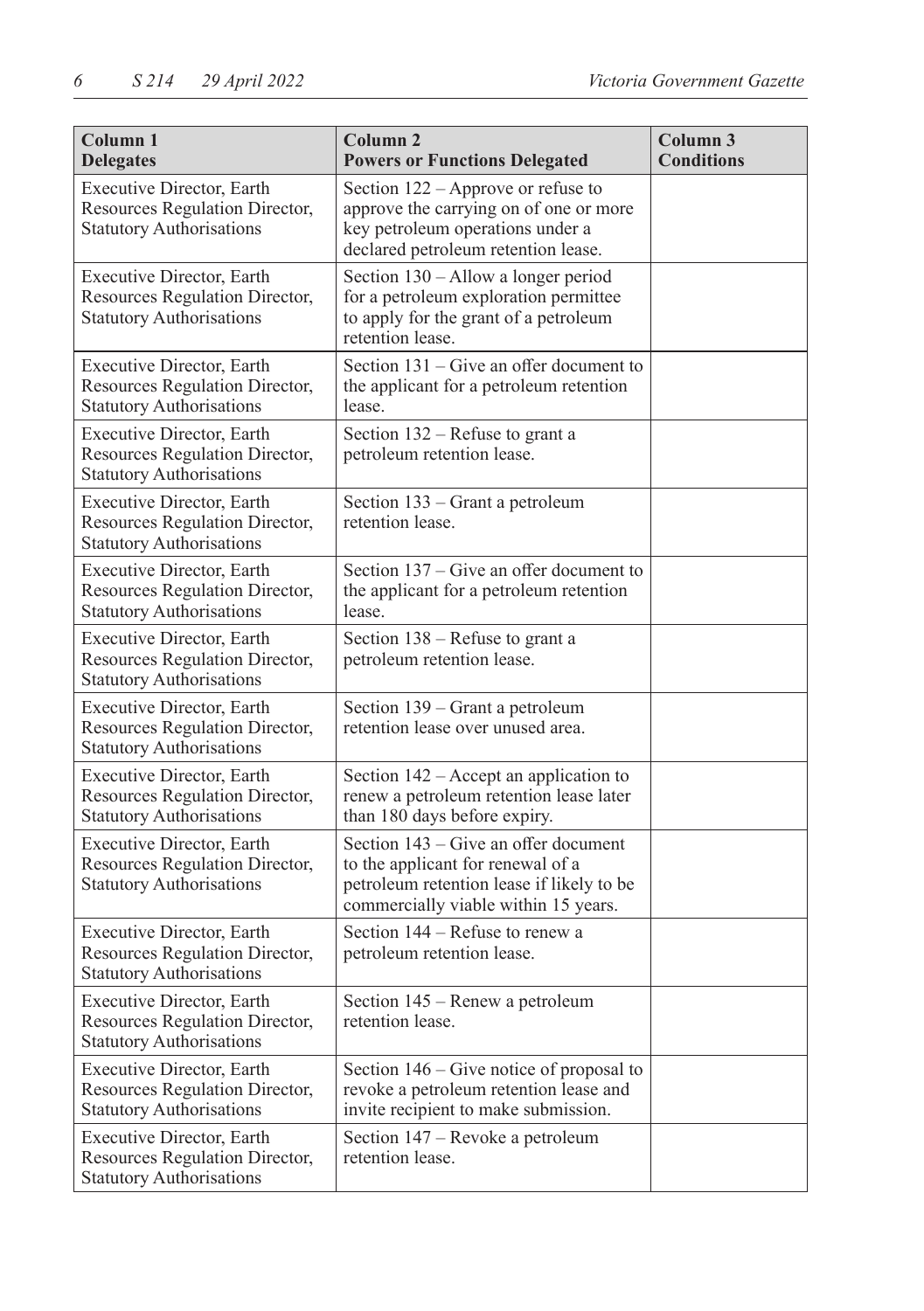| Column <sub>1</sub><br><b>Delegates</b>                                                             | Column <sub>2</sub><br><b>Powers or Functions Delegated</b>                                                                                                                                                                                                                   | Column 3<br><b>Conditions</b>                                                                                                                                                    |
|-----------------------------------------------------------------------------------------------------|-------------------------------------------------------------------------------------------------------------------------------------------------------------------------------------------------------------------------------------------------------------------------------|----------------------------------------------------------------------------------------------------------------------------------------------------------------------------------|
| Executive Director, Earth<br>Resources Regulation Director,<br><b>Statutory Authorisations</b>      | Section 151 – Grant a petroleum<br>production licence subject to conditions.                                                                                                                                                                                                  |                                                                                                                                                                                  |
| Executive Director, Earth<br>Resources Regulation Director,<br><b>Regulatory Compliance</b>         | Section $152A(3)$ – Publish Gazette<br>notice detailing breach by a person<br>of conditions restricting the sale of<br>petroleum to LNG exporters.                                                                                                                            |                                                                                                                                                                                  |
| Executive Director, Earth<br>Resources Regulation Director<br><b>Regulatory Compliance</b>          | Section $152B(1)$ – Direct licensee to<br>provide information on terms which<br>they propose to supply or have supplied<br>petroleum, to provide a document or<br>thing for inspection that relates to the<br>offer to supply petroleum, or retain that<br>document or thing. |                                                                                                                                                                                  |
| Executive Director, Earth<br>Resources Regulation Director<br><b>Regulatory Compliance</b>          | Section $152B(3)$ – Authorise an<br>inspector within the meaning of the<br>Petroleum Act 1998 to receive and<br>inspect information, documents or<br>things for the purposes of the section.                                                                                  |                                                                                                                                                                                  |
| Executive Director, Earth<br>Resources Regulation Director,<br><b>Statutory Authorisations</b>      | Section 155 – Vary a declared<br>petroleum production licence.                                                                                                                                                                                                                |                                                                                                                                                                                  |
| Executive Director, Earth<br><b>Resources Regulation Director</b><br><b>Statutory Authorisation</b> | Section 155A – Vary petroleum<br>production license obtained as a result<br>of change to the boundary of the<br>offshore area.                                                                                                                                                |                                                                                                                                                                                  |
| Executive Director, Earth<br>Resources Regulation Director,<br><b>Statutory Authorisations</b>      | Section $156 -$ Approve or refuse to<br>approve the carrying on of one or more<br>key petroleum operations under a<br>declared petroleum production licence.                                                                                                                  |                                                                                                                                                                                  |
| Executive Director, Earth<br>Resources Regulation Director,<br><b>Statutory Authorisations</b>      | Section $161$ – Determine that a<br>petroleum production licence is a<br>declared petroleum production licence.                                                                                                                                                               |                                                                                                                                                                                  |
| Executive Director, Earth<br>Resources Regulation Director,<br><b>Statutory Authorisations</b>      | Section 163 – Terminate a life-of-field<br>petroleum production licence if no<br>significant recovery operations for 5<br>years.                                                                                                                                              |                                                                                                                                                                                  |
| Executive Director, Earth<br>Resources Regulation Director,<br><b>Statutory Authorisations</b>      | Section $164(3)$ – Approve the manner<br>in which an applicant may vary<br>the number of blocks specified in<br>the petroleum production licence<br>application.                                                                                                              | 'An approved<br>manner' is<br>referring to the<br>method by which<br>the application<br>must be made<br>(e.g. specifying)<br>that the variation<br>is to be lodged via<br>RRAM). |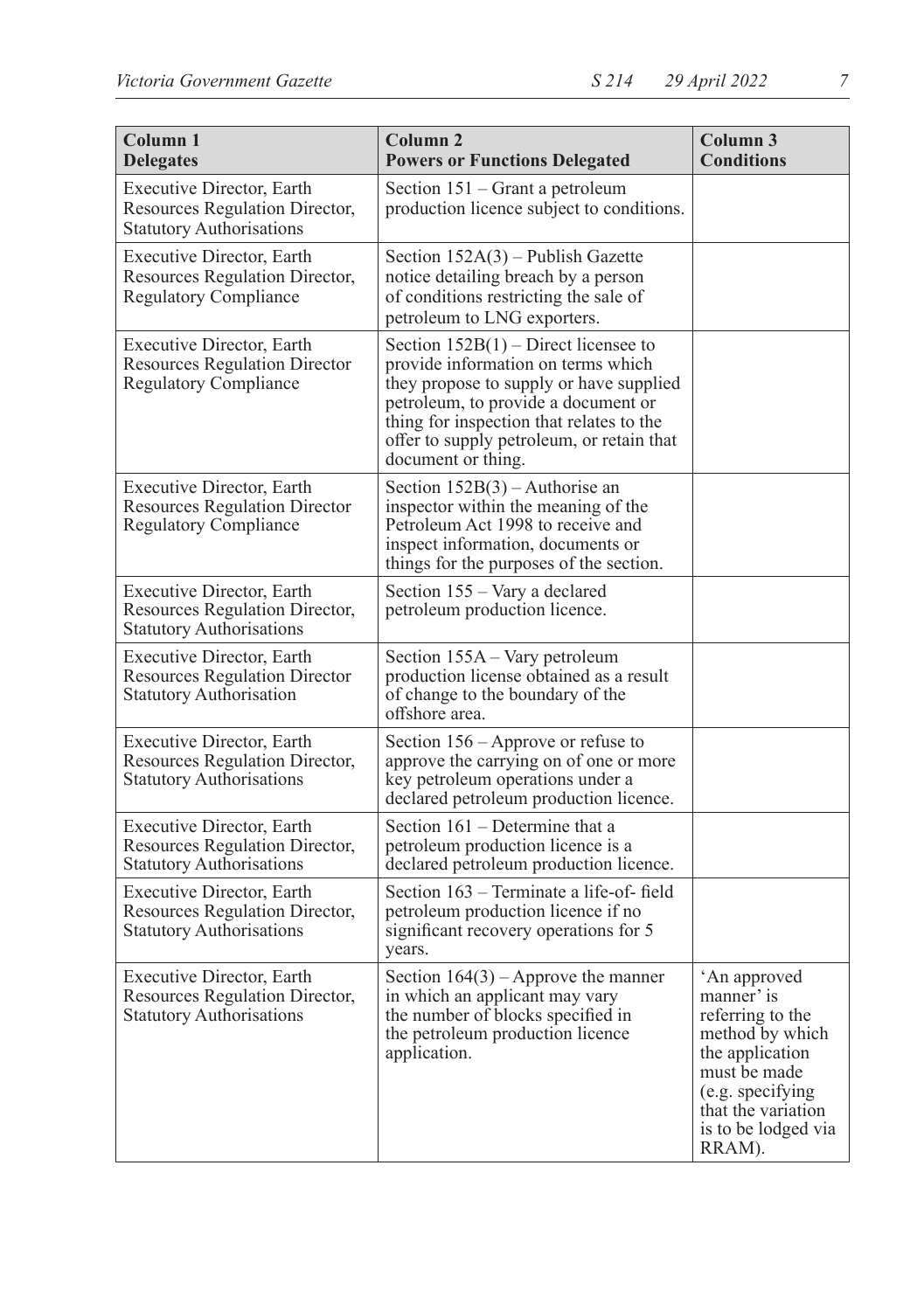| Column <sub>1</sub><br><b>Delegates</b>                                                               | <b>Column 2</b><br><b>Powers or Functions Delegated</b>                                                                                                                                 | Column 3<br><b>Conditions</b> |
|-------------------------------------------------------------------------------------------------------|-----------------------------------------------------------------------------------------------------------------------------------------------------------------------------------------|-------------------------------|
| Executive Director, Earth<br>Resources Regulation Director,<br><b>Statutory Authorisations</b>        | Section $165 -$ Allow a longer period for a<br>petroleum exploration permittee to apply<br>for a petroleum production licence.                                                          |                               |
| Executive Director, Earth<br>Resources Regulation Director,<br><b>Statutory Authorisations</b>        | Section $167 - Give an offer document to$<br>an applicant for a petroleum production<br>licence.                                                                                        |                               |
| Executive Director, Earth<br>Resources Regulation Director,<br><b>Statutory Authorisations</b>        | Section 168 – Refuse to grant petroleum<br>production licence where not satisfied<br>that block or blocks contain petroleum.                                                            |                               |
| Executive Director, Earth<br>Resources Regulation Director,<br><b>Statutory Authorisations</b>        | Section 170 – Grant a petroleum<br>production licence.                                                                                                                                  |                               |
| Executive Director, Earth<br>Resources Regulation Director,<br><b>Statutory Authorisations</b>        | Section $173$ – Invite applications<br>for a cash-bid petroleum production<br>licence over surrendered, cancelled or<br>terminated blocks and determine time<br>limit for applications. |                               |
| Executive Director, Earth<br>Resources Regulation Director,<br><b>Statutory Authorisations</b>        | Section 175 - Accept or reject<br>application for a cash-bid petroleum<br>production licence where – one<br>application only.                                                           |                               |
| Executive Director, Earth<br>Resources Regulation Director,<br><b>Statutory Authorisations</b>        | Section 176 – Accept or reject<br>application for a cash- bid petroleum<br>production licence – two or more<br>applications.                                                            |                               |
| Executive Director, Earth<br>Resources Regulation Director,<br><b>Statutory Authorisations</b>        | Section 177 – Grant a cash- bid<br>petroleum production licence.                                                                                                                        |                               |
| Executive Director, Earth<br>Resources Regulation Director,<br><b>Statutory Authorisations</b>        | Section 179 – Grant new petroleum<br>production licence to holder of initial<br>production licence on similar conditions<br>to that initial licence.                                    |                               |
| Executive Director, Earth<br>Resources Regulation Director,<br><b>Statutory Authorisations</b>        | Section 181 – Direct licensee to take<br>steps to recover petroleum.                                                                                                                    |                               |
| Executive Director, Earth<br>Resources Regulation Director,<br><b>Statutory Authorisations</b>        | Section 182 – Direct licensee to take<br>steps to increase or reduce the rate at<br>which petroleum is recovered.                                                                       |                               |
| <b>Executive Director, Earth</b><br>Resources Regulation Director,<br><b>Statutory Authorisations</b> | Section 184 – Direct licensee to enter<br>into a written agreement in relation to<br>the unit development of the petroleum<br>pool.                                                     |                               |
| Executive Director, Earth<br>Resources Regulation Director,<br><b>Statutory Authorisations</b>        | Section $185 -$ Give directions for the<br>purpose of securing the more effective<br>recovery of petroleum from the<br>petroleum pool.                                                  |                               |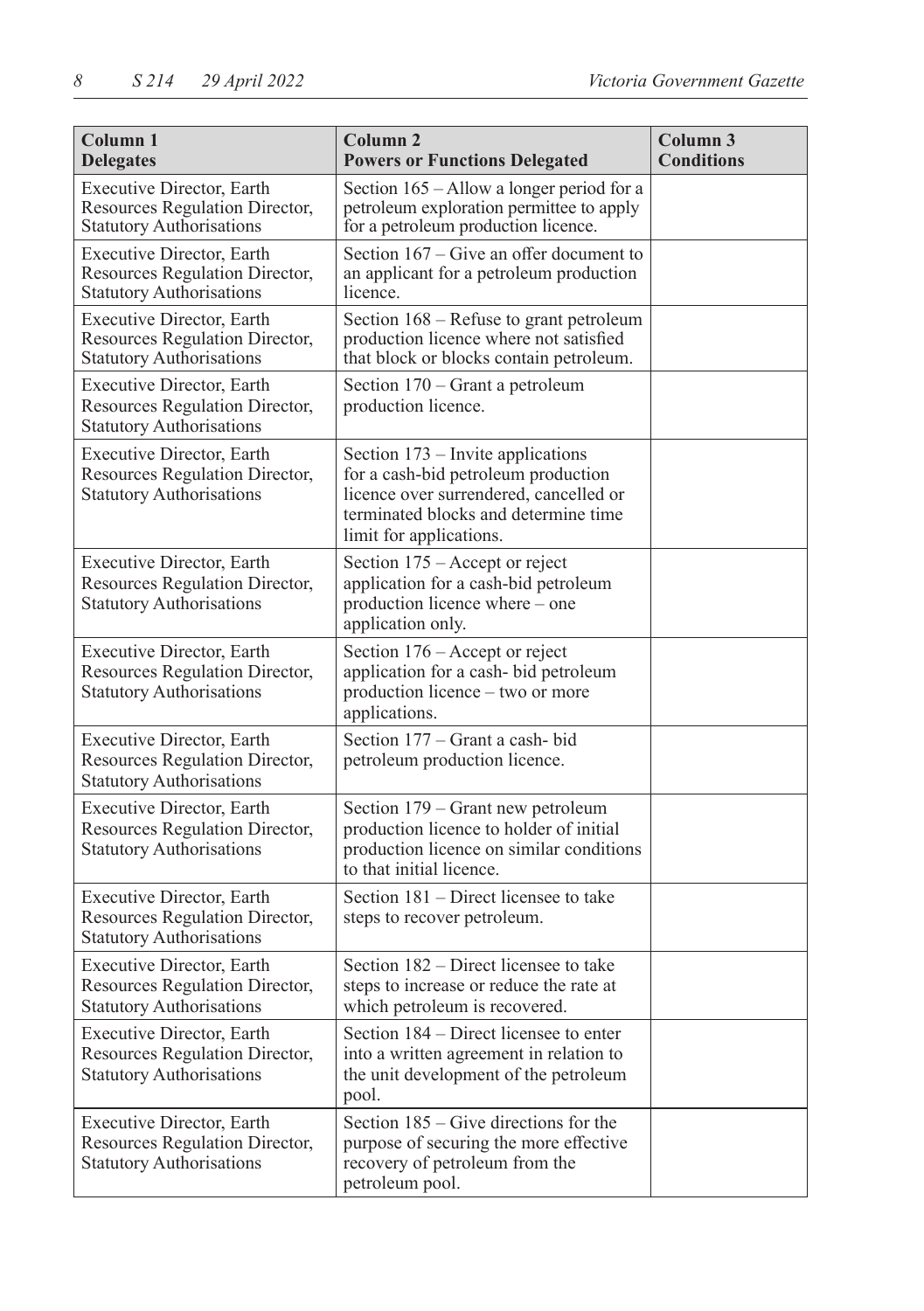| Column <sub>1</sub><br><b>Delegates</b>                                                                | Column <sub>2</sub><br><b>Powers or Functions Delegated</b>                                                                                                                                                                    | Column 3<br><b>Conditions</b> |
|--------------------------------------------------------------------------------------------------------|--------------------------------------------------------------------------------------------------------------------------------------------------------------------------------------------------------------------------------|-------------------------------|
| Executive Director, Earth<br>Resources Regulation Director,<br><b>Statutory Authorisations</b>         | Section 186 – Consult with appropriate<br>authority before exploiting pool<br>extending into another State.                                                                                                                    |                               |
| Executive Director, Earth<br>Resources Regulation Director,<br><b>Statutory Authorisations</b>         | Section 190 – Grant an infrastructure<br>licence subject to conditions.                                                                                                                                                        |                               |
| Executive Director, Earth<br>Resources Regulation Director,<br><b>Statutory Authorisations</b>         | Section 192 – Terminate infrastructure<br>licence where infrastructure not<br>constructed or used.                                                                                                                             |                               |
| Executive Director, Earth<br>Resources Regulation Director,<br><b>Statutory Authorisations</b>         | Section 194 – Give an offer document<br>to the applicant for an infrastructure<br>licence.                                                                                                                                     |                               |
| Executive Director, Earth<br>Resources Regulation Director,<br><b>Statutory Authorisations</b>         | Section $195$ – Refuse to grant an<br>infrastructure licence.                                                                                                                                                                  |                               |
| Executive Director, Earth<br>Resources Regulation Director,<br><b>Statutory Authorisations</b>         | Section 196 – Grant an infrastructure<br>licence.                                                                                                                                                                              |                               |
| <b>Executive Director</b> , Earth<br>Resources Regulation Director,<br><b>Statutory Authorisations</b> | Section $197 - Give$ notice to holders<br>of specified petroleum authorities of<br>proposal to give offer document to<br>applicant for infrastructure licence.                                                                 |                               |
| Executive Director, Earth<br>Resources Regulation Director,<br><b>Statutory Authorisations</b>         | Section 198 – Give notice to holders<br>of specified greenhouse gas authorities<br>of proposal to give offer document to<br>applicant for infrastructure licence and<br>give copy of notice to other persons as<br>thinks fit. |                               |
| Executive Director, Earth<br>Resources Regulation Director,<br><b>Statutory Authorisations</b>         | Section 200 - Vary infrastructure<br>licence.                                                                                                                                                                                  |                               |
| <b>Executive Director</b> , Earth<br>Resources Regulation Director,<br><b>Statutory Authorisations</b> | Section $201$ – Give notice to specified<br>petroleum titleholders and authorities<br>that variation to infrastructure licence<br>is being considered and give copy of<br>notice to other persons as thinks fit.               |                               |
| Executive Director, Earth<br>Resources Regulation Director,<br><b>Statutory Authorisations</b>         | Section $202$ – Give notice to greenhouse<br>gas titleholders and authorities that<br>variation to infrastructure licence is<br>being considered and give copy of<br>notice to other persons as thinks fit.                    |                               |
| Executive Director, Earth<br>Resources Regulation Director,<br><b>Statutory Authorisations</b>         | Section $205$ – Certify that pipeline is<br>constructed and tested in accordance<br>with licence.                                                                                                                              |                               |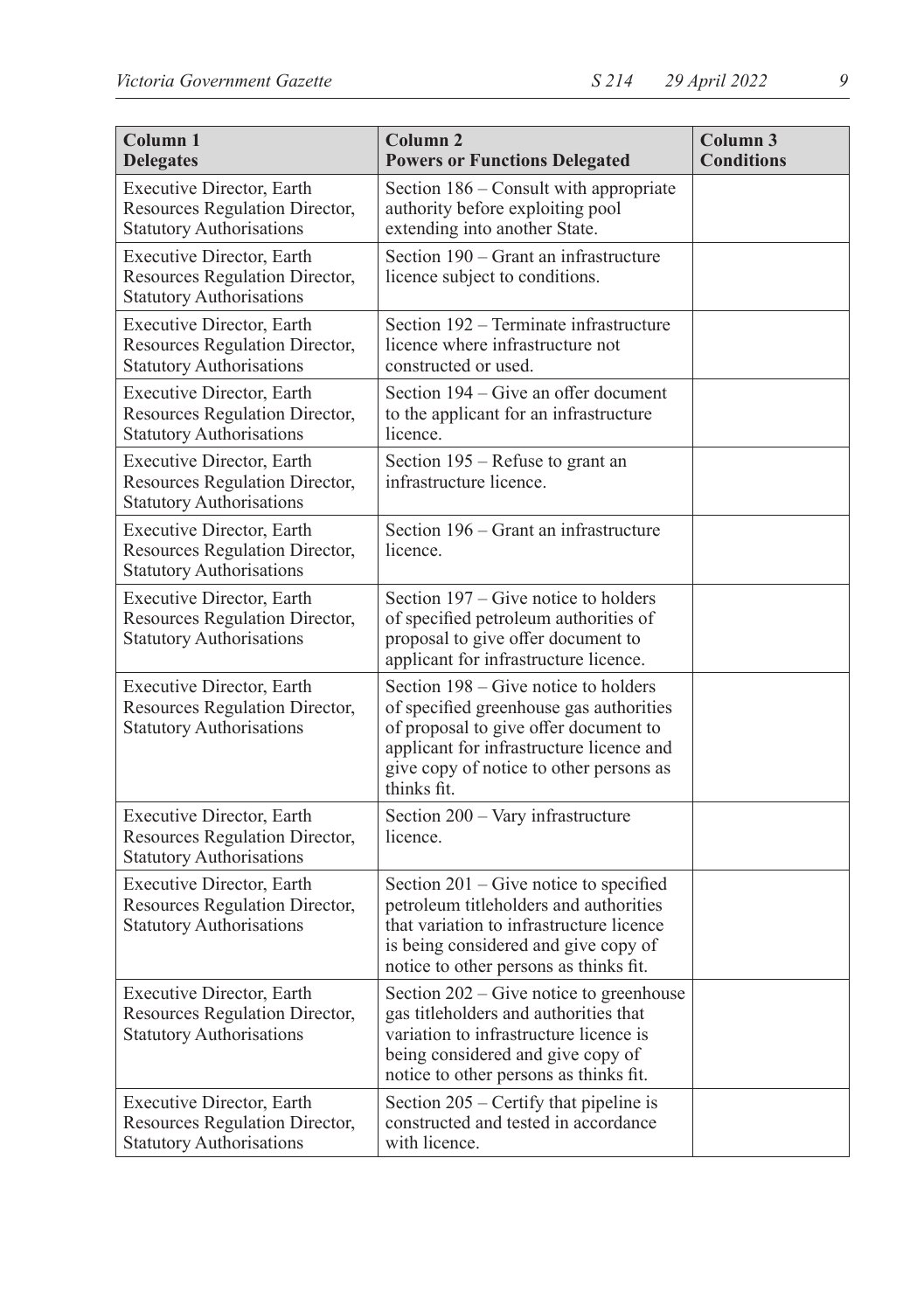| Column <sub>1</sub><br><b>Delegates</b>                                                                | <b>Column 2</b><br><b>Powers or Functions Delegated</b>                                                                                                | Column 3<br><b>Conditions</b> |
|--------------------------------------------------------------------------------------------------------|--------------------------------------------------------------------------------------------------------------------------------------------------------|-------------------------------|
| Executive Director, Earth<br>Resources Regulation Director,<br><b>Statutory Authorisations</b>         | Section $206 - Give constant to$<br>recommence operation of a pipeline.                                                                                |                               |
| Executive Director, Earth<br>Resources Regulation Director,<br><b>Statutory Authorisations</b>         | Section $208$ – Refuse to give consent or<br>certificate.                                                                                              |                               |
| <b>Executive Director</b> , Earth<br>Resources Regulation Director,<br><b>Statutory Authorisations</b> | Section 210 – Grant a pipeline licence<br>subject to conditions.                                                                                       |                               |
| <b>Executive Director</b> , Earth<br>Resources Regulation Director,<br><b>Statutory Authorisations</b> | Section $211 -$ Approve or refuse<br>a greenhouse gas substance to be<br>conveyed by pipeline.                                                         |                               |
| Executive Director, Earth<br>Resources Regulation Director,<br><b>Statutory Authorisations</b>         | Section 213 – Terminate pipeline<br>licence.                                                                                                           |                               |
| <b>Executive Director</b> , Earth<br>Resources Regulation Director,<br><b>Statutory Authorisations</b> | Section $214$ – Direct a person to alter,<br>move or remove pipeline and if person<br>does not comply may do all or any<br>things required to be done. |                               |
| <b>Executive Director</b> , Earth<br>Resources Regulation Director,<br><b>Statutory Authorisations</b> | Section $216 -$ Allow a longer period for<br>petroleum production licensee to apply<br>for petroleum related pipeline licence.                         |                               |
| Executive Director, Earth<br>Resources Regulation Director,<br><b>Statutory Authorisations</b>         | Section $217 -$ Allow a longer period for<br>petroleum production licensee to apply<br>for a greenhouse gas-related pipeline<br>licence.               |                               |
| Executive Director, Earth<br>Resources Regulation Director,<br><b>Statutory Authorisations</b>         | Section 218 – Allow a longer period<br>for greenhouse gas injection licensee<br>to apply for a greenhouse gas-related<br>pipeline licence.             |                               |
| Executive Director, Earth<br>Resources Regulation Director,<br><b>Statutory Authorisations</b>         | Section 219 – Give an offer document<br>to the applicant for a petroleum-related<br>pipeline licence.                                                  |                               |
| Executive Director, Earth<br>Resources Regulation Director,<br><b>Statutory Authorisations</b>         | Section 220 – Give an offer document<br>to the applicant for a greenhouse<br>gas-related pipeline licence.                                             |                               |
| Executive Director, Earth<br>Resources Regulation Director,<br><b>Statutory Authorisations</b>         | Section $221$ – Refuse to grant a<br>petroleum related pipeline licence.                                                                               |                               |
| Executive Director, Earth<br>Resources Regulation Director,<br><b>Statutory Authorisations</b>         | Section $222$ – Refuse to grant a<br>greenhouse gas-related pipeline licence.                                                                          |                               |
| <b>Executive Director, Earth</b><br>Resources Regulation Director,<br><b>Statutory Authorisations</b>  | Section 223 – Grant a pipeline licence.                                                                                                                |                               |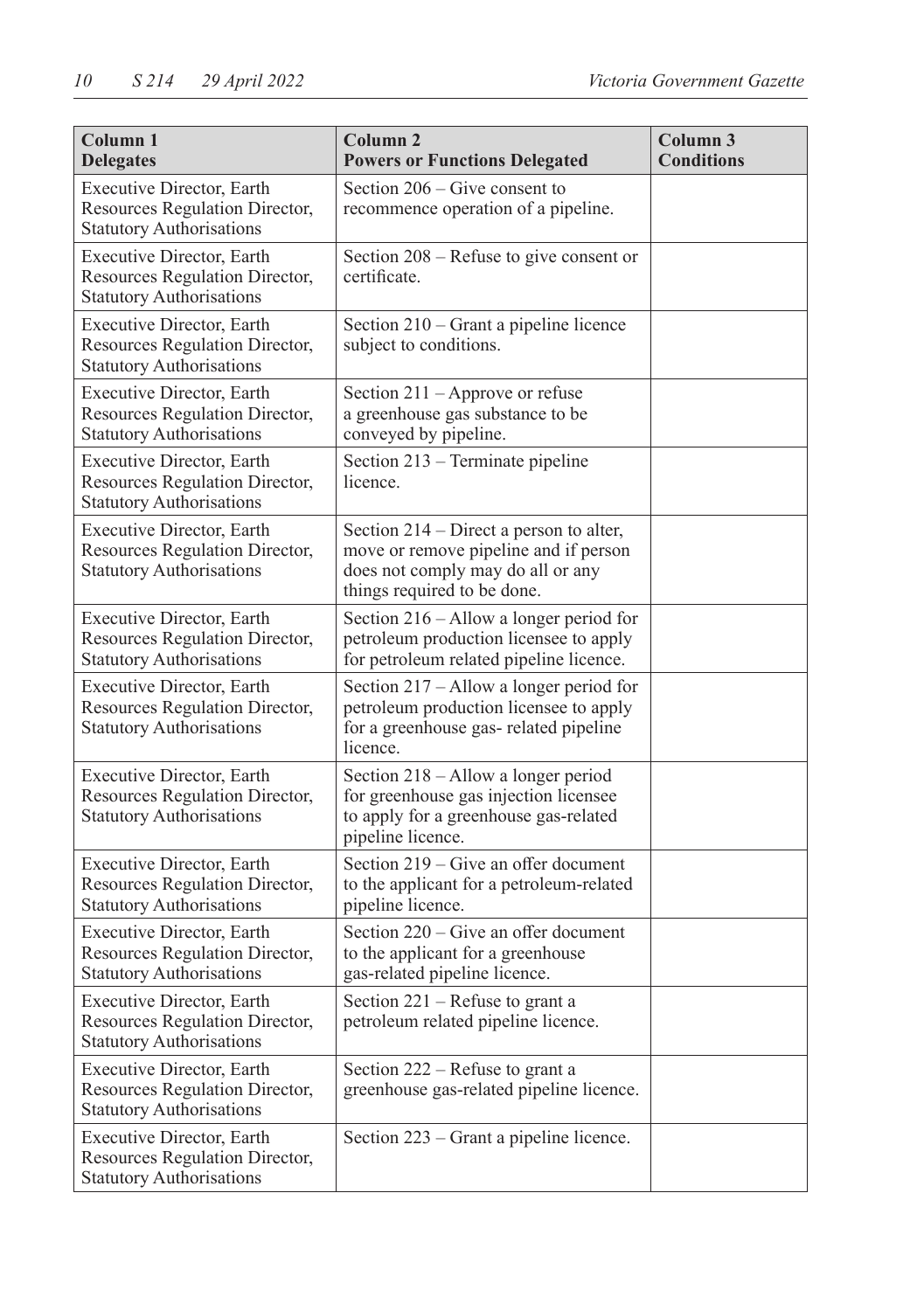| Column <sub>1</sub><br><b>Delegates</b>                                                                                                | Column <sub>2</sub><br><b>Powers or Functions Delegated</b>                                                                                                                                                           | Column 3<br><b>Conditions</b> |
|----------------------------------------------------------------------------------------------------------------------------------------|-----------------------------------------------------------------------------------------------------------------------------------------------------------------------------------------------------------------------|-------------------------------|
| Executive Director, Earth<br>Resources Regulation Director,<br><b>Statutory Authorisations</b>                                         | Section $224 - \text{Vary or refuse to vary a}$<br>pipeline licence.                                                                                                                                                  |                               |
| Executive Director, Earth<br>Resources Regulation Director,<br><b>Statutory Authorisations</b>                                         | Section $225 -$ Direct a licensee to<br>make such changes to the design,<br>construction, route or position of<br>a pipeline and vary the licence in<br>accordance with the direction.                                |                               |
| Executive Director, Earth<br>Resources Regulation Director,<br><b>Statutory Authorisations</b>                                         | Section $226 - Give constant for pipeline$<br>licensee to cease operation of a pipeline.                                                                                                                              |                               |
| Executive Director, Earth<br>Resources Regulation Director,<br><b>Statutory Authorisations</b>                                         | Section 229 - Grant a petroleum<br>special prospecting authority subject to<br>conditions.                                                                                                                            |                               |
| Executive Director, Earth<br>Resources Regulation Director,<br><b>Statutory Authorisations</b>                                         | Section $233$ – Grant or refuse to grant a<br>petroleum special prospecting authority.                                                                                                                                |                               |
| Executive Director, Earth<br>Resources Regulation Director,<br><b>Statutory Authorisations</b><br>Manager, Petroleum Licensing         | Section 234 – Inform holders of the<br>grant of another petroleum special<br>prospecting authority and its conditions<br>and the operations which it authorises.                                                      |                               |
| <b>Executive Director</b> , Earth<br>Resources Regulation Director,<br><b>Statutory Authorisations</b><br>Manager, Petroleum Licensing | Section 235 – Inform holders of special<br>prospecting authority of the grant and<br>operations of greenhouse gas search<br>authority.                                                                                |                               |
| <b>Executive Director</b> , Earth<br>Resources Regulation Director,<br><b>Statutory Authorisations</b>                                 | Section 238 - Grant a petroleum access<br>authority subject to conditions.                                                                                                                                            |                               |
| Executive Director, Earth<br>Resources Regulation Director,<br><b>Statutory Authorisations</b>                                         | Section 239 – Extend period that a<br>petroleum access authority remains in<br>force.                                                                                                                                 |                               |
| Executive Director, Earth<br>Resources Regulation Director,<br><b>Statutory Authorisations</b>                                         | Section $241$ – Grant or refuse to grant a<br>petroleum access authority.                                                                                                                                             |                               |
| <b>Executive Director</b> , Earth<br>Resources Regulation Director,<br><b>Statutory Authorisations</b><br>Manager, Petroleum Licensing | Section $242 - Give$ notice to holders<br>of petroleum leases, licences, permits<br>and authorities of intention to grant<br>petroleum access authority and give<br>copies of notice to other persons as<br>sees fit. |                               |
| Executive Director, Earth<br>Resources Regulation Director,<br><b>Statutory Authorisations</b>                                         | Section 243 – Vary a petroleum access<br>authority.                                                                                                                                                                   |                               |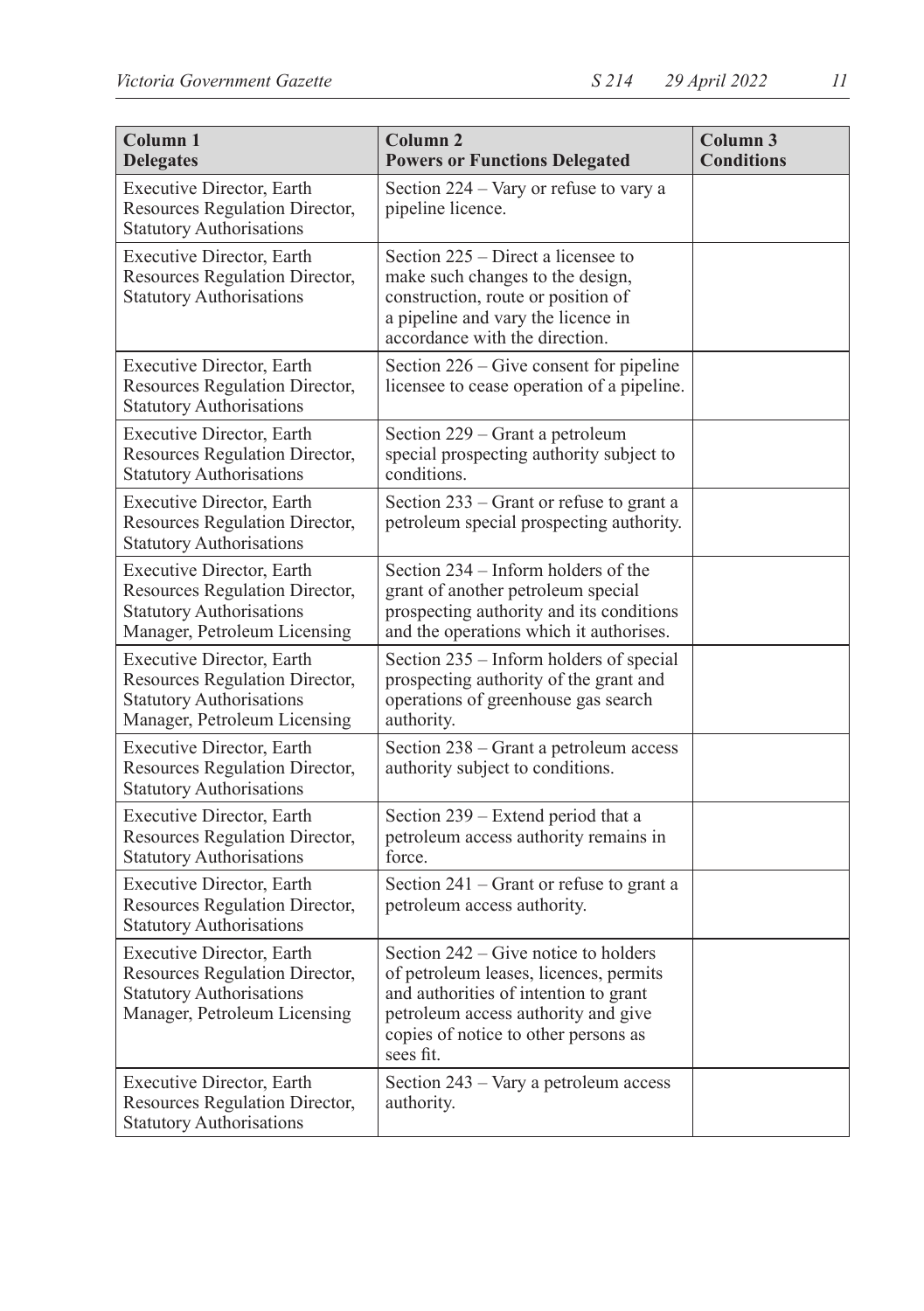| Column <sub>1</sub><br><b>Delegates</b>                                                                                        | Column <sub>2</sub><br><b>Powers or Functions Delegated</b>                                                                                                                                                          | Column 3<br><b>Conditions</b>                                                                                                                                                     |
|--------------------------------------------------------------------------------------------------------------------------------|----------------------------------------------------------------------------------------------------------------------------------------------------------------------------------------------------------------------|-----------------------------------------------------------------------------------------------------------------------------------------------------------------------------------|
| Executive Director, Earth<br>Resources Regulation Director,<br><b>Statutory Authorisations</b><br>Manager, Petroleum Licensing | Section $244 - Give$ notice to holders<br>of petroleum permits, leases, licences<br>and authorities of intention to vary<br>petroleum access authority and give<br>copies of notice to other persons as<br>sees fit. |                                                                                                                                                                                   |
| Executive Director, Earth<br>Resources Regulation Director,<br><b>Statutory Authorisations</b>                                 | Section 246 – Revoke a petroleum<br>access authority.                                                                                                                                                                |                                                                                                                                                                                   |
| Executive Director, Earth<br>Resources Regulation Director,<br><b>Statutory Authorisations</b>                                 | Section 249 – Grant a petroleum<br>scientific investigation consent subject<br>to conditions.                                                                                                                        |                                                                                                                                                                                   |
| Executive Director, Earth<br>Resources Regulation Director,<br><b>Statutory Authorisations</b>                                 | Section 250 – Grant a written petroleum<br>scientific investigation consent.                                                                                                                                         |                                                                                                                                                                                   |
| Executive Director, Earth<br>Resources Regulation Director,<br><b>Statutory Authorisations</b>                                 | Section $251(2)$ – Approve the manner in<br>which applications for an authority type<br>described in subsection (1) may<br>be made.                                                                                  | 'An approved<br>manner' is<br>referring to the<br>method by which<br>the application<br>must be made<br>(e.g. specifying<br>that the application<br>is to be lodged via<br>RRAM). |
| Executive Director, Earth<br>Resources Regulation Director,<br><b>Statutory Authorisations</b>                                 | Section $254(2)$ – Require applicant to<br>provide further information.                                                                                                                                              |                                                                                                                                                                                   |
| Executive Director, Earth<br>Resources Regulation Director,<br><b>Statutory Authorisations</b>                                 | Section $254(3)$ – Refuse to consider or<br>take action in relation to an application<br>where requirement for further<br>information is breached.                                                                   |                                                                                                                                                                                   |
| Executive Director, Earth<br>Resources Regulation Director,<br><b>Statutory Authorisations</b>                                 | Section $254(6)$ – Determine whether<br>sufficient information provided<br>in relation to an application for a<br>petroleum production licence.                                                                      |                                                                                                                                                                                   |
| Executive Director, Earth<br>Resources Regulation Director,<br><b>Statutory Authorisations</b>                                 | Section $254(7)$ – Issue applicant with<br>notice that sufficient information has<br>been provided.                                                                                                                  |                                                                                                                                                                                   |
| Executive Director, Earth<br>Resources Regulation Director,<br><b>Statutory Authorisations</b>                                 | Section $256 -$ Allow a longer period for<br>an applicant to accept an offer.                                                                                                                                        |                                                                                                                                                                                   |
| Executive Director, Earth<br>Resources Regulation Director,<br><b>Statutory Authorisations</b>                                 | Section 258 – Give notice to affected<br>persons of refusal to grant or renew<br>permits, leases or licences and give<br>copy of any notice to other persons as<br>thinks fit.                                       |                                                                                                                                                                                   |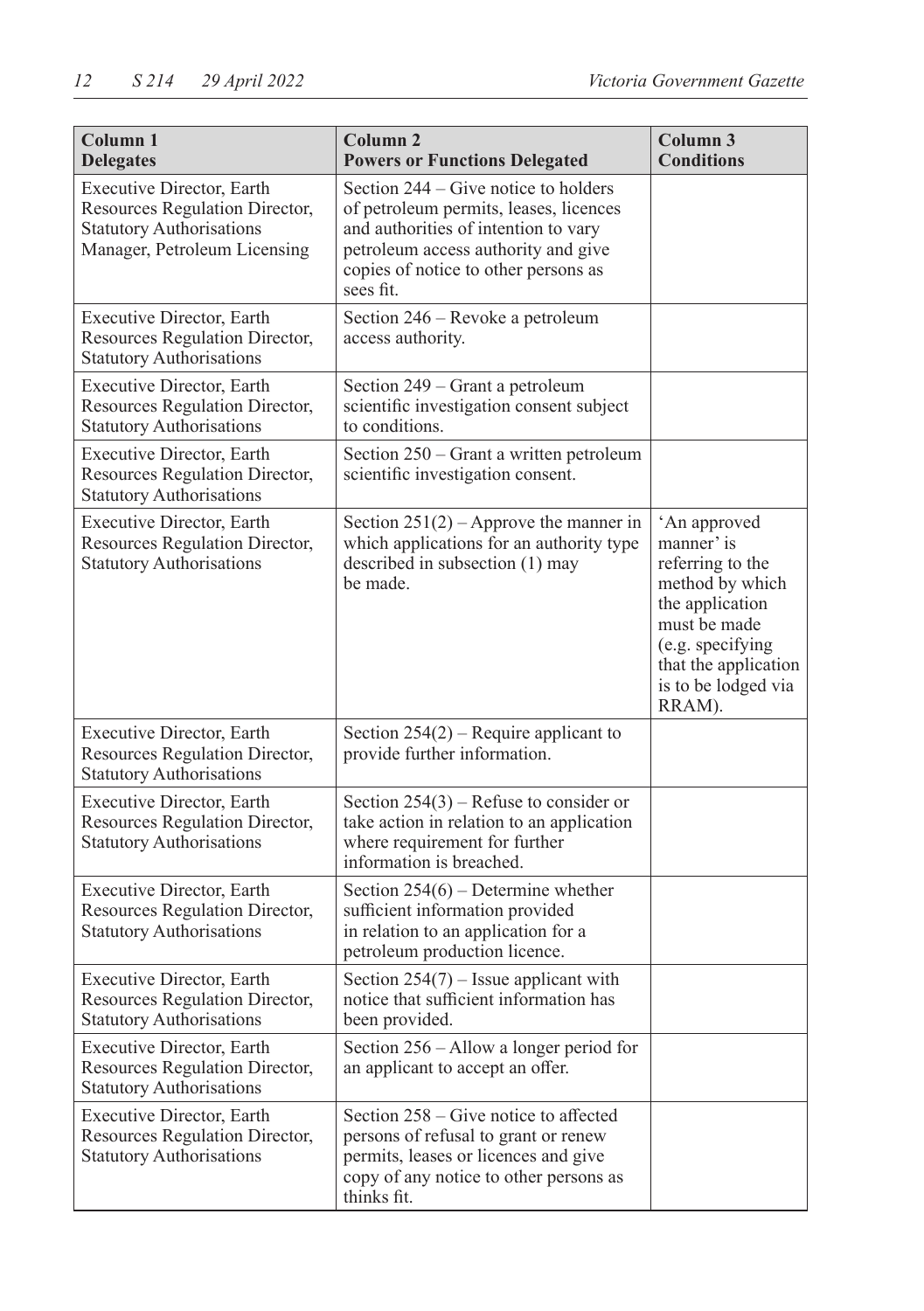| Column <sub>1</sub><br><b>Delegates</b>                                                                                           | Column <sub>2</sub><br><b>Powers or Functions Delegated</b>                                                                                                                                                               | Column 3<br><b>Conditions</b> |
|-----------------------------------------------------------------------------------------------------------------------------------|---------------------------------------------------------------------------------------------------------------------------------------------------------------------------------------------------------------------------|-------------------------------|
| Executive Director, Earth<br>Resources Regulation Director,<br><b>Statutory Authorisations</b>                                    | Section $259(2)$ – Require an applicant to<br>give a written report about negotiations<br>for a designated agreement for the<br>carrying on of key petroleum operations<br>under declared permits, leases or<br>licences. |                               |
| Executive Director, Earth<br>Resources Regulation Director,<br><b>Statutory Authorisations</b>                                    | Section $259(3)$ – Refuse to consider,<br>take any action, or further action, in<br>relation to an application.                                                                                                           |                               |
| Executive Director, Earth<br>Resources Regulation Director,<br><b>Statutory Authorisations</b>                                    | Section 260 – Vary, suspend or exempt<br>lessee, licensee or permittee from<br>compliance with conditions.                                                                                                                |                               |
| Executive Director, Earth<br>Resources Regulation Director,<br><b>Statutory Authorisations</b>                                    | Section $261$ – Extend the term of a<br>petroleum exploration permit or lease<br>where conditions have been suspended<br>or compliance exempted.                                                                          |                               |
| Executive Director, Earth<br>Resources Regulation Director,<br><b>Statutory Authorisations</b>                                    | Section $263A(5)$ – Declare State title<br>relevant State title where conditions<br>met by 2 or more State titles (by written<br>notice to the registered holder of the<br>title).                                        |                               |
| Executive Director, Earth<br>Resources Regulation Director,<br><b>Statutory Authorisations</b>                                    | Section 263A(6) - Vary State title<br>where relevant title is a petroleum<br>exploration permit (by written notice to<br>the permittee).                                                                                  |                               |
| Executive Director, Earth<br>Resources Regulation Director,<br><b>Statutory Authorisations</b>                                    | Section $263A(7)$ – Vary State title<br>where relevant title is a petroleum<br>retention lease (by written notice to the<br>lessee).                                                                                      |                               |
| Executive Director, Earth<br>Resources Regulation Director,<br><b>Statutory Authorisations</b>                                    | Section $263A(8)$ – Vary State title<br>where relevant title is a petroleum<br>production licence (by written notice to<br>the licensee).                                                                                 |                               |
| Executive Director, Earth<br>Resources Regulation Director,<br><b>Statutory Authorisations</b><br>Director, Regulatory Compliance | Section 264 – Vary, suspend or exempt<br>the registered holder of petroleum<br>access authority from compliance with<br>conditions.                                                                                       |                               |
| <b>Executive Director, Earth</b><br>Resources Regulation Director,<br><b>Statutory Authorisations</b>                             | Section $266$ – Consent or refuse to<br>consent to surrender of a title.                                                                                                                                                  |                               |
| Executive Director, Earth<br>Resources Regulation Director,<br><b>Statutory Authorisations</b>                                    | Section 271 – Cancel a petroleum<br>exploration permit, retention lease,<br>production licence, infrastructure<br>licence or pipeline licence.                                                                            |                               |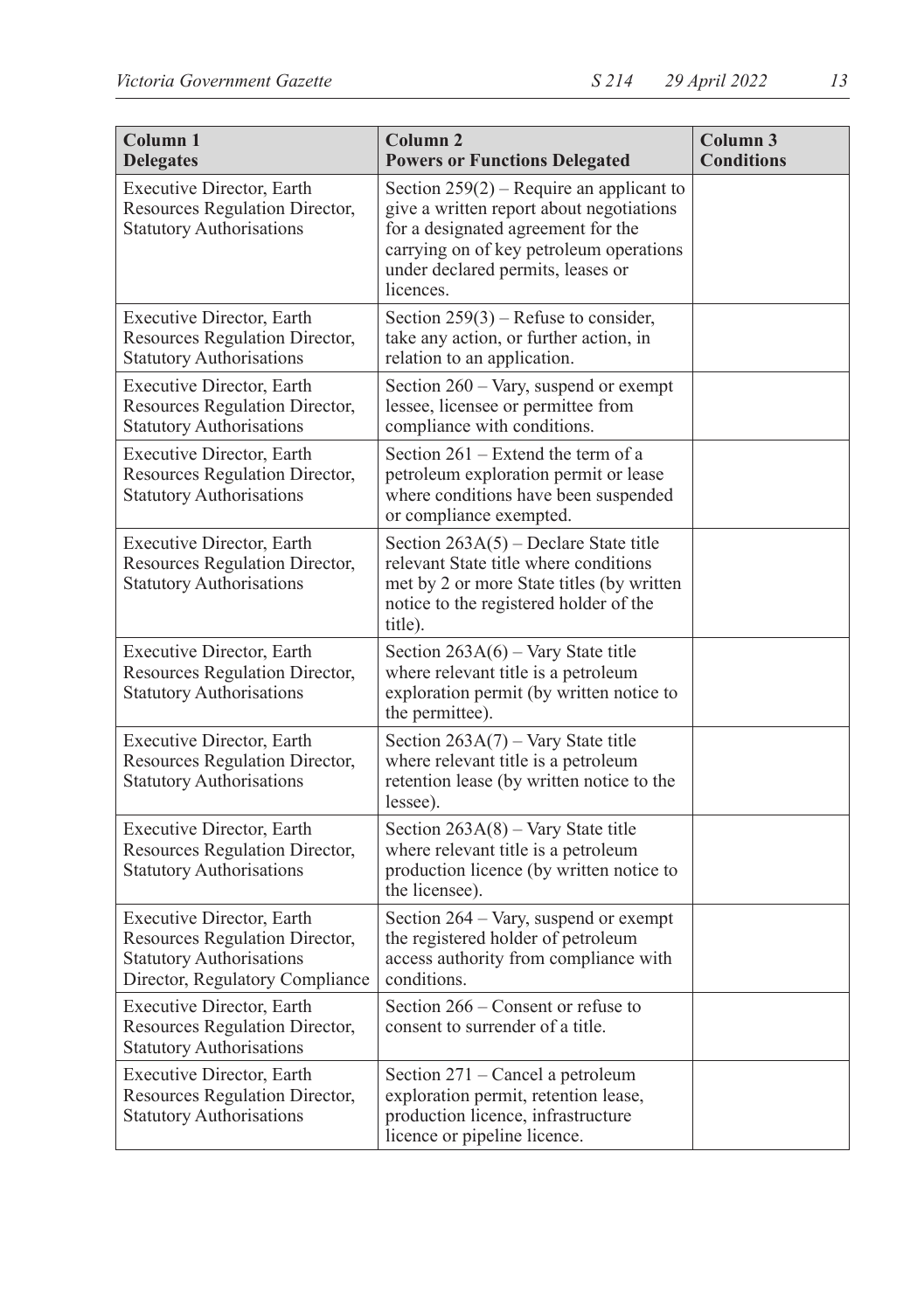| Column <sub>1</sub><br><b>Delegates</b>                                                                                        | Column <sub>2</sub><br><b>Powers or Functions Delegated</b>                                                                                                                                                                               | Column 3<br><b>Conditions</b> |
|--------------------------------------------------------------------------------------------------------------------------------|-------------------------------------------------------------------------------------------------------------------------------------------------------------------------------------------------------------------------------------------|-------------------------------|
| Executive Director, Earth<br>Resources Regulation Director,<br><b>Statutory Authorisations</b>                                 | Section $272 - Give$ notice of intention<br>to cancel a petroleum exploration<br>permit, retention lease, production<br>licence, infrastructure licence or<br>pipeline licence and give copy of notice<br>to other persons as thinks fit. |                               |
| <b>Executive Director</b> , Earth<br>Resources Regulation Director,<br><b>Statutory Authorisations</b>                         | Section 274 – Cancel a petroleum<br>special prospecting authority if the<br>holder has breached a condition.                                                                                                                              |                               |
| <b>Executive Director</b> , Earth<br>Resources Regulation Director,<br><b>Statutory Authorisations</b>                         | Section 275 – Declare reservation of<br>blocks to not be subject to specified<br>titles.                                                                                                                                                  |                               |
| Executive Director, Earth<br>Resources Regulation Director,<br><b>Statutory Authorisations</b>                                 | Section $286$ – Consent to recover<br>petroleum in the greenhouse gas<br>assessment permit area.                                                                                                                                          |                               |
| <b>Executive Director</b> , Earth<br>Resources Regulation Director,<br><b>Statutory Authorisations</b>                         | Section 287 – Grant a greenhouse gas<br>assessment permit subject to conditions.                                                                                                                                                          |                               |
| Executive Director, Earth<br>Resources Regulation Director,<br><b>Statutory Authorisations</b>                                 | Section $291 -$ Approve or refuse to<br>approve carrying on of one or more key<br>greenhouse gas operations.                                                                                                                              |                               |
| <b>Executive Director</b> , Earth<br>Resources Regulation Director,<br><b>Statutory Authorisations</b>                         | Section $297$ – Invite applications for<br>work-bid greenhouse gas assessment<br>permit.                                                                                                                                                  |                               |
| Executive Director, Earth<br>Resources Regulation Director,<br><b>Statutory Authorisations</b><br>Manager, Petroleum Licensing | Section 298 – Notify petroleum<br>retention lessee or petroleum production<br>licensee of proposal to advertise blocks<br>for greenhouse gas assessment permit.                                                                           |                               |
| Executive Director, Earth<br>Resources Regulation Director,<br><b>Statutory Authorisations</b>                                 | Section 299 – Give an offer document<br>to the applicant for a greenhouse gas<br>assessment permit or refuse to grant the<br>permit.                                                                                                      |                               |
| Executive Director, Earth<br>Resources Regulation Director,<br><b>Statutory Authorisations</b>                                 | Section $300$ – Determine the most<br>deserving applicant for the grant of a<br>greenhouse gas assessment permit and<br>give offer document to that applicant.                                                                            |                               |
| Executive Director, Earth<br>Resources Regulation Director,<br><b>Statutory Authorisations</b>                                 | Section 301 – Make publicly available<br>criteria for determining which applicant<br>is most deserving of a greenhouse gas<br>assessment permit.                                                                                          |                               |
| Executive Director, Earth<br>Resources Regulation Director,<br><b>Statutory Authorisations</b>                                 | Section 302 – Rank applicants for the<br>grant of a greenhouse gas assessment<br>permit and exclude applicants<br>considered not deserving.                                                                                               |                               |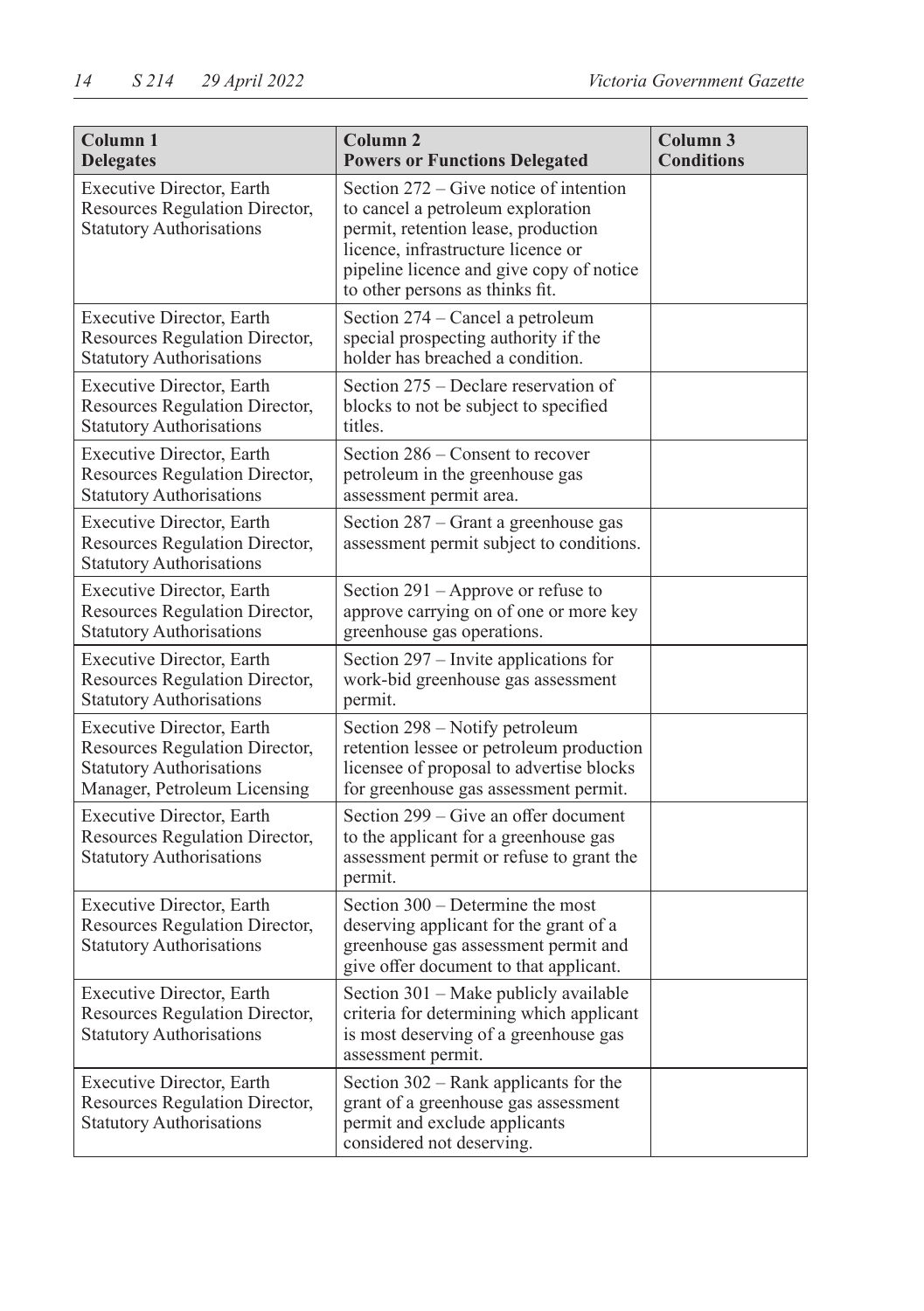| Column 1<br><b>Delegates</b>                                                                           | Column <sub>2</sub><br><b>Powers or Functions Delegated</b>                                                                                                 | Column 3<br><b>Conditions</b> |
|--------------------------------------------------------------------------------------------------------|-------------------------------------------------------------------------------------------------------------------------------------------------------------|-------------------------------|
| Executive Director, Earth<br>Resources Regulation Director,<br><b>Statutory Authorisations</b>         | Section 303 – Grant work-bid<br>greenhouse gas assessment permit.                                                                                           |                               |
| <b>Executive Director, Earth</b><br>Resources Regulation Director,<br><b>Statutory Authorisations</b>  | Section $305B -$ Grant or refuse to grant<br>a consolidated work-bid greenhouse gas<br>assessment permit.                                                   |                               |
| <b>Executive Director</b> , Earth<br>Resources Regulation Director,<br><b>Statutory Authorisations</b> | Section 306 - Invite applications for<br>cash-bid greenhouse gas assessment<br>permit.                                                                      |                               |
| Executive Director, Earth<br>Resources Regulation Director,<br><b>Statutory Authorisations</b>         | Section 307 - Notify petroleum<br>retention lessee or petroleum production<br>licensee of proposal to advertise blocks.                                     |                               |
| <b>Executive Director</b> , Earth<br>Resources Regulation Director,<br><b>Statutory Authorisations</b> | Section $308 -$ Give an offer for a<br>cash-bid greenhouse gas assessment<br>permit – one application.                                                      |                               |
| <b>Executive Director</b> , Earth<br>Resources Regulation Director,<br><b>Statutory Authorisations</b> | Section 309 – Give offer document for<br>cash-bid greenhouse gas assessment<br>$permit - 2$ or more applications.                                           |                               |
| Executive Director, Earth<br>Resources Regulation Director,<br><b>Statutory Authorisations</b>         | Section 310 – Grant a cash-bid<br>greenhouse gas assessment permit.                                                                                         |                               |
| <b>Executive Director, Earth</b><br>Resources Regulation Director,<br><b>Statutory Authorisations</b>  | Section 311 – Accept an application<br>to renew a greenhouse gas assessment<br>permit prior to expiry.                                                      |                               |
| Executive Director, Earth<br>Resources Regulation Director,<br><b>Statutory Authorisations</b>         | Section $312 -$ Give offer document for<br>renewal of greenhouse gas assessment<br>permit.                                                                  |                               |
| <b>Executive Director</b> , Earth<br>Resources Regulation Director,<br><b>Statutory Authorisations</b> | Section 313 – Refuse to renew a<br>greenhouse gas assessment permit.                                                                                        |                               |
| Executive Director, Earth<br>Resources Regulation Director,<br><b>Statutory Authorisations</b>         | Section 314 – Renew a greenhouse gas<br>assessment permit.                                                                                                  |                               |
| Executive Director, Earth<br>Resources Regulation Director,<br><b>Statutory Authorisations</b>         | Section $316(1)$ – Require applicant for<br>an identified greenhouse gas storage<br>formation to give further information or<br>undertake further analysis. |                               |
| Executive Director, Earth<br>Resources Regulation Director,<br><b>Statutory Authorisations</b>         | Section $316(2)$ – Refuse to consider,<br>take any action, or any further action, in<br>relation to an application.                                         |                               |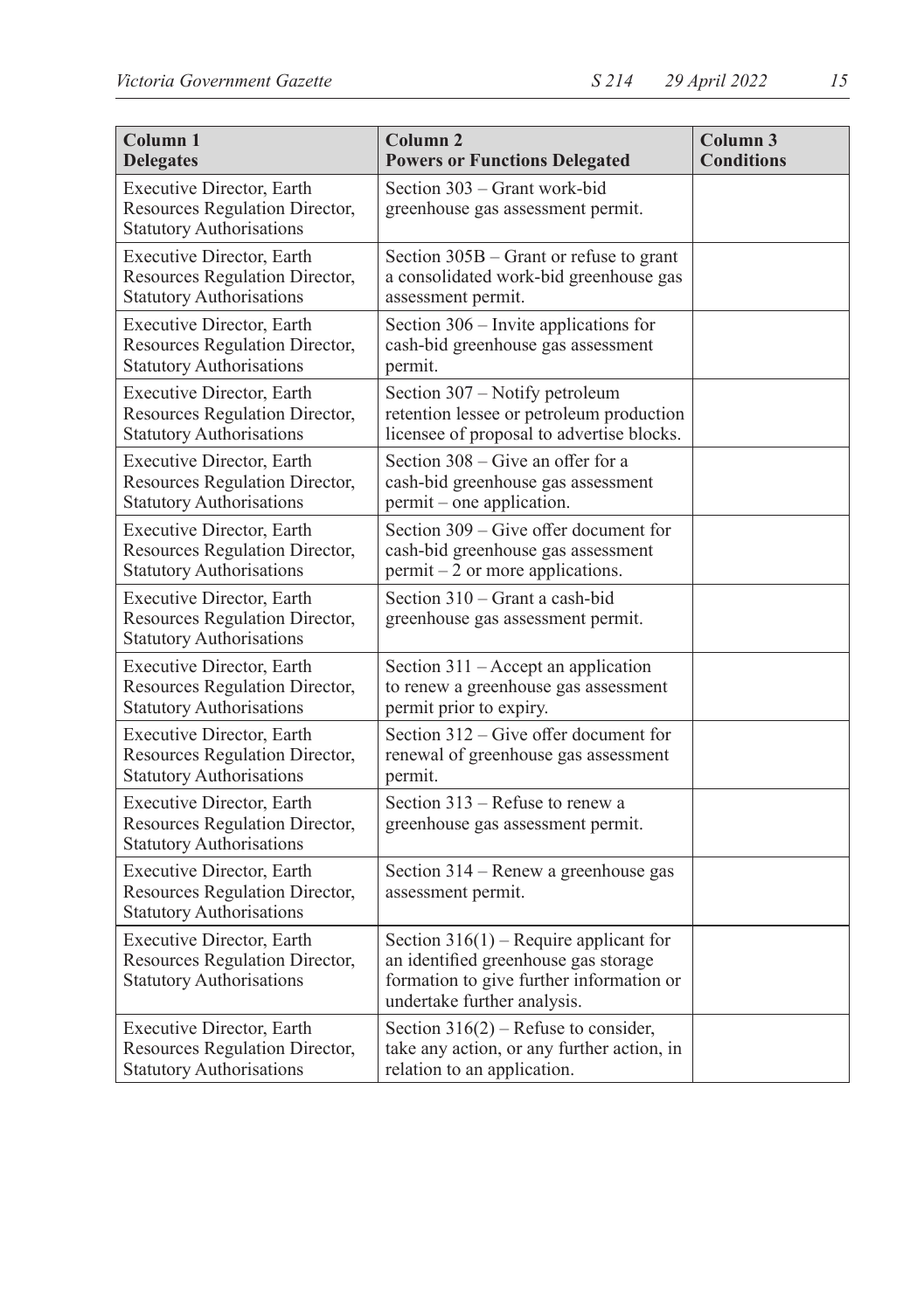| Column 1<br><b>Delegates</b>                                                                                                                                                | Column <sub>2</sub><br><b>Powers or Functions Delegated</b>                                                                            | Column 3<br><b>Conditions</b>                                                                                                                                                   |
|-----------------------------------------------------------------------------------------------------------------------------------------------------------------------------|----------------------------------------------------------------------------------------------------------------------------------------|---------------------------------------------------------------------------------------------------------------------------------------------------------------------------------|
| Executive Director, Earth<br>Resources Regulation Director,<br><b>Statutory Authorisations</b>                                                                              | Section $317(2)$ – Approve the manner in<br>which an application under section 315<br>may be varied.                                   | 'An approved<br>manner' is<br>referring to the<br>method by which<br>the application<br>must be made<br>(e.g. specifying<br>that the variation<br>is to be lodged via<br>RRAM). |
| Executive Director, Earth<br>Resources Regulation Director,<br><b>Statutory Authorisations</b>                                                                              | Section $317(3)$ – Request a variation to<br>an application under section 315.                                                         |                                                                                                                                                                                 |
| Executive Director, Earth<br>Resources Regulation Director,<br><b>Statutory Authorisations</b>                                                                              | Section 318 - Declare an identified<br>greenhouse gas storage formation.                                                               |                                                                                                                                                                                 |
| Executive Director, Earth<br>Resources Regulation Director,<br><b>Statutory Authorisations</b>                                                                              | Section $319 - \text{Vary}$ a declaration of<br>an identified greenhouse gas storage<br>formation on application or own<br>initiative. |                                                                                                                                                                                 |
| Executive Director, Earth<br>Resources Regulation Director,<br><b>Statutory Authorisations</b>                                                                              | Section 320 – Revoke a declaration of<br>an identified greenhouse gas storage<br>formation.                                            |                                                                                                                                                                                 |
| Executive Director, Earth<br>Resources Regulation Director,<br><b>Statutory Authorisations</b><br>Manager, Petroleum Licensing<br>Manager, Specialist Services<br>Registrar | Section $321$ – Maintain the register<br>of identified greenhouse gas storage<br>formations.                                           |                                                                                                                                                                                 |
| Executive Director, Earth<br>Resources Regulation Director,<br><b>Statutory Authorisations</b>                                                                              | Section $322 - Give directions to$<br>greenhouse gas assessment permittee<br>regarding possible adverse impact of<br>operations.       |                                                                                                                                                                                 |
| Executive Director, Earth<br>Resources Regulation Director,<br><b>Statutory Authorisations</b>                                                                              | Section $325 - Give constant to holder of$<br>greenhouse gas holding lease to recover<br>petroleum for appraisal.                      |                                                                                                                                                                                 |
| Executive Director, Earth<br>Resources Regulation Director,<br><b>Statutory Authorisations</b>                                                                              | Section $326$ – Grant a greenhouse gas<br>holding lease subject to conditions.                                                         |                                                                                                                                                                                 |
| <b>Executive Director, Earth</b><br>Resources Regulation Director,<br><b>Statutory Authorisations</b>                                                                       | Section $329 -$ Approve or refuse<br>the carrying on of greenhouse gas<br>operations under a lease.                                    |                                                                                                                                                                                 |
| Executive Director, Earth<br>Resources Regulation Director,<br><b>Statutory Authorisations</b>                                                                              | Section 335 – Allow a longer period<br>for an application for a greenhouse gas<br>holding lease to be lodged.                          |                                                                                                                                                                                 |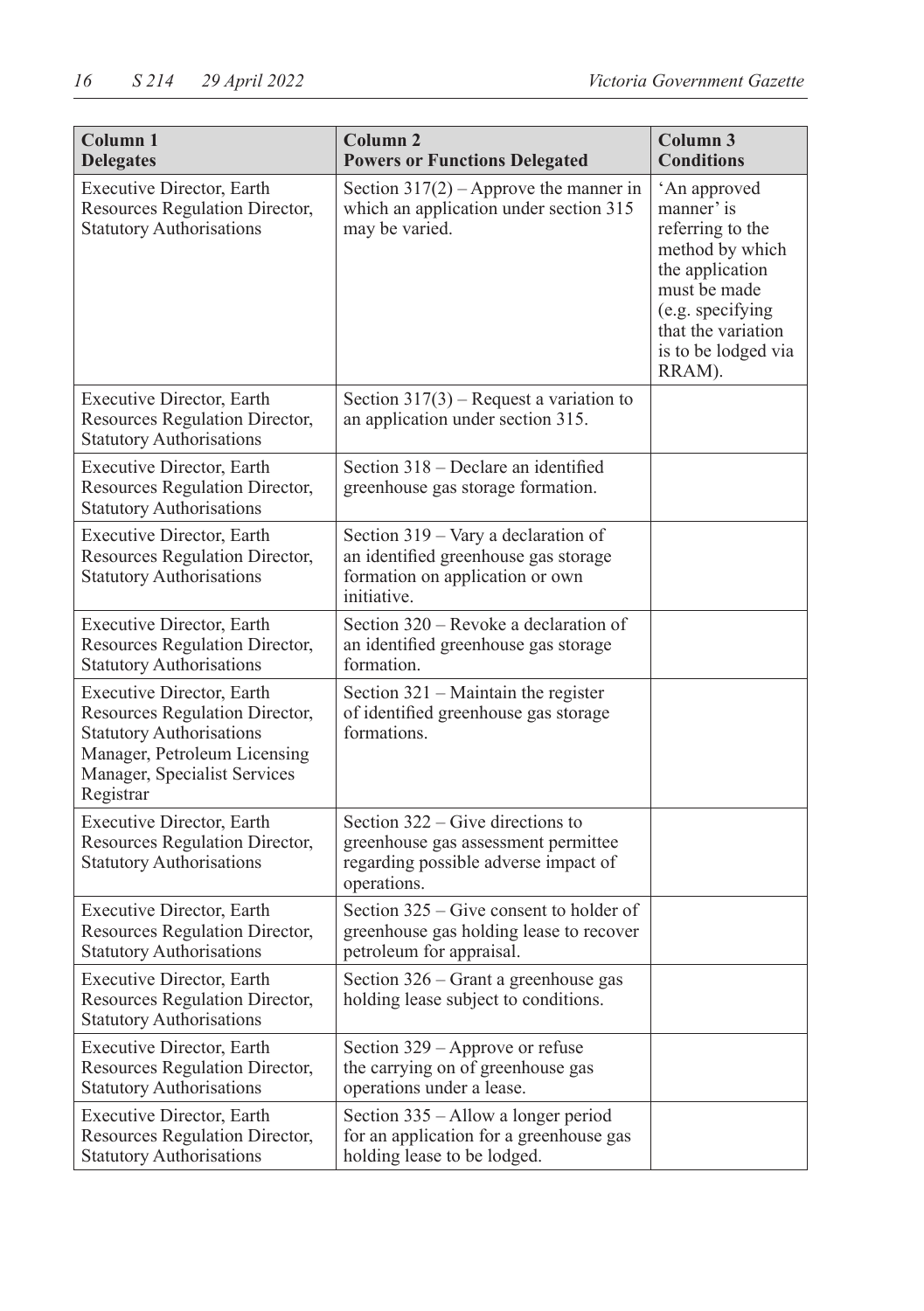| Column <sub>1</sub><br><b>Delegates</b>                                                                | Column <sub>2</sub><br><b>Powers or Functions Delegated</b>                                                                                                                  | Column 3<br><b>Conditions</b>                                                                                                                                                   |
|--------------------------------------------------------------------------------------------------------|------------------------------------------------------------------------------------------------------------------------------------------------------------------------------|---------------------------------------------------------------------------------------------------------------------------------------------------------------------------------|
| Executive Director, Earth<br>Resources Regulation Director,<br><b>Statutory Authorisations</b>         | Section $336(2)$ – Approve the manner in<br>which an application under section 334<br>may be varied.                                                                         | 'An approved<br>manner' is<br>referring to the<br>method by which<br>the application<br>must be made<br>(e.g. specifying<br>that the variation<br>is to be lodged via<br>RRAM). |
| Executive Director, Earth<br>Resources Regulation Director,<br><b>Statutory Authorisations</b>         | Section $336(3)$ – Request variation of an<br>application under section 334.                                                                                                 |                                                                                                                                                                                 |
| <b>Executive Director</b> , Earth<br>Resources Regulation Director,<br><b>Statutory Authorisations</b> | Section $337 - Give$ an offer document<br>to an applicant for a greenhouse gas<br>holding lease if determines applicant<br>will be in position to comply within<br>15 years. |                                                                                                                                                                                 |
| Executive Director, Earth<br>Resources Regulation Director,<br><b>Statutory Authorisations</b>         | Section 338 – Refuse to grant a<br>greenhouse gas holding lease if not<br>satisfied that conditions are met.                                                                 |                                                                                                                                                                                 |
| Executive Director, Earth<br>Resources Regulation Director,<br><b>Statutory Authorisations</b>         | Section 339 – Grant a greenhouse gas<br>holding lease where there is compliance<br>with conditions.                                                                          |                                                                                                                                                                                 |
| Executive Director, Earth<br>Resources Regulation Director,<br><b>Statutory Authorisations</b>         | Section $343(2)$ – Approve the manner in<br>which an application for a greenhouse<br>gas holding lease may be varied.                                                        | 'An approved<br>manner' is<br>referring to the<br>method by which<br>the application<br>must be made<br>(e.g. specifying<br>that the variation<br>is to be lodged via<br>RRAM). |
| Executive Director, Earth<br>Resources Regulation Director,<br><b>Statutory Authorisations</b>         | Section $343(3)$ – Request a variation<br>to an application for a greenhouse gas<br>holding lease.                                                                           |                                                                                                                                                                                 |
| <b>Executive Director</b> , Earth<br>Resources Regulation Director,<br><b>Statutory Authorisations</b> | Section $344 - Give$ an offer document<br>to an applicant for a greenhouse gas<br>holding lease.                                                                             |                                                                                                                                                                                 |
| Executive Director, Earth<br>Resources Regulation Director,<br><b>Statutory Authorisations</b>         | Section $345$ – Refuse to grant a<br>greenhouse gas holding lease.                                                                                                           |                                                                                                                                                                                 |
| Executive Director, Earth<br>Resources Regulation Director,<br><b>Statutory Authorisations</b>         | Section $346$ – Grant a greenhouse gas<br>holding lease.                                                                                                                     |                                                                                                                                                                                 |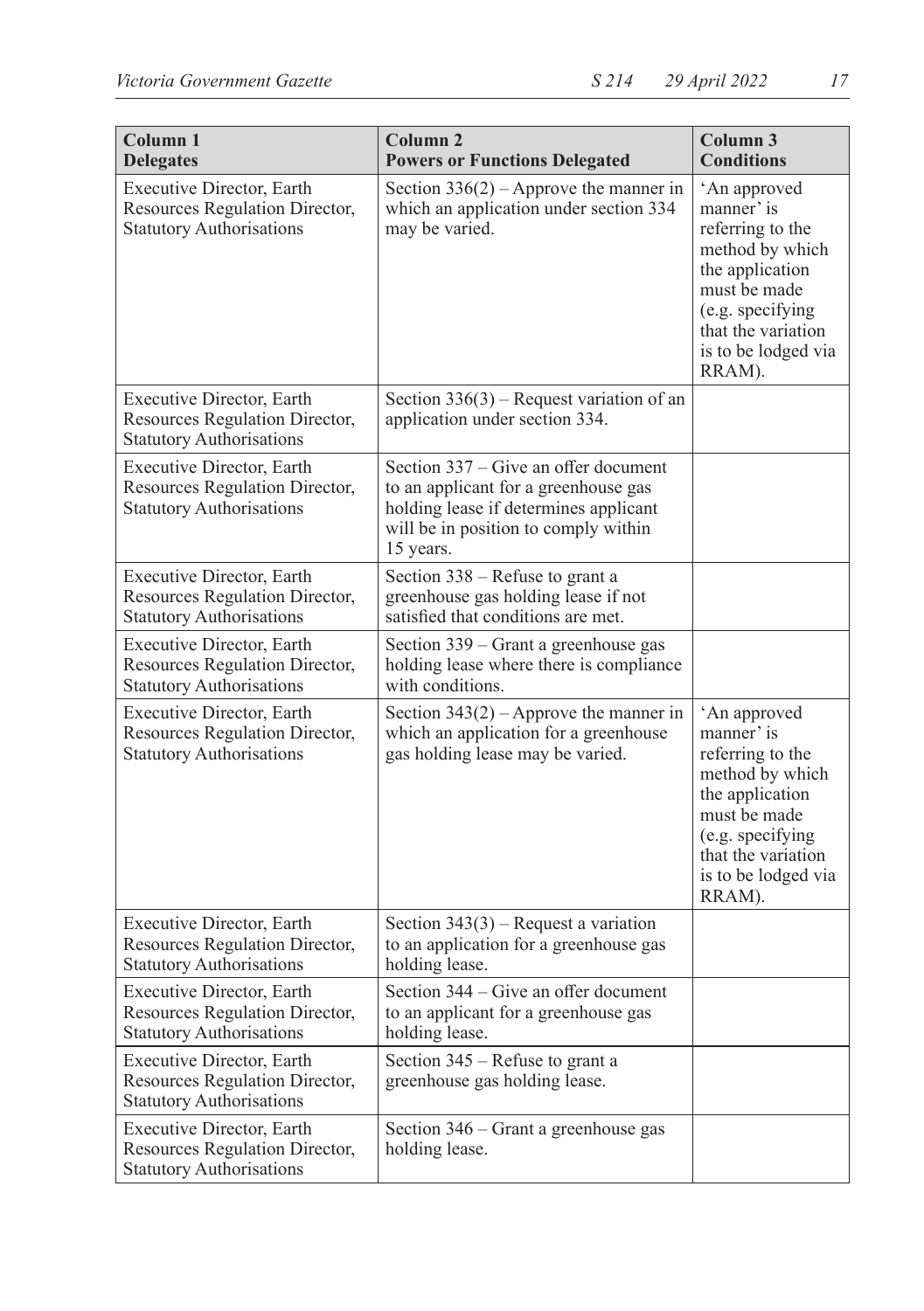| Column <sub>1</sub><br><b>Delegates</b>                                                                | <b>Column 2</b><br><b>Powers or Functions Delegated</b>                                                                          | Column 3<br><b>Conditions</b>                                                                                                                                                   |
|--------------------------------------------------------------------------------------------------------|----------------------------------------------------------------------------------------------------------------------------------|---------------------------------------------------------------------------------------------------------------------------------------------------------------------------------|
| Executive Director, Earth<br>Resources Regulation Director,<br><b>Statutory Authorisations</b>         | Section $350(2)$ – Approve the manner<br>in which an application for a special<br>greenhouse gas holding lease may be<br>varied. | 'An approved<br>manner' is<br>referring to the<br>method by which<br>the application<br>must be made<br>(e.g. specifying<br>that the variation<br>is to be lodged via<br>RRAM). |
| Executive Director, Earth<br>Resources Regulation Director,<br><b>Statutory Authorisations</b>         | Section $350(3)$ – Request variation to an<br>application for a special greenhouse gas<br>holding lease.                         |                                                                                                                                                                                 |
| Executive Director, Earth<br>Resources Regulation Director,<br><b>Statutory Authorisations</b>         | Section $351$ – Give an offer document<br>to an applicant for an application for a<br>special greenhouse gas holding lease.      |                                                                                                                                                                                 |
| <b>Executive Director</b> , Earth<br>Resources Regulation Director,<br><b>Statutory Authorisations</b> | Section 352 – Grant a special<br>greenhouse gas holding lease where<br>there is compliance with specified<br>conditions.         |                                                                                                                                                                                 |
| Executive Director, Earth<br>Resources Regulation Director,<br><b>Statutory Authorisations</b>         | Section $358(2)$ – Approve the manner in<br>which an application under section 357<br>may be varied.                             | 'An approved<br>manner' is<br>referring to the<br>method by which<br>the application<br>must be made<br>(e.g. specifying<br>that the variation<br>is to be lodged via<br>RRAM). |
| Executive Director, Earth<br>Resources Regulation Director,<br><b>Statutory Authorisations</b>         | Section $358(3)$ – Request variation of an<br>application for greenhouse gas holding<br>lease under section 357.                 |                                                                                                                                                                                 |
| Executive Director, Earth<br>Resources Regulation Director,<br><b>Statutory Authorisations</b>         | Section 359 – Give an offer document<br>to an applicant for a greenhouse gas<br>holding lease.                                   |                                                                                                                                                                                 |
| Executive Director, Earth<br>Resources Regulation Director,<br><b>Statutory Authorisations</b>         | Section $360$ – Grant a greenhouse gas<br>holding lease.                                                                         |                                                                                                                                                                                 |
| Executive Director, Earth<br>Resources Regulation Director,<br><b>Statutory Authorisations</b>         | Section $362 -$ Accept an application to<br>renew a greenhouse gas holding lease<br>before expiry.                               |                                                                                                                                                                                 |
| Executive Director, Earth<br>Resources Regulation Director,<br><b>Statutory Authorisations</b>         | Section $363$ – Give an offer document<br>for renewal of greenhouse gas holding<br>lease.                                        |                                                                                                                                                                                 |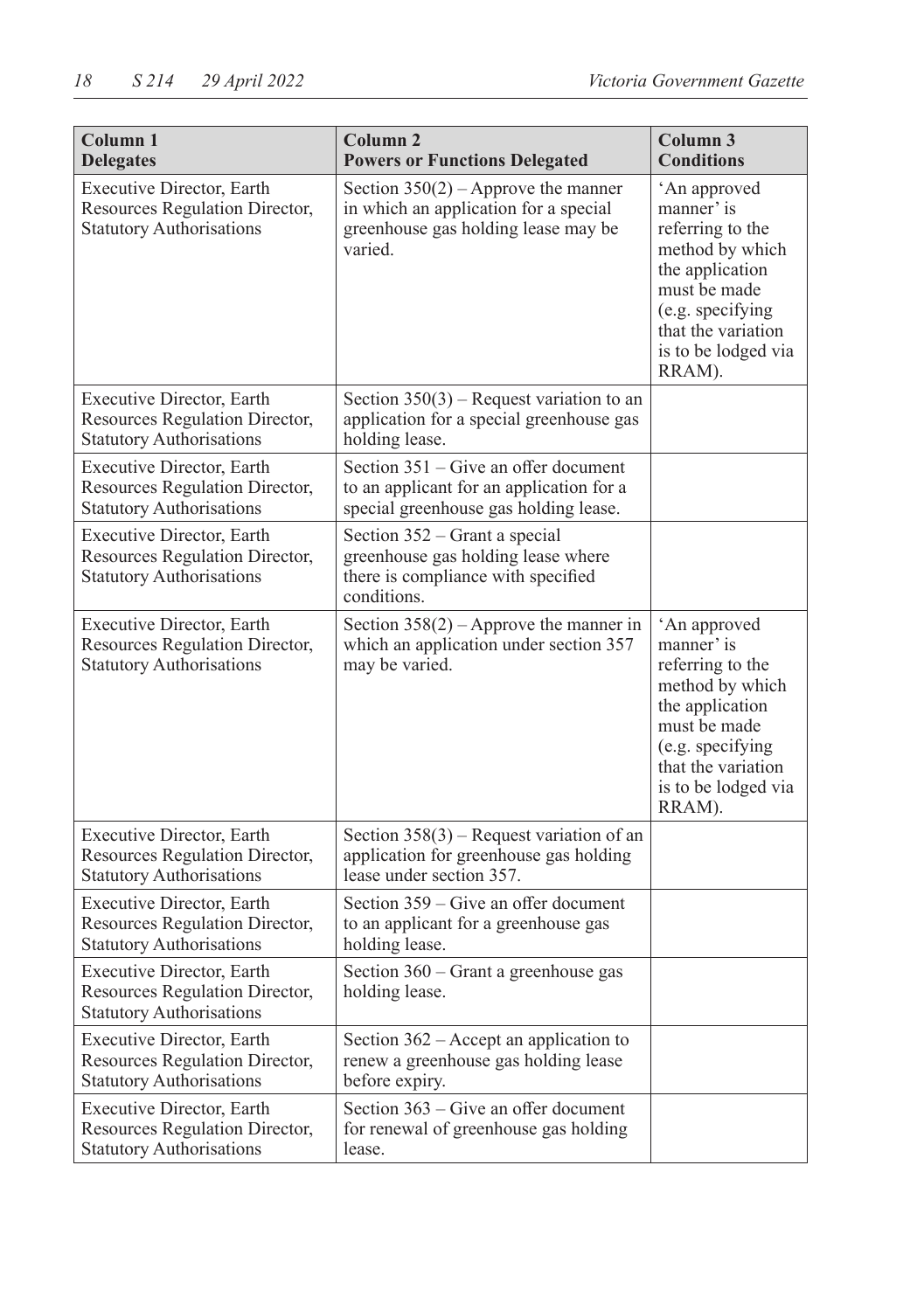| Column <sub>1</sub><br><b>Delegates</b>                                                                                                                | <b>Column 2</b><br><b>Powers or Functions Delegated</b>                                                                                                              | Column 3<br><b>Conditions</b>                                                                                                                                                   |
|--------------------------------------------------------------------------------------------------------------------------------------------------------|----------------------------------------------------------------------------------------------------------------------------------------------------------------------|---------------------------------------------------------------------------------------------------------------------------------------------------------------------------------|
| Executive Director, Earth<br>Resources Regulation Director,<br><b>Statutory Authorisations</b>                                                         | Section $364$ – Refuse to renew a<br>greenhouse gas holding lease.                                                                                                   |                                                                                                                                                                                 |
| Executive Director, Earth<br>Resources Regulation Director,<br><b>Statutory Authorisations</b>                                                         | Section 365 – Renew a greenhouse gas<br>holding lease.                                                                                                               |                                                                                                                                                                                 |
| <b>Executive Director</b> , Earth<br>Resources Regulation Director,<br><b>Statutory Authorisations</b><br>Director, Regulatory Compliance<br>Inspector | Section $366 - Give directions to$<br>greenhouse gas holding lessee regarding<br>risks of significant adverse impact of<br>operations.                               |                                                                                                                                                                                 |
| Executive Director, Earth<br>Resources Regulation Director,<br><b>Statutory Authorisations</b>                                                         | Section $368(1)$ – Request special<br>greenhouse gas holding lessee to apply<br>for a greenhouse gas injection licence.                                              |                                                                                                                                                                                 |
| Executive Director, Earth<br>Resources Regulation Director,<br><b>Statutory Authorisations</b>                                                         | Section $368(2)$ – Cancel lease if lessee<br>does not comply with a request made<br>under section $368(1)$ .                                                         |                                                                                                                                                                                 |
| Executive Director, Earth<br>Resources Regulation Director,<br><b>Statutory Authorisations</b>                                                         | Section 369 – Cancel a greenhouse gas<br>holding lease where the lease is tied to a<br>petroleum retention lease that has been<br>cancelled, surrendered or revoked. |                                                                                                                                                                                 |
| Executive Director, Earth<br>Resources Regulation Director,<br><b>Statutory Authorisations</b>                                                         | Section $372 - Give constant for a$<br>greenhouse gas injection licensee<br>to recover petroleum for appraisal<br>purposes.                                          |                                                                                                                                                                                 |
| Executive Director, Earth<br>Resources Regulation Director,<br><b>Statutory Authorisations</b>                                                         | Section 373 – Grant a greenhouse gas<br>injection licence subject to conditions.                                                                                     |                                                                                                                                                                                 |
| Executive Director, Earth<br>Resources Regulation Director,<br><b>Statutory Authorisations</b>                                                         | Section 376 - Vary a greenhouse gas<br>injection licence by imposing one or<br>more conditions or vary or revoke<br>conditions.                                      |                                                                                                                                                                                 |
| Executive Director, Earth<br>Resources Regulation Director,<br><b>Statutory Authorisations</b><br>Manager, Petroleum Licensing                         | Section 378 – Notify licensee of<br>proposal to terminate greenhouse<br>gas injection licence and terminate<br>greenhouse gas injection licence.                     |                                                                                                                                                                                 |
| Executive Director, Earth<br>Resources Regulation Director,<br><b>Statutory Authorisations</b>                                                         | Section $381(2)$ – Approve the manner in<br>which applications for a greenhouse gas<br>injection licence under section 379 may<br>be varied.                         | 'An approved<br>manner' is<br>referring to the<br>method by which<br>the application<br>must be made<br>(e.g. specifying<br>that the variation<br>is to be lodged via<br>RRAM). |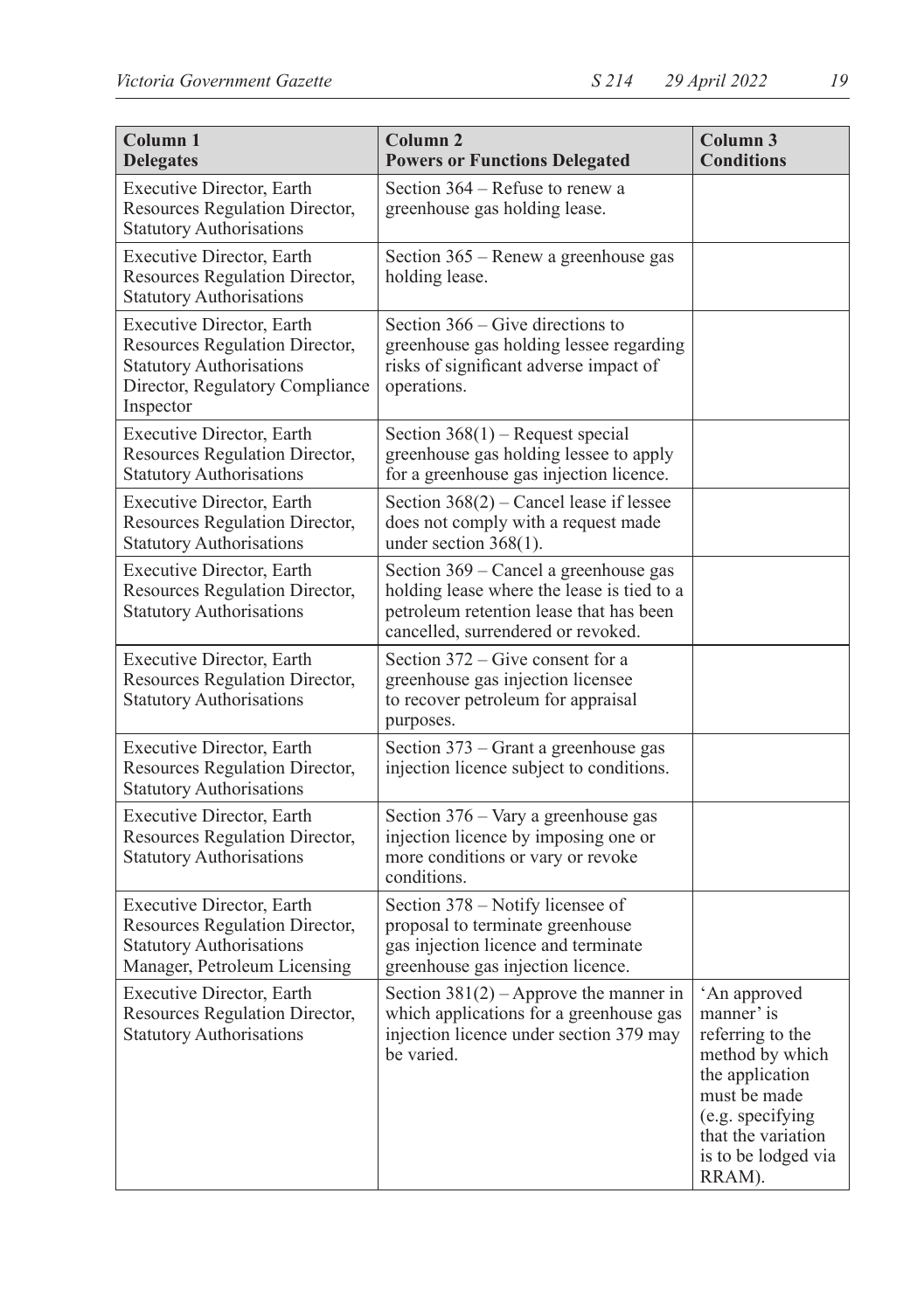| Column <sub>1</sub><br><b>Delegates</b>                                                                | Column <sub>2</sub><br><b>Powers or Functions Delegated</b>                                                                                                                   | Column 3<br><b>Conditions</b>                                                                                                                                                   |
|--------------------------------------------------------------------------------------------------------|-------------------------------------------------------------------------------------------------------------------------------------------------------------------------------|---------------------------------------------------------------------------------------------------------------------------------------------------------------------------------|
| Executive Director, Earth<br>Resources Regulation Director,<br><b>Statutory Authorisations</b>         | Section $381(3)$ – Request variation to<br>an application for a greenhouse gas<br>injection licence under section 379.                                                        |                                                                                                                                                                                 |
| Executive Director, Earth<br>Resources Regulation Director,<br><b>Statutory Authorisations</b>         | Section $382 - Give$ an offer document<br>to an applicant (permittee) for a<br>greenhouse gas injection licence.                                                              |                                                                                                                                                                                 |
| <b>Executive Director</b> , Earth<br>Resources Regulation Director,<br><b>Statutory Authorisations</b> | Section 383 – Give an offer document to<br>an applicant (licensee) for a greenhouse<br>gas injection licence.                                                                 |                                                                                                                                                                                 |
| Executive Director, Earth<br>Resources Regulation Director,<br><b>Statutory Authorisations</b>         | Section $386$ – Refuse to grant a<br>greenhouse gas injection licence where<br>not required to give an offer document<br>to applicant.                                        |                                                                                                                                                                                 |
| Executive Director, Earth<br>Resources Regulation Director,<br><b>Statutory Authorisations</b>         | Section 387 – Grant a greenhouse gas<br>injection licence.                                                                                                                    |                                                                                                                                                                                 |
| Executive Director, Earth<br>Resources Regulation Director,<br><b>Statutory Authorisations</b>         | Section 388 – Defer decision to grant a<br>greenhouse gas injection licence where<br>there is a pending application for post<br>commencement petroleum exploration<br>permit. |                                                                                                                                                                                 |
| Executive Director, Earth<br>Resources Regulation Director,<br><b>Statutory Authorisations</b>         | Section $394(2)$ – Approve the manner in<br>which an application for a greenhouse<br>gas injection licence may be made<br>under section 392.                                  | 'An approved<br>manner' is<br>referring to the<br>method by which<br>the application<br>must be made<br>(e.g. specifying<br>that the variation<br>is to be lodged via<br>RRAM). |
| Executive Director, Earth<br>Resources Regulation Director,<br><b>Statutory Authorisations</b>         | Section $394(3)$ – Request a variation<br>to an application for greenhouse gas<br>injection licence under section 392.                                                        |                                                                                                                                                                                 |
| <b>Executive Director</b> , Earth<br>Resources Regulation Director,<br><b>Statutory Authorisations</b> | Section 395 – Give an offer document<br>to an applicant for an application for a<br>greenhouse gas injection licence.                                                         |                                                                                                                                                                                 |
| Executive Director, Earth<br>Resources Regulation Director,<br><b>Statutory Authorisations</b>         | Section $396$ – Refuse to grant a<br>greenhouse gas injection licence.                                                                                                        |                                                                                                                                                                                 |
| Executive Director, Earth<br>Resources Regulation Director,<br><b>Statutory Authorisations</b>         | Section 397 – Grant a greenhouse gas<br>injection licence.                                                                                                                    |                                                                                                                                                                                 |
| Executive Director, Earth<br>Resources Regulation Director,<br><b>Statutory Authorisations</b>         | Section 399 – Vary or refuse to vary a<br>greenhouse gas injection licence.                                                                                                   |                                                                                                                                                                                 |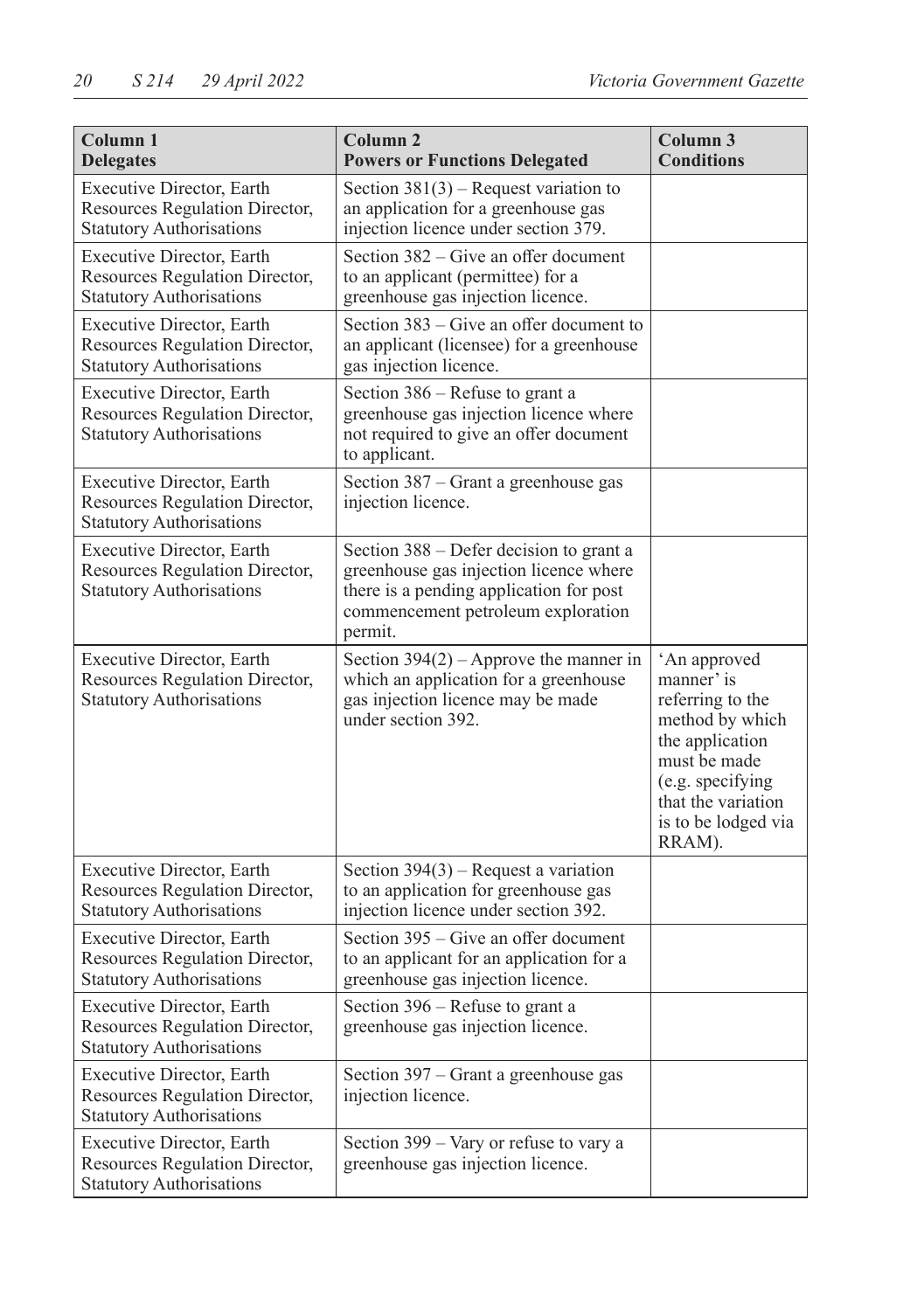| Column <sub>1</sub><br><b>Delegates</b>                                                                                                 | Column <sub>2</sub><br><b>Powers or Functions Delegated</b>                                                                                                                                                                          | Column 3<br><b>Conditions</b> |
|-----------------------------------------------------------------------------------------------------------------------------------------|--------------------------------------------------------------------------------------------------------------------------------------------------------------------------------------------------------------------------------------|-------------------------------|
| Executive Director, Earth<br>Resources Regulation Director,<br><b>Statutory Authorisations</b>                                          | Section $400 - \text{Vary a greenhouse gas}$<br>injection licence where the declaration<br>of identified greenhouse gas storage<br>formation is varied.                                                                              |                               |
| Executive Director, Earth<br>Resources Regulation Director,<br><b>Statutory Authorisations</b><br>Director, Regulatory Compliance       | Section $401$ – Give directions to a<br>greenhouse gas injection licensee to<br>protect geological formations containing<br>petroleum pools from risk of operations.                                                                 |                               |
| <b>Executive Director</b> , Earth<br>Resources Regulation Director,<br><b>Statutory Authorisations</b>                                  | Section 402 - Vary matters specified<br>in a licence where inconsistent with<br>a direction to protect geological<br>formations and approve or refuse<br>to approve a variation prepared by<br>licensee.                             |                               |
| Executive Director, Earth<br>Resources Regulation Director,<br><b>Statutory Authorisations Director</b><br><b>Regulatory Compliance</b> | Section $403$ – Give notice to affected<br>titleholders inviting submissions in<br>regard to proposed directions to protect<br>geological formations containing<br>petroleum pools.                                                  |                               |
| Executive Director, Earth<br>Resources Regulation Director,<br><b>Regulatory Compliance</b>                                             | Section 406 – Direct licensee to take<br>certain actions where a serious situation<br>exists involving injection of greenhouse<br>gas substance.                                                                                     |                               |
| Executive Director, Earth<br>Resources Regulation Director,<br><b>Statutory Authorisations</b>                                          | Section 407 - Vary matters specified<br>in a licence where inconsistent with<br>a direction to deal with a serious<br>situation.                                                                                                     |                               |
| Executive Director, Earth<br>Resources Regulation Director,<br><b>Regulatory Compliance</b>                                             | Section 408 – Give notice to affected<br>titleholders inviting submissions in<br>regard to directions to do something<br>outside the licence area and give copy<br>to other persons as thinks fit.                                   |                               |
| Executive Director, Earth<br>Resources Regulation Director,<br><b>Statutory Authorisations</b><br>Directory, Regulatory<br>Compliance   | Section $410 -$ Give directions to<br>greenhouse gas injection licence holder<br>to protect petroleum discovered within<br>the greenhouse gas injection licence<br>area from operations by the greenhouse<br>gas injection licensee. |                               |
| Executive Director, Earth<br>Resources Regulation Director,<br><b>Statutory Authorisations</b>                                          | Section 411 – Vary matters specified<br>in a greenhouse gas injection licence<br>where inconsistent with a direction to<br>protect petroleum.                                                                                        |                               |
| Executive Director, Earth<br>Resources Regulation Director,<br><b>Statutory Authorisations</b><br>Directory, Regulatory<br>Compliance   | Section 412 – Notify affected<br>titleholders regarding directions to do<br>something outside licence area and give<br>copy to other persons as thinks fit.                                                                          |                               |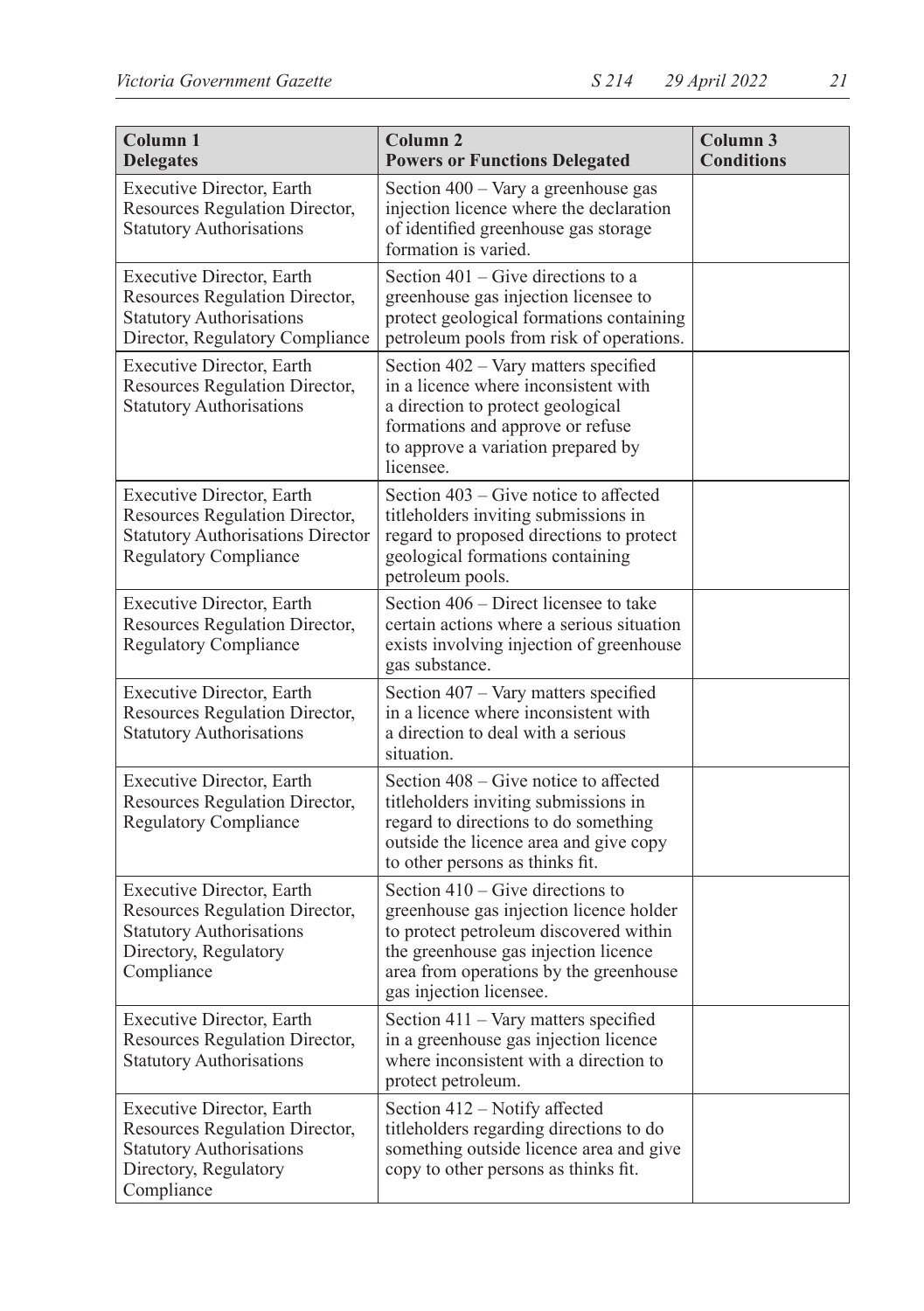| Column 1<br><b>Delegates</b>                                                                                                                                            | Column <sub>2</sub><br><b>Powers or Functions Delegated</b>                                                                                                     | Column 3<br><b>Conditions</b>                                                                                                                                                   |
|-------------------------------------------------------------------------------------------------------------------------------------------------------------------------|-----------------------------------------------------------------------------------------------------------------------------------------------------------------|---------------------------------------------------------------------------------------------------------------------------------------------------------------------------------|
| Executive Director, Earth<br>Resources Regulation Director,<br><b>Statutory Authorisations</b>                                                                          | Section $415 -$ Allow a longer period for<br>application for a site closing certificate<br>in relation to an identified greenhouse<br>gas storage formation.    |                                                                                                                                                                                 |
| Executive Director, Earth<br>Resources Regulation Director,<br><b>Statutory Authorisations</b>                                                                          | Section $416 -$ Direct a greenhouse<br>gas injection licensee to apply for a<br>site closing certificate where there are<br>grounds for cancelling the licence. |                                                                                                                                                                                 |
| Executive Director, Earth<br>Resources Regulation Director,<br><b>Statutory Authorisations</b>                                                                          | Section $418 -$ Allow a longer period for<br>application for a site closing certificate<br>in relation to an identified greenhouse<br>gas storage formation(s). |                                                                                                                                                                                 |
| Executive Director, Earth<br>Resources Regulation Director,<br><b>Statutory Authorisations</b>                                                                          | Section $419(3)$ – Approve the manner in<br>which an application for a site closing<br>certificate may be varied.                                               | 'An approved<br>manner' is<br>referring to the<br>method by which<br>the application<br>must be made<br>(e.g. specifying<br>that the variation<br>is to be lodged via<br>RRAM). |
| Executive Director, Earth<br>Resources Regulation Director,<br><b>Statutory Authorisations</b>                                                                          | Section $419(4)$ – Request variation of an<br>application for a site closing certificate.                                                                       |                                                                                                                                                                                 |
| Executive Director, Earth<br>Resources Regulation Director,<br><b>Statutory Authorisations</b>                                                                          | Section $420 - Give a pre-certificance$<br>notice to the applicant for a site closing<br>certificate.                                                           |                                                                                                                                                                                 |
| Executive Director, Earth<br>Resources Regulation Director,<br><b>Statutory Authorisations</b>                                                                          | Section $422$ – Refuse to give a pre-<br>certificate notice to the applicant for a<br>site closing certificate.                                                 |                                                                                                                                                                                 |
| Director, Statutory<br><b>Authorisations Executive</b><br>Director, Earth Resources<br>Regulation                                                                       | Section $424$ – Give applicant notice<br>of receipt of an application for a site<br>closing certificate.                                                        |                                                                                                                                                                                 |
| Executive Director, Earth<br>Resources Regulation Director,<br><b>Statutory Authorisations</b>                                                                          | Section 425 – Give applicant notice of<br>refusal to give a pre-certificate.                                                                                    |                                                                                                                                                                                 |
| Executive Director, Earth<br>Resources Regulation Director,<br><b>Statutory Authorisations</b><br>Assistant Director, Rehabilitation<br>Liability Assessments and Bonds | Section $426 -$ Allow a longer period for<br>lodging security.                                                                                                  |                                                                                                                                                                                 |
| Executive Director, Earth<br>Resources Regulation Director,<br><b>Statutory Authorisations</b>                                                                          | Section $427$ – Issue a site closing<br>certificate where pre-certificate given<br>and security lodged.                                                         |                                                                                                                                                                                 |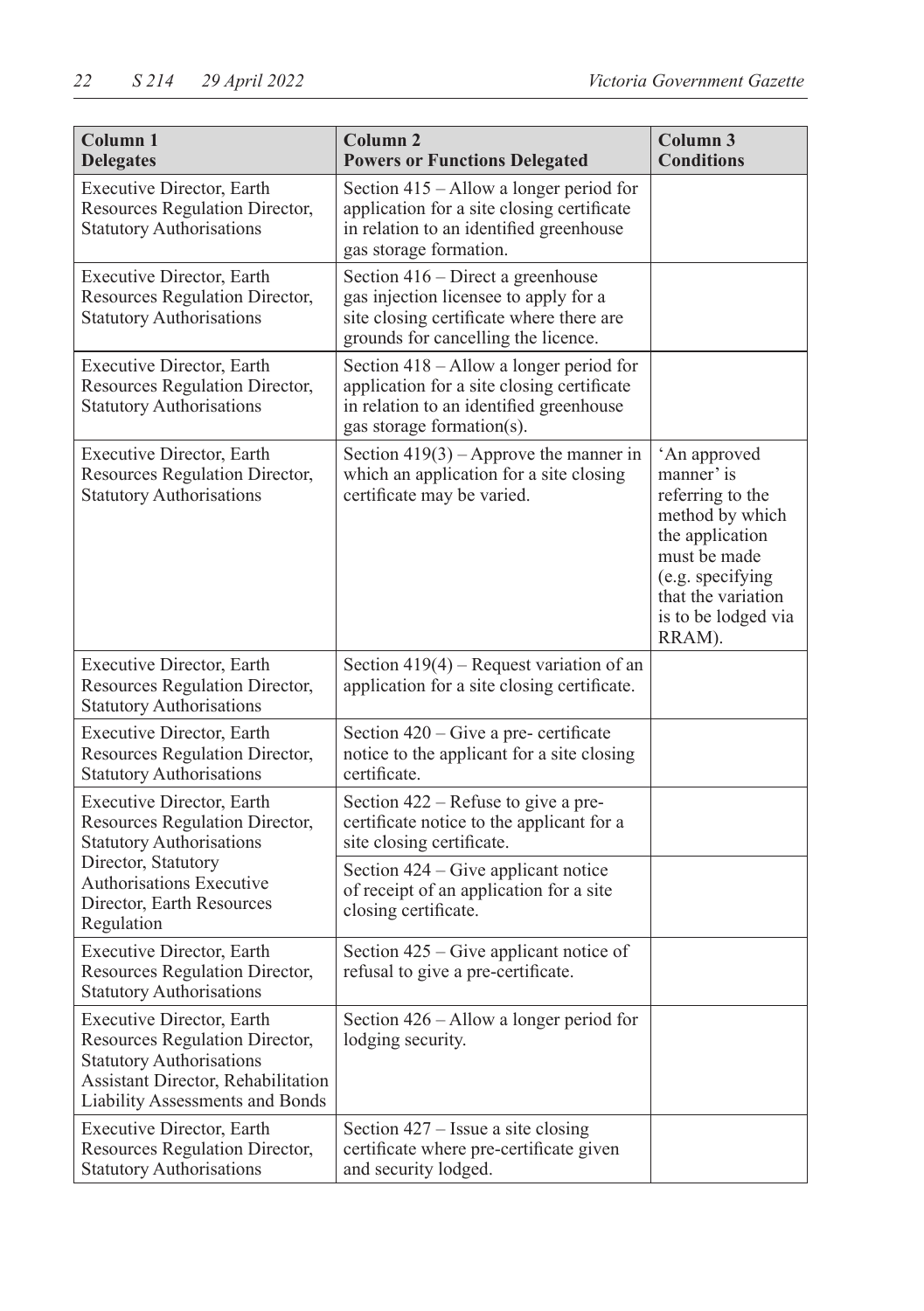| Column <sub>1</sub><br><b>Delegates</b>                                                                                                | Column <sub>2</sub><br><b>Powers or Functions Delegated</b>                                                                                                                                                        | Column 3<br><b>Conditions</b> |
|----------------------------------------------------------------------------------------------------------------------------------------|--------------------------------------------------------------------------------------------------------------------------------------------------------------------------------------------------------------------|-------------------------------|
| <b>Executive Director</b> , Earth<br>Resources Regulation Director,<br><b>Statutory Authorisations</b>                                 | Section 436 – Grant a greenhouse gas<br>search authority subject to conditions.                                                                                                                                    |                               |
| Executive Director, Earth<br>Resources Regulation Director,<br><b>Statutory Authorisations</b>                                         | Section $440$ – Grant or refuse to grant a<br>greenhouse gas search authority.                                                                                                                                     |                               |
| <b>Executive Director</b> , Earth<br>Resources Regulation Director,<br><b>Statutory Authorisations</b><br>Manager, Petroleum Licensing | Section 441 – Inform holders of a<br>greenhouse gas search authority of<br>the grant of another greenhouse gas<br>search authority over same block and its<br>conditions.                                          |                               |
| Executive Director, Earth<br>Resources Regulation Director,<br><b>Statutory Authorisations</b>                                         | Section 442 – Inform holders of a<br>greenhouse gas search authority of the<br>grant of a petroleum special prospecting<br>authority and its conditions and<br>operations.                                         |                               |
| Executive Director, Earth<br>Resources Regulation Director,<br><b>Statutory Authorisations</b>                                         | Section $445$ – Grant a greenhouse gas<br>special authority subject to conditions.                                                                                                                                 |                               |
| Executive Director, Earth<br>Resources Regulation Director,<br><b>Statutory Authorisations</b>                                         | Section 446 – Extend a greenhouse gas<br>special authority for a further specified<br>period.                                                                                                                      |                               |
| Executive Director, Earth<br>Resources Regulation Director,<br><b>Statutory Authorisations</b>                                         | Section 448 – Grant or refuse to grant<br>a greenhouse gas special authority to a<br>titleholder if necessary to exercise its<br>rights or perform duties under the title.                                         |                               |
| Executive Director, Earth<br>Resources Regulation Director,<br><b>Statutory Authorisations</b>                                         | Section $449 - Give$ notice of intention<br>to grant greenhouse gas special<br>authority to any affected titleholder and<br>give copy of notice to any person as<br>thinks fit.                                    |                               |
| Executive Director, Earth<br>Resources Regulation Director,<br><b>Statutory Authorisations</b>                                         | Section 450 – Vary a greenhouse gas<br>special authority.                                                                                                                                                          |                               |
| Executive Director, Earth<br>Resources Regulation Director,<br><b>Statutory Authorisations</b>                                         | Section $451$ – Give notice of proposal to<br>vary a greenhouse gas special authority<br>to affected titleholders and give copy of<br>notice to holder of special authority and<br>any other person as thinks fit. |                               |
| Executive Director, Earth<br>Resources Regulation Director,<br><b>Statutory Authorisations</b>                                         | Section 453 – Revoke a greenhouse gas<br>special authority.                                                                                                                                                        |                               |
| Executive Director, Earth<br>Resources Regulation Director,<br><b>Statutory Authorisations</b>                                         | Section 456 - Grant a greenhouse gas<br>research consent subject to conditions.                                                                                                                                    |                               |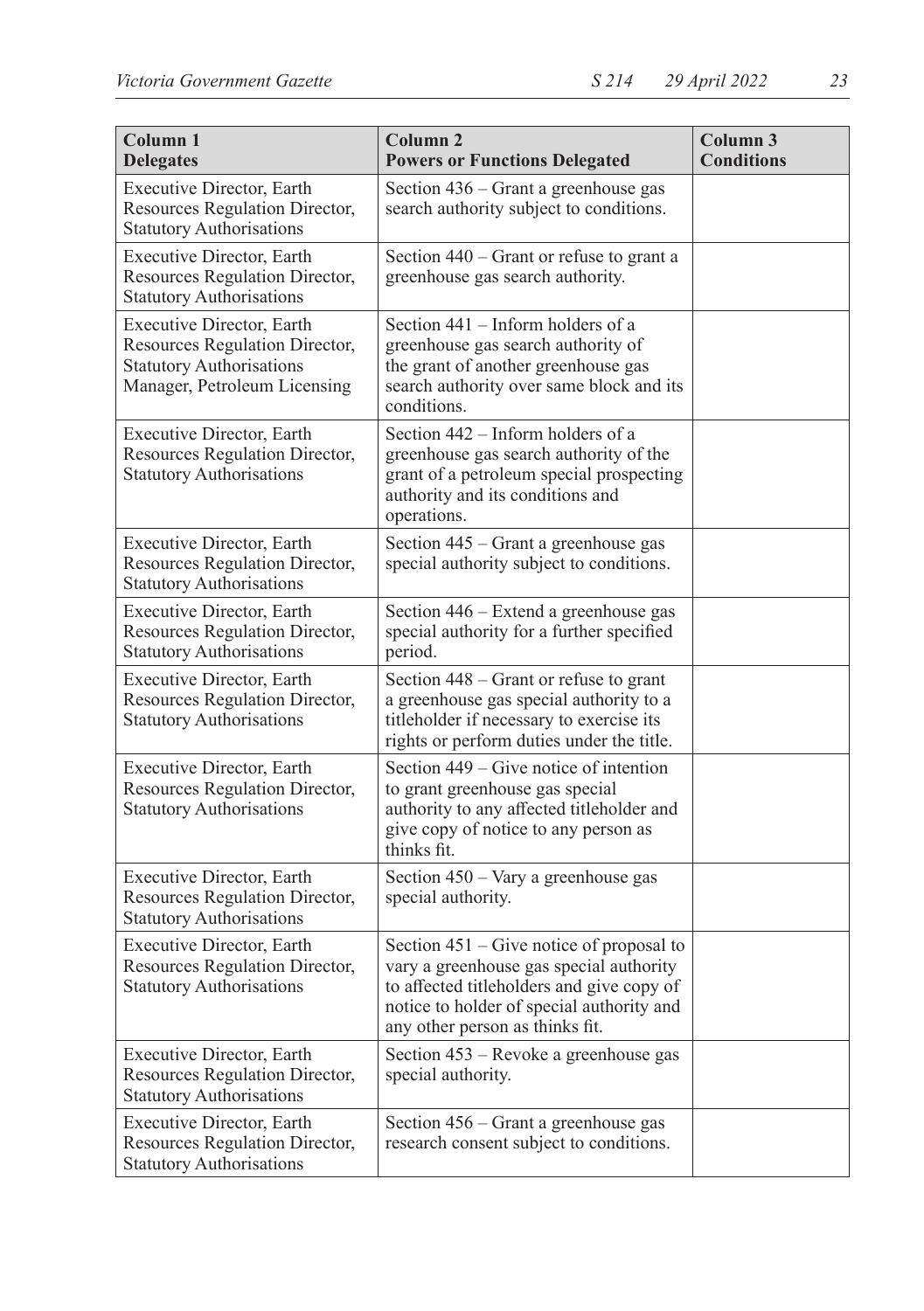| Column 1<br><b>Delegates</b>                                                                                                      | Column <sub>2</sub><br><b>Powers or Functions Delegated</b>                                                                                                                       | Column 3<br><b>Conditions</b>                                                                                                                                                     |
|-----------------------------------------------------------------------------------------------------------------------------------|-----------------------------------------------------------------------------------------------------------------------------------------------------------------------------------|-----------------------------------------------------------------------------------------------------------------------------------------------------------------------------------|
| Executive Director, Earth<br>Resources Regulation Director,<br><b>Statutory Authorisations</b>                                    | Section $457 -$ Grant a greenhouse gas<br>research consent.                                                                                                                       |                                                                                                                                                                                   |
| Executive Director, Earth<br>Resources Regulation Director,<br><b>Statutory Authorisations</b>                                    | Section $458(2)$ – Approve the manner in<br>which applications for an authority type<br>listen in subsection (1) may be made.                                                     | 'An approved<br>manner' is<br>referring to the<br>method by which<br>the application<br>must be made<br>(e.g. specifying<br>that the application<br>is to be lodged via<br>RRAM). |
| Executive Director, Earth<br>Resources Regulation Director,<br><b>Statutory Authorisations</b>                                    | Section $461$ – Request further<br>information from applicants for titles<br>specified.                                                                                           |                                                                                                                                                                                   |
| <b>Executive Director</b> , Earth<br>Resources Regulation Director,<br><b>Statutory Authorisations</b>                            | Section 463 – Allow longer period for<br>acceptance of offer by applicant.                                                                                                        |                                                                                                                                                                                   |
| <b>Executive Director</b> , Earth<br>Resources Regulation Director,<br><b>Statutory Authorisations</b>                            | Section $466 -$ Give notice of decision<br>not to grant or renew specified titles.                                                                                                |                                                                                                                                                                                   |
| Executive Director, Earth<br>Resources Regulation Director,<br><b>Statutory Authorisations</b>                                    | Section 467 – Require information from<br>applicants for specified titles about<br>negotiations for a designated agreement.                                                       |                                                                                                                                                                                   |
| Executive Director, Earth<br>Resources Regulation Director,<br><b>Statutory Authorisations</b>                                    | Section 468 – Vary, suspend or exempt<br>a permittee, lessee or licensee from<br>compliance with specified conditions.                                                            |                                                                                                                                                                                   |
| Executive Director, Earth<br>Resources Regulation Director,<br><b>Statutory Authorisations</b>                                    | Section $469 -$ Extend the term if a<br>suspension has been approved under<br>section 468.                                                                                        |                                                                                                                                                                                   |
| Executive Director, Earth<br>Resources Regulation Director,<br><b>Statutory Authorisations</b>                                    | Section $470$ – Suspend or terminate<br>a suspension of rights conferred by a<br>greenhouse gas assessment permit or<br>greenhouse gas holding lease.                             |                                                                                                                                                                                   |
| Executive Director, Earth<br>Resources Regulation Director,<br><b>Statutory Authorisations</b>                                    | Section $471$ – Extend the term if a<br>suspension has been approved under<br>section 470.                                                                                        |                                                                                                                                                                                   |
| Executive Director, Earth<br>Resources Regulation Director,<br><b>Statutory Authorisations</b><br>Director, Regulatory Compliance | Section 472 – Vary, suspend or exempt<br>a holder of a greenhouse gas search<br>authority and greenhouse gas special<br>authorities from compliance with<br>specified conditions. |                                                                                                                                                                                   |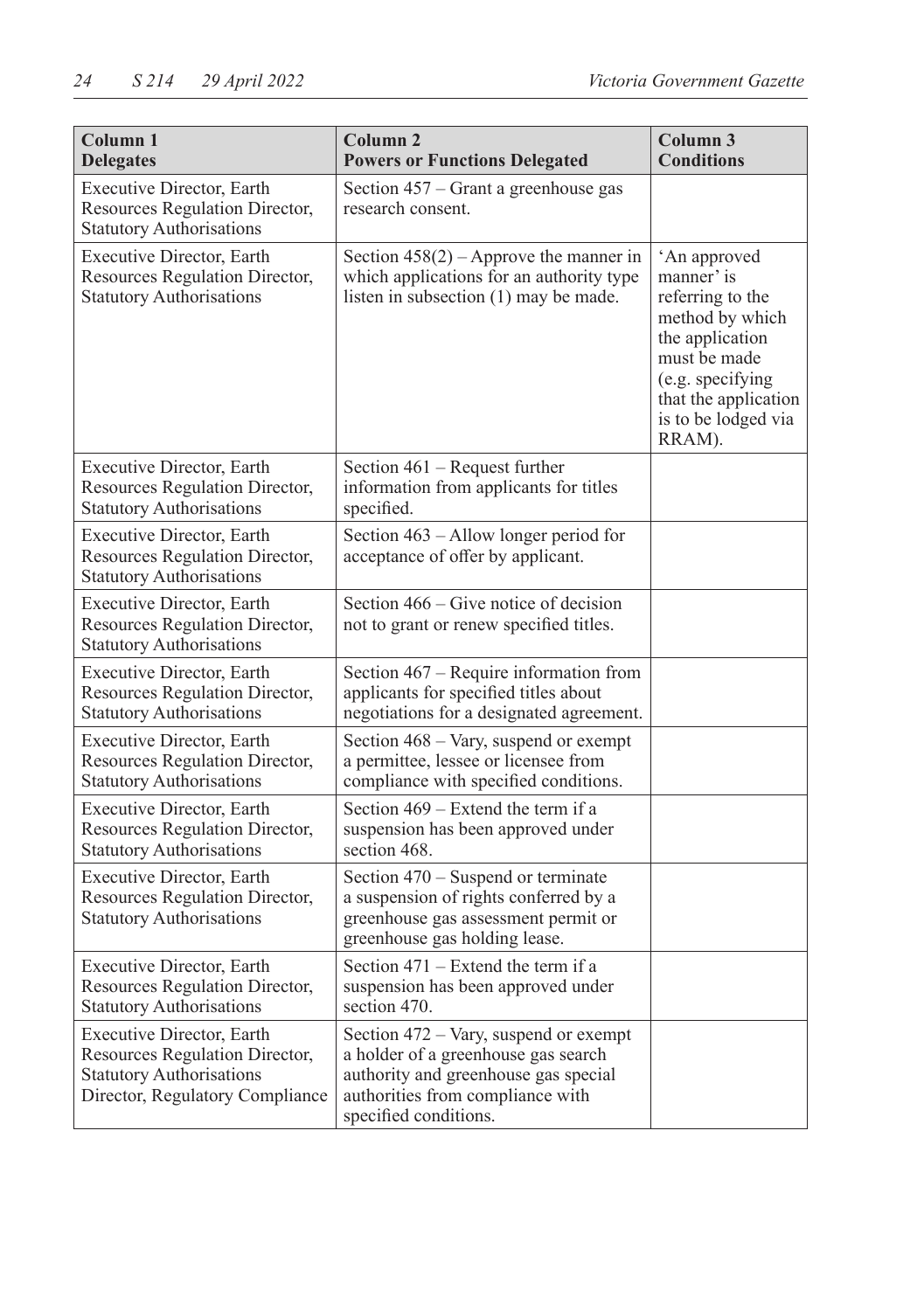| Column <sub>1</sub><br><b>Delegates</b>                                                                                                                                     | Column <sub>2</sub><br><b>Powers or Functions Delegated</b>                                                                                                                       | Column 3<br><b>Conditions</b> |
|-----------------------------------------------------------------------------------------------------------------------------------------------------------------------------|-----------------------------------------------------------------------------------------------------------------------------------------------------------------------------------|-------------------------------|
| <b>Executive Director</b> , Earth<br>Resources Regulation Director,<br><b>Statutory Authorisations</b>                                                                      | Section $474$ – Consent or refuse to<br>consent to the surrender of specified<br>greenhouse gas titles if conditions<br>satisfied.                                                |                               |
| Executive Director, Earth<br>Resources Regulation Director,<br><b>Statutory Authorisations</b>                                                                              | Section 482 - Cancel certain<br>greenhouse gas titles.                                                                                                                            |                               |
| Executive Director, Earth<br>Resources Regulation Director,<br><b>Statutory Authorisations</b>                                                                              | Section $483$ – Give notice to the<br>registered holder of a greenhouse gas<br>title of proposal to cancel title and invite<br>submissions prior to making decision.              |                               |
| Executive Director, Earth<br>Resources Regulation Director,<br><b>Statutory Authorisations</b>                                                                              | Section 485 – Cancel a greenhouse<br>gas search authority if the holder has<br>breached a condition of the authority.                                                             |                               |
| Executive Director, Earth<br>Resources Regulation Director,<br><b>Statutory Authorisations</b>                                                                              | Section $488 - Give constant to disposing$<br>of waste and injecting it into seabed in<br>certain circumstances.                                                                  |                               |
| Executive Director, Earth<br>Resources Regulation Assistant<br>Director, Rehabilitation Liability<br><b>Assessments and Bonds</b>                                           | Section 489 – Require greenhouse gas<br>titleholder to lodge additional security<br>to comply with obligations where<br>existing security is insufficient.                        |                               |
| Executive Director, Earth<br>Resources Regulation Director,<br><b>Statutory Authorisations</b>                                                                              | Section 495 – Declare reservation of<br>blocks to be free of greenhouse gas title<br>or infrastructure or pipeline licence.                                                       |                               |
| Executive Director, Earth<br>Resources Regulation Director,<br><b>Statutory Authorisations</b>                                                                              | Section 498 – Determine that a type A<br>block forming part of a section 37 block<br>be amalgamated with another block or<br>blocks.                                              |                               |
| Executive Director, Earth<br>Resources Regulation Director,<br><b>Statutory Authorisations</b>                                                                              | Section $500 -$ Carry out operations<br>in the offshore area for the purpose<br>of monitoring the behaviour of a<br>greenhouse gas substance stored in a<br>geological formation. |                               |
| Executive Director, Earth<br>Resources Regulation Director,<br><b>Statutory Authorisations</b><br>Manager, Petroleum Licensing<br>Manager, Specialist Services<br>Registrar | Section 505 – Keep a register of titles<br>and petroleum special prospecting<br>authorities relating to the offshore area.                                                        |                               |
| Executive Director, Earth<br>Resources Regulation Director,<br><b>Statutory Authorisations</b><br>Manager, Petroleum Licensing<br>Manager, Specialist Services<br>Registrar | Section 506 – Enter in the Register a<br>memorial for each title and petroleum<br>special prospecting authority.                                                                  |                               |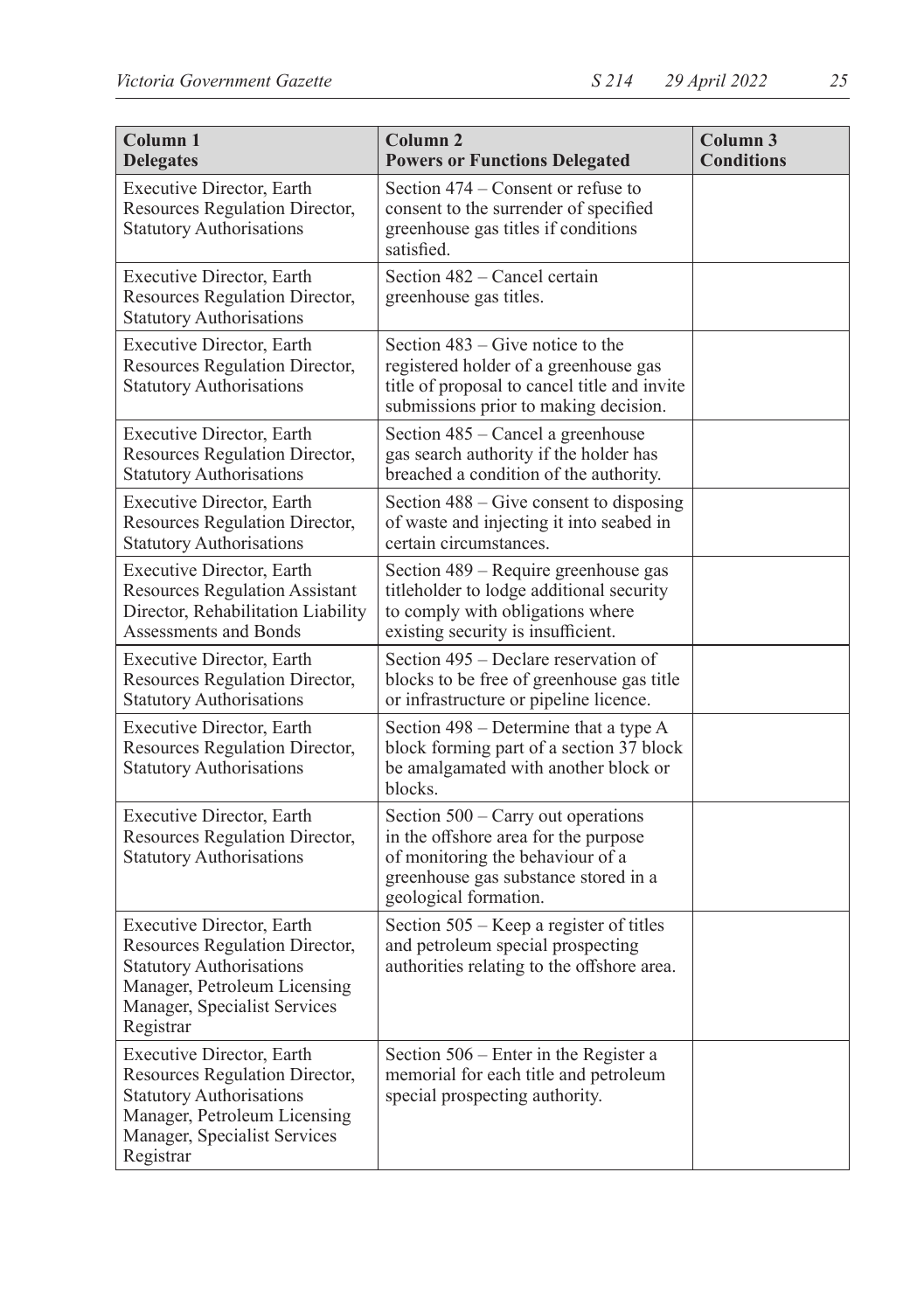| Column <sub>1</sub><br><b>Delegates</b>                                                                                                                                     | Column <sub>2</sub><br><b>Powers or Functions Delegated</b>                                                                      | Column 3<br><b>Conditions</b> |
|-----------------------------------------------------------------------------------------------------------------------------------------------------------------------------|----------------------------------------------------------------------------------------------------------------------------------|-------------------------------|
| Executive Director, Earth<br>Resources Regulation Director,<br><b>Statutory Authorisations</b><br>Manager, Petroleum Licensing                                              | Section $511 -$ Allow a longer period for<br>application for approval of transfer of a<br>title to be lodged.                    |                               |
| Executive Director, Earth<br>Resources Regulation Director,<br><b>Statutory Authorisations</b><br>Manager, Petroleum Licensing<br>Manager, Specialist Services<br>Registrar | Section 512 – Enter on the Register the<br>date of application for transfer of title<br>and such other notations as appropriate. |                               |
| Executive Director, Earth<br>Resources Regulation Director,<br><b>Statutory Authorisations</b>                                                                              | Section $513(2)$ – Approve or refuse<br>to approve transfer of title and make<br>notation in register.                           |                               |
| Executive Director, Earth<br>Resources Regulation Director,<br><b>Statutory Authorisations</b><br>Manager, Petroleum Licensing<br>Petroleum Licensing Officer               | Section $513(3)$ – Notify applicant of<br>decision to approve or refuse transfer.                                                |                               |
| Executive Director, Earth<br>Resources Regulation Director,<br><b>Statutory Authorisations</b><br>Manager, Petroleum Licensing<br>Manager, Specialist Services<br>Registrar | Section $513(4)$ – Make notation on<br>Register of decision to refuse transfer<br>of title.                                      |                               |
| Executive Director, Earth<br>Resources Regulation Director,<br><b>Statutory Authorisations</b><br>Manager, Petroleum Licensing<br>Manager, Specialist Services              | Section $514(2)$ – Endorse on the<br>instrument of transfer and a copy of<br>instrument of transfer a memorandum<br>of approval. |                               |
| Executive Director, Earth<br>Resources Regulation Director,<br><b>Statutory Authorisations</b><br>Manager, Petroleum Licensing<br>Manager, Specialist Services<br>Registrar | Section $514(3)$ – Enter in the Register<br>a memorandum of transfer of title and<br>name of transferee.                         |                               |
| Executive Director, Earth<br>Resources Regulation Director,<br><b>Statutory Authorisations</b><br>Manager, Petroleum Licensing<br>Manager, Specialist Services<br>Registrar | Section $514(5)$ – Retain a copy of<br>endorsed transfer of title and make it<br>available for inspection.                       |                               |
| Executive Director, Earth<br>Resources Regulation Director,<br><b>Statutory Authorisations</b><br>Manager, Petroleum Licensing<br>Manager, Specialist Services<br>Registrar | Section $518$ – Enter the name of the<br>new title holder in the Register where<br>interest has devolved and fee paid.           |                               |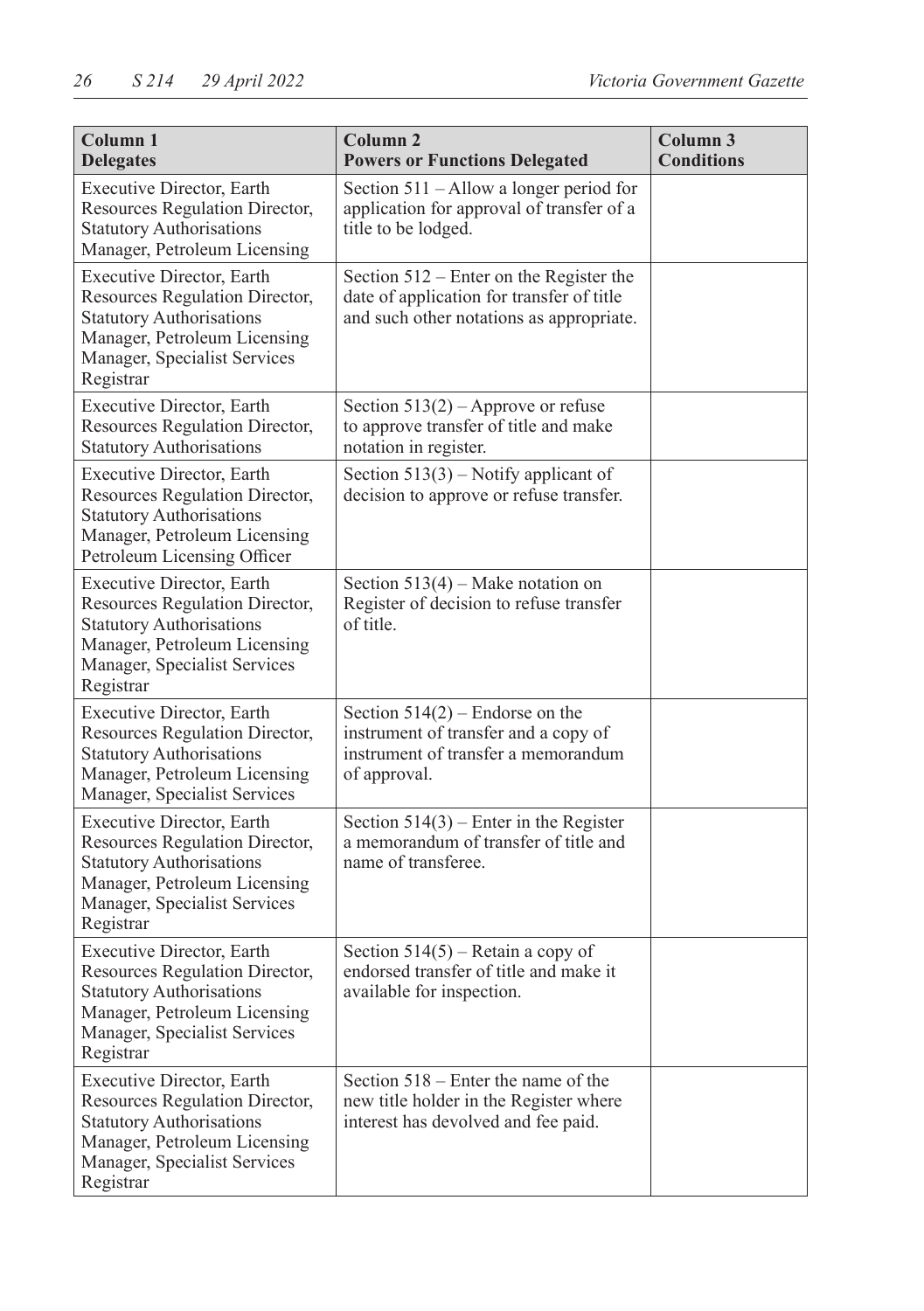| Column <sub>1</sub><br><b>Delegates</b>                                                                                                                                             | <b>Column 2</b><br><b>Powers or Functions Delegated</b>                                                                                                                                                          | Column 3<br><b>Conditions</b> |
|-------------------------------------------------------------------------------------------------------------------------------------------------------------------------------------|------------------------------------------------------------------------------------------------------------------------------------------------------------------------------------------------------------------|-------------------------------|
| Executive Director, Earth<br>Resources Regulation Director,<br><b>Statutory Authorisations</b><br>Manager, Petroleum Licensing<br>Manager, Specialist Services<br>Registrar         | Section $520$ – Make alterations to<br>company name in the Register.                                                                                                                                             |                               |
| Executive Director, Earth<br>Resources Regulation Director,<br><b>Statutory Authorisations</b><br>Manager, Petroleum Licensing                                                      | Section 526 – May allow a longer<br>period for lodgement of dealings.                                                                                                                                            |                               |
| Executive Director, Earth<br>Resources Regulation Director,<br><b>Statutory Authorisations</b><br>Manager, Petroleum Licensing<br>Manager, Specialist Services<br>Registrar         | Section 527 – Enter application date for<br>approval of dealing in the Register and<br>other appropriate notations.                                                                                              |                               |
| Executive Director, Earth<br>Resources Regulation Director,<br><b>Statutory Authorisations</b>                                                                                      | Section $528(2)$ – Approve a dealing or<br>refuse to approve a dealing in relation to<br>a particular title.                                                                                                     |                               |
| Executive Director, Earth<br>Resources Regulation Director,<br><b>Statutory Authorisations</b><br>Manager, Petroleum Licensing<br>Petroleum Licensing Officer                       | Section $528(3)$ – Give written notice to<br>the applicant of the decision to approve<br>or refuse to approve a dealing.                                                                                         |                               |
| <b>Executive Director</b> , Earth<br>Resources Regulation Director,<br><b>Statutory Authorisations</b><br>Manager, Petroleum Licensing<br>Manager, Specialist Services<br>Registrar | Section $528(4)$ – Make a notation on<br>the Register of a decision to refuse a<br>dealing.                                                                                                                      |                               |
| Executive Director, Earth<br>Resources Regulation Director,<br><b>Statutory Authorisations</b><br>Manager, Petroleum Licensing<br>Manager, Specialist Services                      | Section $529(2)$ – Endorse a<br>memorandum of approval of a dealing<br>on original instrument or copies.                                                                                                         |                               |
| <b>Executive Director</b> , Earth<br>Resources Regulation Director,<br><b>Statutory Authorisations</b><br>Manager, Petroleum Licensing<br>Manager, Specialist Services<br>Registrar | Section $529(3)$ – Make an entry in the<br>Register of the approval of the dealing.                                                                                                                              |                               |
| Executive Director, Earth<br>Resources Regulation Director,<br><b>Statutory Authorisations</b><br>Manager, Petroleum Licensing<br>Manager, Specialist Services<br>Registrar         | Section 530 – Retain copies of<br>any supplementary instrument<br>accompanying application for transfer,<br>make it available for inspection and<br>return original instrument or endorsed<br>copy to applicant. |                               |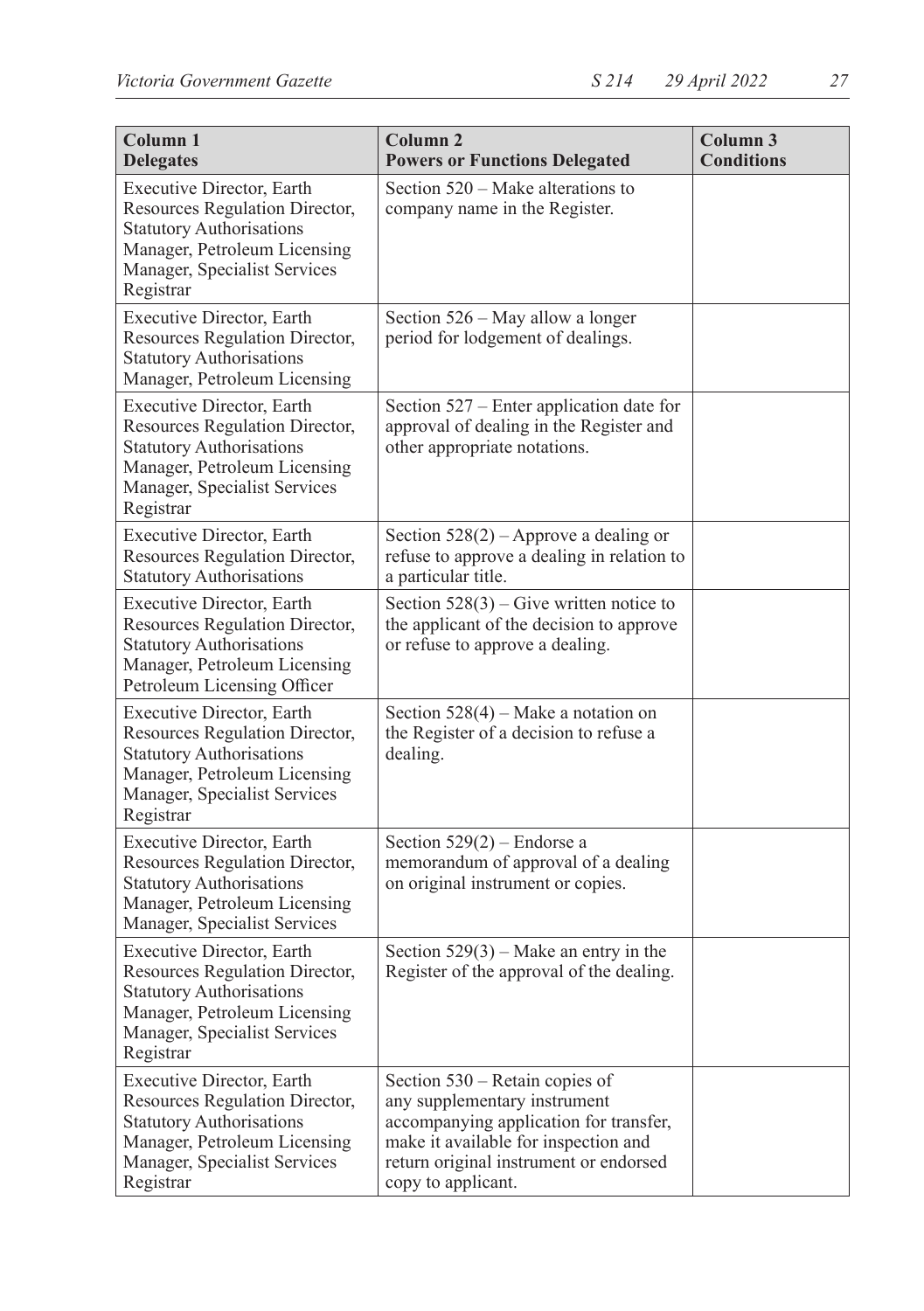| Column <sub>1</sub><br><b>Delegates</b>                                                                                                                                     | Column <sub>2</sub><br><b>Powers or Functions Delegated</b>                                                                                                                                                                                                 | Column 3<br><b>Conditions</b> |
|-----------------------------------------------------------------------------------------------------------------------------------------------------------------------------|-------------------------------------------------------------------------------------------------------------------------------------------------------------------------------------------------------------------------------------------------------------|-------------------------------|
| Executive Director, Earth<br>Resources Regulation Director,<br><b>Statutory Authorisations</b><br>Manager, Petroleum Licensing                                              | Section 538 – Allow a longer period<br>than 90 days for application for<br>approval of a dealing to be lodged.                                                                                                                                              |                               |
| Executive Director, Earth<br>Resources Regulation Director,<br><b>Statutory Authorisations</b><br>Manager, Petroleum Licensing<br>Manager, Specialist Services<br>Registrar | Section 539 – Alter the Register for the<br>purposes of correcting a clerical error or<br>obvious defect.                                                                                                                                                   |                               |
| Executive Director, Earth<br>Resources Regulation Director,<br><b>Statutory Authorisations</b><br>Manager, Petroleum Licensing<br>Manager, Specialist Services<br>Registrar | Section $540$ – Make entries in the<br>Register for the purposes of ensuring<br>that the Register accurately records the<br>interests and rights.                                                                                                           |                               |
| Executive Director, Earth<br>Resources Regulation Director,<br><b>Statutory Authorisations</b><br>Manager, Petroleum Licensing                                              | Section $542$ – Require the applicant to<br>provide information.                                                                                                                                                                                            |                               |
| Executive Director, Earth<br>Resources Regulation Director,<br><b>Statutory Authorisations</b><br>Manager, Petroleum Licensing                                              | Section $543$ – Require a party to a<br>dealing to provide information.                                                                                                                                                                                     |                               |
| Executive Director, Earth<br>Resources Regulation Director,<br><b>Statutory Authorisations</b>                                                                              | Section 544 – Require production and<br>inspection of documents relating to<br>specified dealings and applications.                                                                                                                                         |                               |
| Executive Director, Earth<br>Resources Regulation Director,<br><b>Statutory Authorisations</b>                                                                              | Section 545 – Retain and provide access<br>to retained documents produced under<br>section 544 and supply a certified copy<br>of the document to the person otherwise<br>entitled to possession or access to the<br>document until certified copy provided. |                               |
| Executive Director, Earth<br>Resources Regulation Director,<br><b>Statutory Authorisations</b><br>Manager, Petroleum Licensing<br>Manager, Specialist Services<br>Registrar | Section 551 – Certify instruments<br>or copy of documents entered in the<br>Register.                                                                                                                                                                       |                               |
| Executive Director, Earth<br>Resources Regulation Director,<br><b>Statutory Authorisations</b><br>Manager, Petroleum Licensing                                              | Section 552 - Issue an evidentiary<br>certificate stating that anything required<br>or permitted has or has not been done.                                                                                                                                  |                               |
| Executive Director, Earth<br>Resources Regulation Director,<br><b>Statutory Authorisations</b><br>Manager, Petroleum Licensing                                              | Section 555 – Determine the amount<br>of fee payable to enter the transfer or<br>dealing in the Register.                                                                                                                                                   |                               |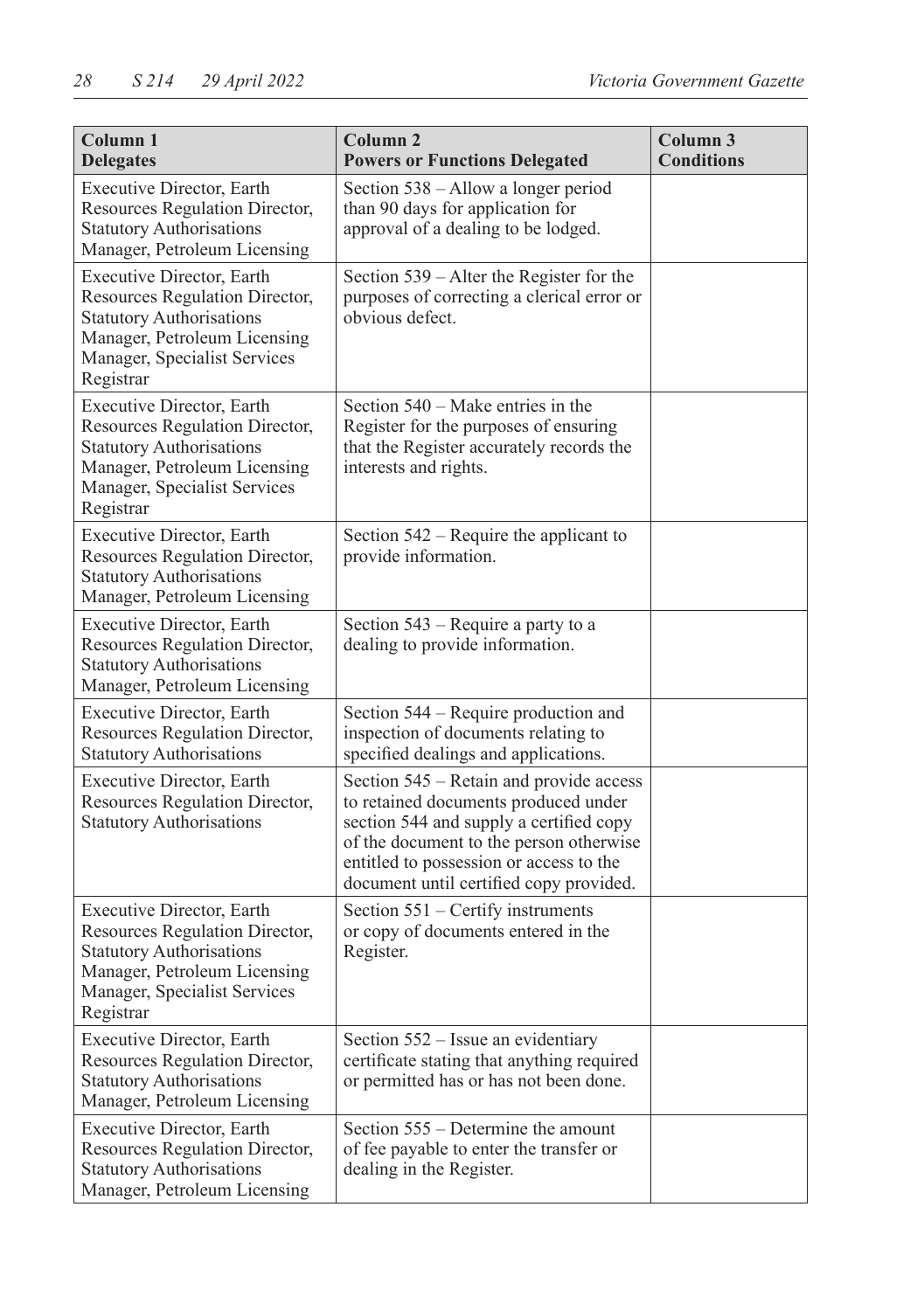| Column <sub>1</sub><br><b>Delegates</b>                                                                                                                                     | Column <sub>2</sub><br><b>Powers or Functions Delegated</b>                                                                                                                                  | Column 3<br><b>Conditions</b> |
|-----------------------------------------------------------------------------------------------------------------------------------------------------------------------------|----------------------------------------------------------------------------------------------------------------------------------------------------------------------------------------------|-------------------------------|
| Executive Director, Earth<br>Resources Regulation Director,<br><b>Statutory Authorisations</b><br>Manager, Petroleum Licensing                                              | Section 558 – Determine the amount of<br>fee payable to enter the dealing in the<br>Register.                                                                                                |                               |
| Executive Director, Earth<br>Resources Regulation Director,<br><b>Statutory Authorisations</b><br>Manager, Petroleum Licensing<br>Manager, Specialist Services<br>Registrar | Section 563 – Keep a Register of<br>greenhouse gas titles and greenhouse<br>gas search authorities.                                                                                          |                               |
| Executive Director, Earth<br>Resources Regulation Director,<br><b>Statutory Authorisations</b><br>Manager, Petroleum Licensing<br>Manager, Specialist Services<br>Registrar | Section 564 – Enter a memorial in the<br>Register for each greenhouse gas title<br>and greenhouse gas search authority.                                                                      |                               |
| Executive Director, Earth<br>Resources Regulation Director,<br><b>Statutory Authorisations</b><br>Manager, Petroleum Licensing<br>Manager, Specialist Services<br>Registrar | Section $565$ – Make entries in the<br>Register in relation to cessation or<br>expiry of a greenhouse gas title.                                                                             |                               |
| Executive Director, Earth<br>Resources Regulation Director,<br><b>Statutory Authorisations</b><br>Manager, Petroleum Licensing                                              | Section 569 – Allow a longer period for<br>an application for transfer to be lodged.                                                                                                         |                               |
| Executive Director, Earth<br>Resources Regulation Director,<br><b>Statutory Authorisations</b><br>Manager, Petroleum Licensing<br>Manager, Specialist Services<br>Registrar | Section 570 – Enter details of<br>application for transfer in the Register.                                                                                                                  |                               |
| <b>Executive Director</b> , Earth<br>Resources Regulation Director,<br><b>Statutory Authorisations</b>                                                                      | Section $571(2)$ - Approve or refuse to<br>approve transfer.                                                                                                                                 |                               |
| <b>Executive Director</b> , Earth<br>Resources Regulation Director,<br><b>Statutory Authorisations</b><br>Manager, Petroleum Licensing                                      | Section $571(3)$ – Approve transfer of<br>greenhouse gas holding lease if the<br>holding lease is tied to a retention lease<br>and the transfer of the retention lease<br>has been approved. |                               |
| Executive Director, Earth<br>Resources Regulation Director,<br><b>Statutory Authorisations</b><br>Manager, Petroleum Licensing<br>Petroleum Licensing Officer               | Section $571(5)$ – Notify applicant of<br>decision to approve or refuse to approve<br>transfer.                                                                                              |                               |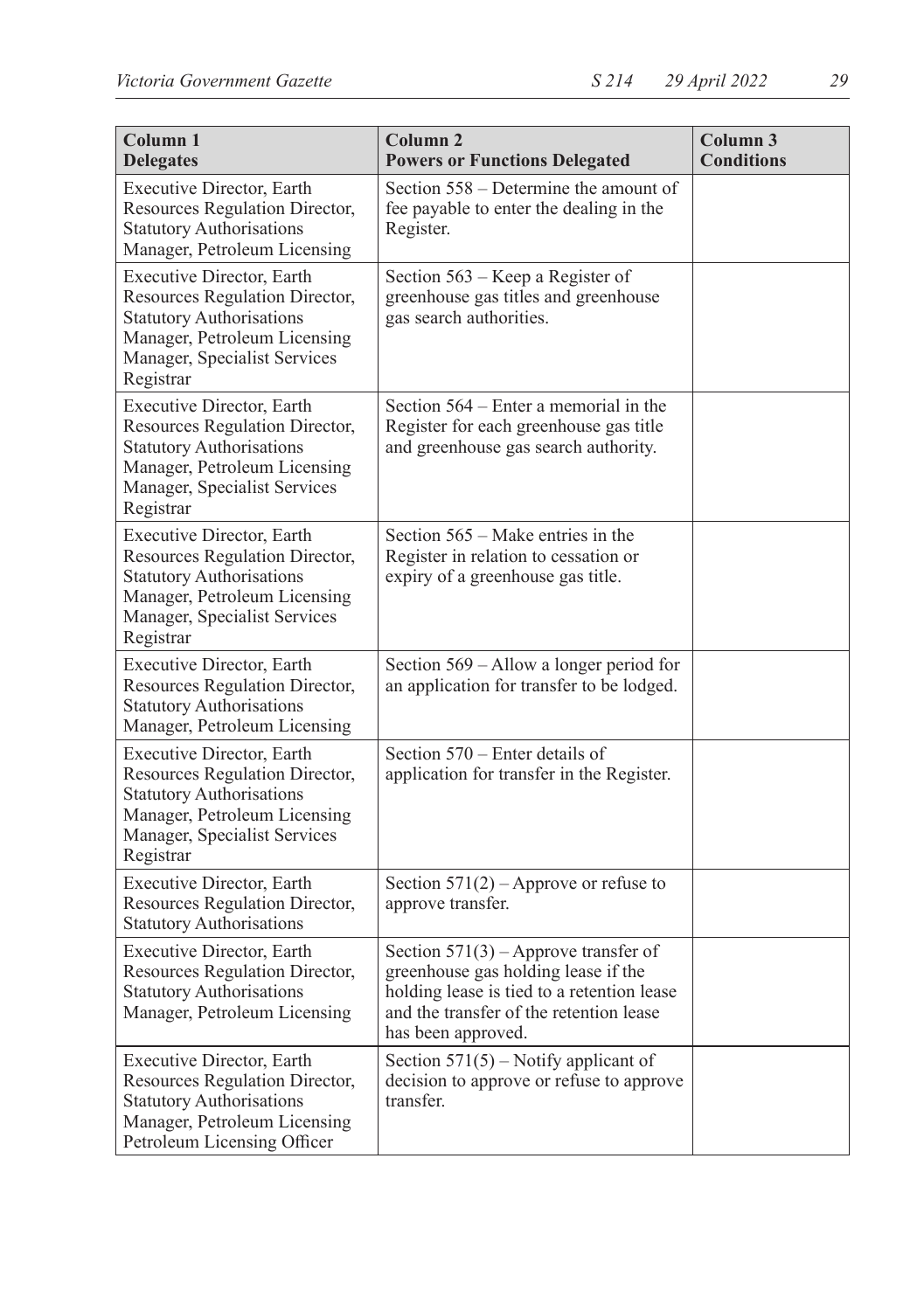| Column 1<br><b>Delegates</b>                                                                                                                                                        | Column <sub>2</sub><br><b>Powers or Functions Delegated</b>                                                                                                                            | Column 3<br><b>Conditions</b> |
|-------------------------------------------------------------------------------------------------------------------------------------------------------------------------------------|----------------------------------------------------------------------------------------------------------------------------------------------------------------------------------------|-------------------------------|
| Executive Director, Earth<br>Resources Regulation Director,<br><b>Statutory Authorisations</b><br>Manager, Petroleum Licensing<br>Manager, Specialist Services<br>Registrar         | Section $571(6)$ – Make a notation in<br>the Register of a decision to refuse to<br>approve a transfer.                                                                                |                               |
| Executive Director, Earth<br>Resources Regulation Director,<br><b>Statutory Authorisations</b><br>Manager, Petroleum Licensing<br>Manager, Specialist Services                      | Section $572(2)$ – Endorse a<br>memorandum of approval on the<br>transfer document.                                                                                                    |                               |
| <b>Executive Director</b> , Earth<br>Resources Regulation Director,<br><b>Statutory Authorisations</b><br>Manager, Petroleum Licensing<br>Manager, Specialist Services<br>Registrar | Section $572(3)$ – Register the transfer<br>and enter name of transferee.                                                                                                              |                               |
| Executive Director, Earth<br>Resources Regulation Director,<br><b>Statutory Authorisations</b><br>Manager, Petroleum Licensing<br>Manager, Specialist Services<br>Registrar         | Section $572(5)$ – Retain a copy of the<br>instrument of transfer, make it available<br>for inspection and return the original<br>endorsed instrument of transfer to the<br>applicant. |                               |
| Executive Director, Earth<br>Resources Regulation Director,<br><b>Statutory Authorisations</b><br>Manager, Petroleum Licensing<br>Manager, Specialist Services<br>Registrar         | Section 576 – Enter the name of the<br>new title holder in the Register due to<br>devolution of interest.                                                                              |                               |
| Executive Director, Earth<br>Resources Regulation Director,<br><b>Statutory Authorisations</b><br>Manager, Petroleum Licensing<br>Manager, Specialist Services<br>Registrar         | Section 578 – Make alterations to<br>company name in the Register.                                                                                                                     |                               |
| Executive Director, Earth<br>Resources Regulation Director,<br><b>Statutory Authorisations</b><br>Manager, Petroleum Licensing                                                      | Section 583 - Allow a longer period for<br>an application for approval of a dealing.                                                                                                   |                               |
| Executive Director, Earth<br>Resources Regulation Director,<br><b>Statutory Authorisations</b><br>Manager, Petroleum Licensing<br>Manager, Specialist Services<br>Registrar         | Section 584 – Enter details of<br>application for approval of dealing in<br>the Register.                                                                                              |                               |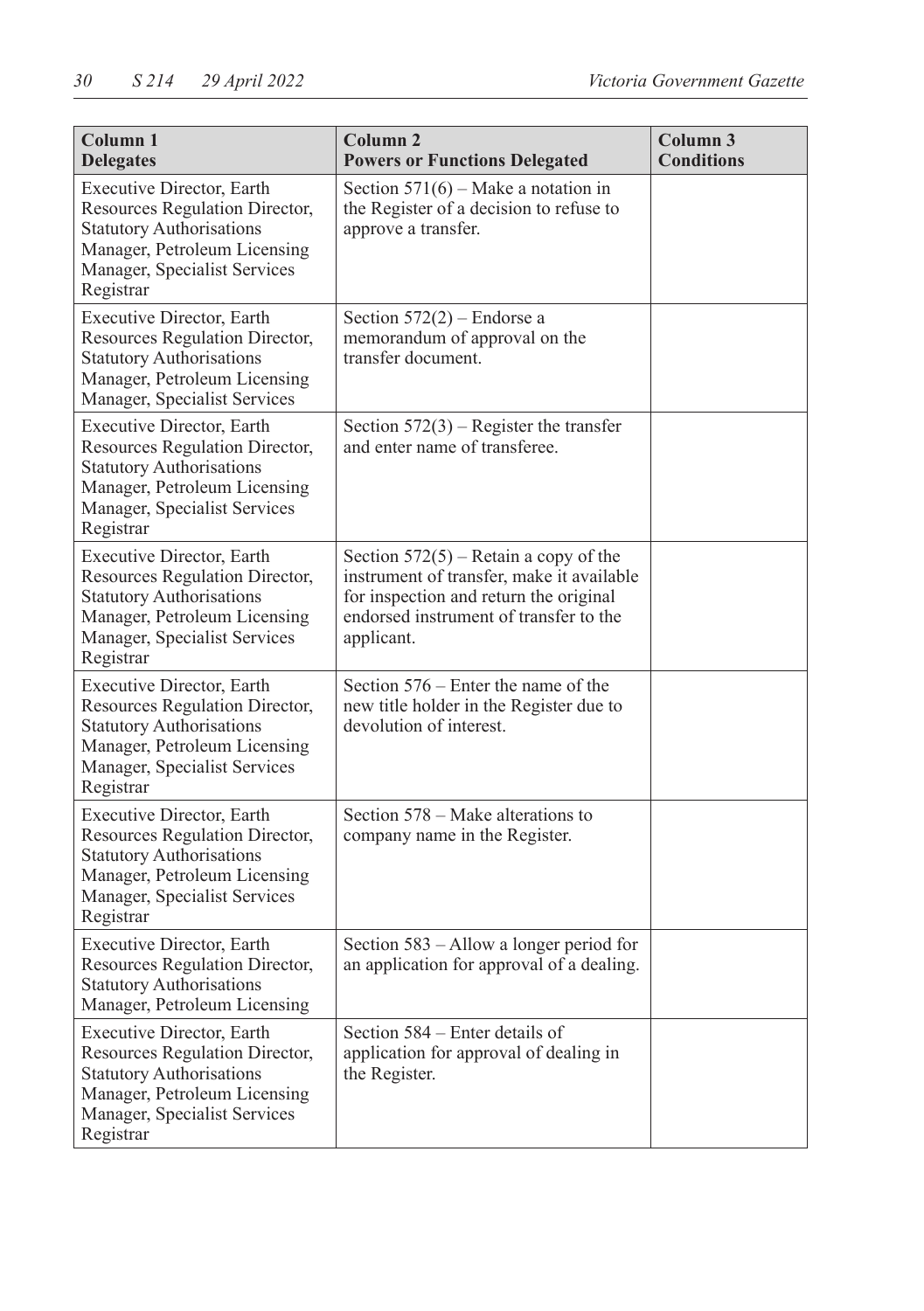| Column <sub>1</sub><br><b>Delegates</b>                                                                                                                                             | Column <sub>2</sub><br><b>Powers or Functions Delegated</b>                                                                                                                                   | Column 3<br><b>Conditions</b> |
|-------------------------------------------------------------------------------------------------------------------------------------------------------------------------------------|-----------------------------------------------------------------------------------------------------------------------------------------------------------------------------------------------|-------------------------------|
| Executive Director, Earth<br>Resources Regulation Director,<br><b>Statutory Authorisations</b>                                                                                      | Section $585(2)$ – Approve a dealing or<br>refuse to approve a dealing in relation to<br>a particular title.                                                                                  |                               |
| Executive Director, Earth<br>Resources Regulation Director,<br><b>Statutory Authorisations</b><br>Manager, Petroleum Licensing<br>Petroleum Licensing Officer                       | Section $585(3)$ – Give written notice to<br>the applicant of the decision to approve<br>or refuse to approve a dealing.                                                                      |                               |
| Executive Director, Earth<br>Resources Regulation Director,<br><b>Statutory Authorisations</b><br>Manager, Petroleum Licensing<br>Manager, Specialist Services<br>Registrar         | Section $585(4)$ – Make a notation on<br>the Register of a decision to refuse a<br>dealing.                                                                                                   |                               |
| Executive Director, Earth<br>Resources Regulation Director,<br><b>Statutory Authorisations</b><br>Manager, Petroleum Licensing<br>Manager, Specialist Services                      | Section $586(2)$ – Endorse a<br>memorandum of approval on the<br>original instrument of dealing.                                                                                              |                               |
| Executive Director, Earth<br>Resources Regulation Director,<br><b>Statutory Authorisations</b><br>Manager, Petroleum Licensing<br>Manager, Specialist Services<br>Registrar         | Section $586(3)$ – Register the dealing.                                                                                                                                                      |                               |
| Executive Director, Earth<br>Resources Regulation Director,<br><b>Statutory Authorisations</b><br>Manager, Petroleum Licensing                                                      | Section 595 – Allow a longer period for<br>an application for a dealing to be lodged<br>where provisional application had been<br>made.                                                       |                               |
| Executive Director, Earth<br>Resources Regulation Director,<br><b>Statutory Authorisations</b><br>Manager, Petroleum Licensing<br>Manager, Specialist Services<br>Registrar         | Section 596 – Alter the Register for the<br>purposes of correcting a clerical error or<br>obvious defect.                                                                                     |                               |
| <b>Executive Director</b> , Earth<br>Resources Regulation Director,<br><b>Statutory Authorisations</b><br>Manager, Petroleum Licensing<br>Manager, Specialist Services<br>Registrar | Section 597 – Make entries in the<br>Register for the purposes of ensuring<br>that the Register accurately records the<br>interests and rights either on application<br>or on own initiative. |                               |
| Executive Director, Earth<br>Resources Regulation Director,<br><b>Statutory Authorisations</b>                                                                                      | Section 599 – Require the applicant<br>to provide information in relation to<br>applications of titles.                                                                                       |                               |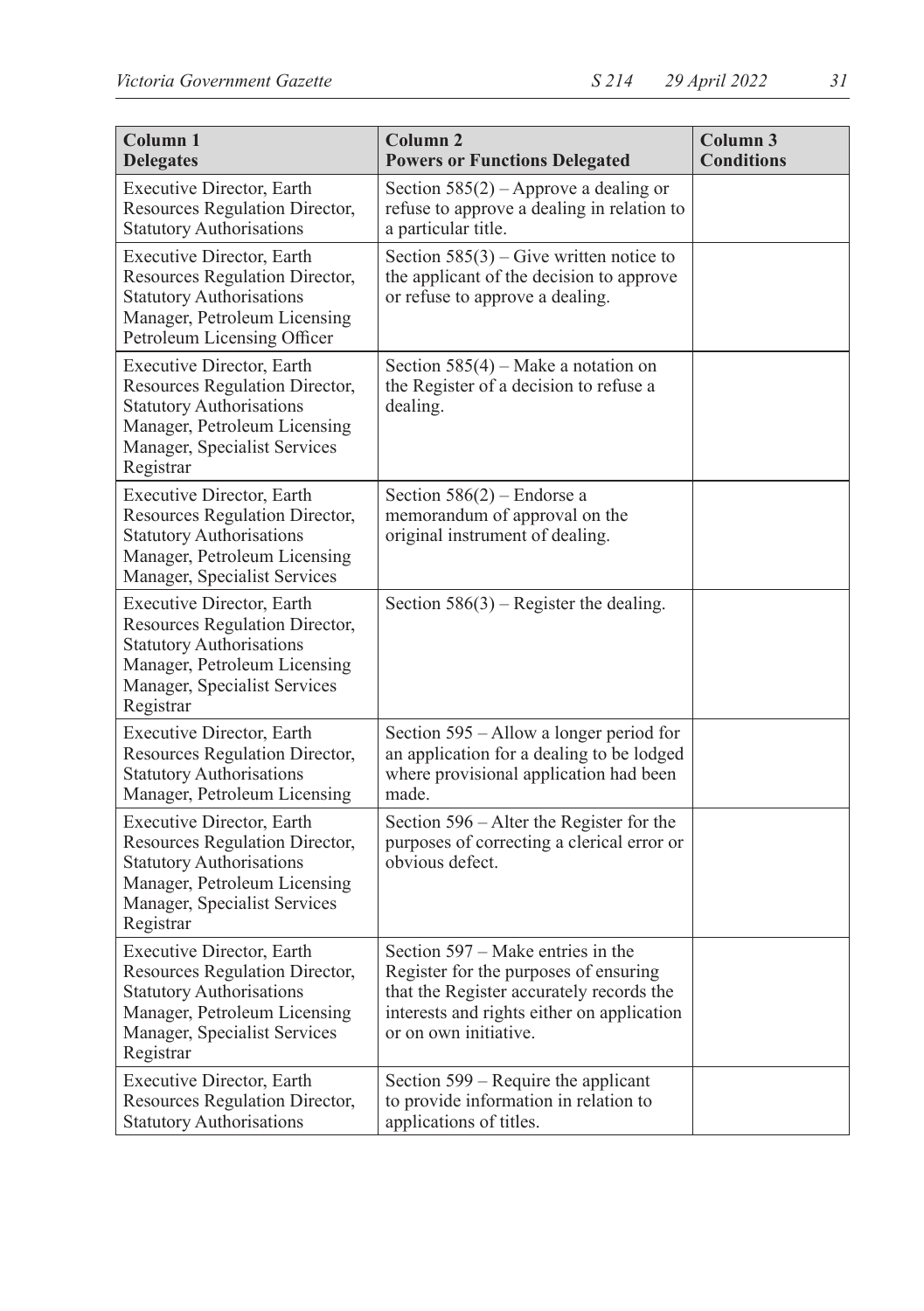| Column <sub>1</sub><br><b>Delegates</b>                                                                                                                                     | Column <sub>2</sub><br><b>Powers or Functions Delegated</b>                                                                                     | Column 3<br><b>Conditions</b> |
|-----------------------------------------------------------------------------------------------------------------------------------------------------------------------------|-------------------------------------------------------------------------------------------------------------------------------------------------|-------------------------------|
| Executive Director, Earth<br>Resources Regulation Director,<br><b>Statutory Authorisations</b>                                                                              | Section $600$ – Require a party to<br>a dealing to provide information<br>regarding the alteration of rights and<br>interests under titles.     |                               |
| Executive Director, Earth<br>Resources Regulation Director,<br><b>Statutory Authorisations</b>                                                                              | Section 601 – Require production and<br>inspection of documents relating to a<br>transfer or dealing.                                           |                               |
| Executive Director, Earth<br>Resources Regulation Director,<br><b>Statutory Authorisations</b>                                                                              | Section 602 – Retain and provide access<br>to retained documents or certified copy<br>to person from whom obtained.                             |                               |
| Executive Director, Earth<br>Resources Regulation Director,<br><b>Statutory Authorisations</b><br>Manager, Petroleum Licensing<br>Manager, Specialist Services<br>Registrar | Section 608 – Certify matters entered<br>in the Register and provide copies on<br>payment of fee.                                               |                               |
| Executive Director, Earth<br>Resources Regulation Director,<br><b>Statutory Authorisations</b><br>Manager, Petroleum Licensing                                              | Section 609 - Issue an evidentiary<br>certificate stating that something<br>required or permitted under Chapter has<br>been made or done.       |                               |
| Executive Director, Earth<br>Resources Regulation Director,<br><b>Statutory Authorisations</b><br>Manager, Petroleum Licensing                                              | Section $612$ – Determine the amount<br>of fee payable to enter the transfer or<br>dealing in the Register.                                     |                               |
| Executive Director, Earth<br>Resources Regulation Director,<br><b>Statutory Authorisations</b>                                                                              | Section $615 -$ Allow a longer period for<br>the registered holder of permit, lease or<br>licence to begin to carry out works or<br>operations. |                               |
| Executive Director, Earth<br>Resources Regulation Director,<br><b>Regulatory Compliance</b>                                                                                 | Section $616$ – Direct petroleum<br>titleholder to keep separate sources of<br>water discovered in the title area.                              |                               |
| Executive Director, Earth<br>Resources Regulation Director,<br><b>Regulatory Compliance</b>                                                                                 | Section 617 – Direct greenhouse gas<br>titleholder to keep separate sources of<br>water discovered in the title area.                           |                               |
| Executive Director, Earth<br><b>Resources Regulation Assistant</b><br>Director, Rehabilitation Liability<br>Assessments and Bonds                                           | Section 618 – Direct petroleum<br>titleholder to maintain insurance<br>regarding matters arising out of<br>operations under the title.          |                               |
| Executive Director, Earth<br>Resources Regulation Director,<br><b>Statutory Authorisations</b><br>Assistant Director, Rehabilitation<br>Liability Assessments and Bonds     | Section 619 – Direct petroleum access<br>authority holder or petroleum special<br>prospecting authority holder to maintain<br>insurance.        |                               |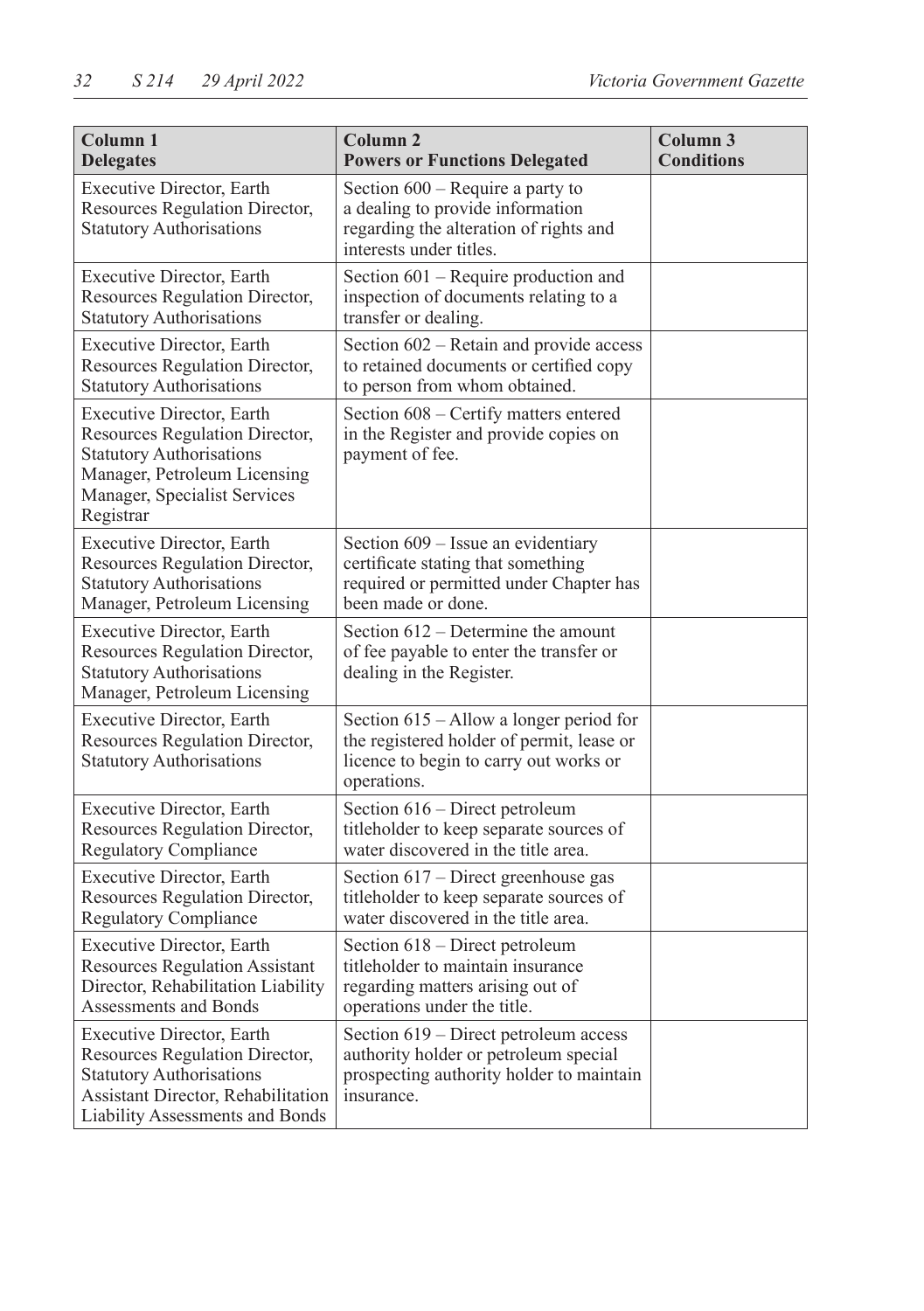| Column <sub>1</sub><br><b>Delegates</b>                                                                                           | Column <sub>2</sub><br><b>Powers or Functions Delegated</b>                                                                                                                            | Column 3<br><b>Conditions</b> |
|-----------------------------------------------------------------------------------------------------------------------------------|----------------------------------------------------------------------------------------------------------------------------------------------------------------------------------------|-------------------------------|
| Executive Director, Earth<br><b>Resources Regulation Assistant</b><br>Director, Rehabilitation Liability<br>Assessments and Bonds | Section 620 – Direct greenhouse gas<br>titleholder to maintain insurance.                                                                                                              |                               |
| Executive Director, Earth<br>Resources Regulation Director,<br><b>Regulatory Compliance</b><br>Inspector                          | Section $623$ – Give directions to<br>petroleum title holders on matters on<br>which regulations may be made.                                                                          |                               |
| Executive Director, Earth<br>Resources Regulation Director,<br><b>Regulatory Compliance</b><br>Inspector                          | Section 624 – Require copies of notice<br>of direction to be displayed (petroleum<br>titles).                                                                                          |                               |
| Executive Director, Earth<br>Resources Regulation Director,<br><b>Regulatory Compliance</b>                                       | Section $626$ – Take action if there<br>is non-compliance with direction<br>(petroleum titles).                                                                                        |                               |
| Executive Director, Earth<br>Resources Regulation Director,<br><b>Regulatory Compliance</b><br>Inspector                          | Section $629$ – Give directions to<br>greenhouse gas title holders.                                                                                                                    |                               |
| <b>Executive Director</b> , Earth<br>Resources Regulation Director,<br>Regulatory Compliance<br>Inspector                         | Section 630 – Require copies of notice<br>of direction to be displayed (greenhouse<br>gas titles).                                                                                     |                               |
| Executive Director, Earth<br>Resources Regulation Director,<br><b>Regulatory Compliance</b>                                       | Section $632$ – Take action if there<br>is non-compliance with direction<br>(greenhouse gas titles) and recover<br>costs.                                                              |                               |
| Executive Director, Earth<br>Resources Regulation Director,<br><b>Regulatory Compliance</b><br>Inspector                          | Section $635 -$ Give remedial directions<br>to holders (or former holders) of<br>petroleum titles to address conservation<br>or damage.                                                |                               |
| Executive Director, Earth<br>Resources Regulation Director,<br><b>Regulatory Compliance</b><br>Inspector                          | Section $636 - Give$ remedial directions<br>to former holders of petroleum titles.                                                                                                     |                               |
| Executive Director, Earth<br>Resources Regulation Director,<br><b>Regulatory Compliance</b>                                       | Section $637$ – Take action if direction to<br>former holders of petroleum titles has<br>not been complied with.                                                                       |                               |
| Executive Director, Earth<br>Resources Regulation Director,<br>Regulatory Compliance                                              | Section $638$ – Remove, dispose of or<br>sell property due to non-compliance<br>with direction and recover costs.                                                                      |                               |
| Executive Director, Earth<br>Resources Regulation Director,<br><b>Regulatory Compliance</b><br>Inspector                          | Section $640 - Give$ remedial directions<br>to holders of greenhouse gas injection<br>licences in order to remove property<br>and undertake other remedial and risk<br>reduction work. |                               |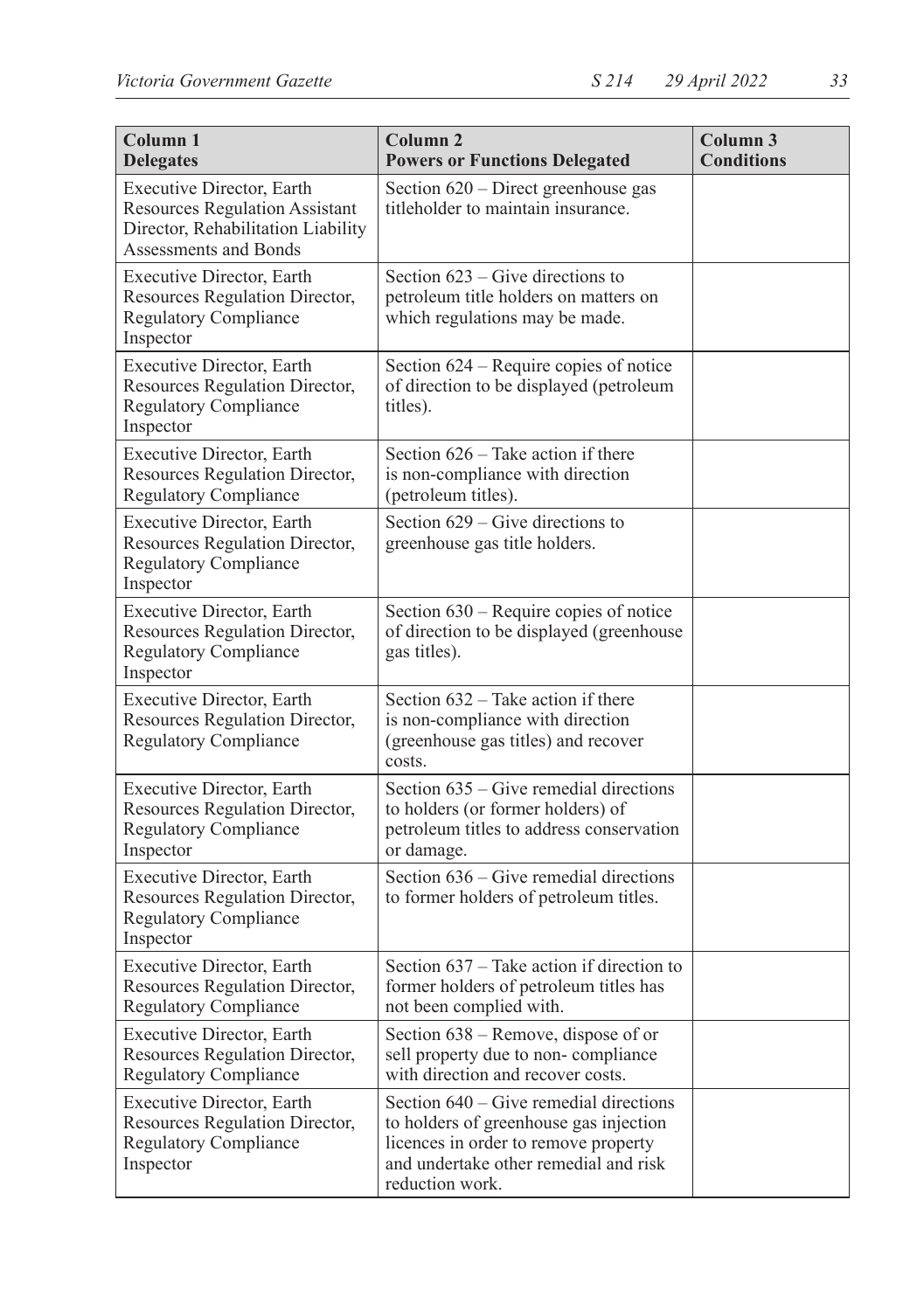| Column <sub>1</sub><br><b>Delegates</b>                                                                                           | <b>Column 2</b><br><b>Powers or Functions Delegated</b>                                                                                                               | Column 3<br><b>Conditions</b> |
|-----------------------------------------------------------------------------------------------------------------------------------|-----------------------------------------------------------------------------------------------------------------------------------------------------------------------|-------------------------------|
| Executive Director, Earth<br>Resources Regulation Director,<br><b>Regulatory Compliance</b><br>Inspector                          | Section $641$ – Give site closing<br>directions to current holders of<br>greenhouse gas injection licences.                                                           |                               |
| Executive Director, Earth<br>Resources Regulation Director,<br><b>Regulatory Compliance</b><br>Inspector                          | Section $642$ – Give notice to invite<br>submissions from and consult with<br>affected titleholders regarding directions<br>to do something in the action area.       |                               |
| Executive Director, Earth<br>Resources Regulation Director,<br>Regulatory Compliance<br>Inspector                                 | Section $643$ – Give remedial directions<br>to former holders of greenhouse gas<br>titles.                                                                            |                               |
| Executive Director, Earth<br>Resources Regulation Director,<br><b>Regulatory Compliance</b>                                       | Section 644 – Take action if directions<br>to former holders of greenhouse gas<br>titles or site closing directions have not<br>been complied with and recover costs. |                               |
| Executive Director, Earth<br>Resources Regulation Director,<br><b>Regulatory Compliance</b>                                       | Section 645 – Remove, dispose of or<br>sell property due to non-compliance<br>with direction and recover costs.                                                       |                               |
| Executive Director, Earth<br>Resources Regulation Director,<br><b>Regulatory Compliance</b>                                       | Section $647(2)$ – Appoint a petroleum<br>project inspector.                                                                                                          |                               |
| <b>Executive Director</b> , Earth<br>Resources Regulation Director,<br><b>Regulatory Compliance</b>                               | Section $648$ – Issue identity cards to<br>petroleum project inspectors.                                                                                              |                               |
| <b>Executive Director</b> , Earth<br>Resources Regulation Director,<br><b>Regulatory Compliance</b>                               | Section 656 – Appoint a greenhouse gas<br>project inspector.                                                                                                          |                               |
| Executive Director, Earth<br>Resources Regulation Director,<br><b>Regulatory Compliance</b>                                       | Section $657$ – Issue identity cards to<br>greenhouse gas project inspectors.                                                                                         |                               |
| <b>Executive Director</b> , Earth<br>Resources Regulation Director,<br><b>Regulatory Compliance</b>                               | Section $667$ – Publish a notice in<br>Gazette declaring authorised persons for<br>purposes of petroleum safety zones.                                                |                               |
| <b>Executive Director</b> , Earth<br>Resources Regulation Director,<br><b>Statutory Authorisations</b>                            | Section 670 - Publish a notice in<br>the Gazette prohibiting vessels from<br>entering a greenhouse gas safety zone.                                                   |                               |
| Executive Director, Earth<br>Resources Regulation Director,<br><b>Statutory Authorisations</b>                                    | Section 715 – Require NOPSEMA to<br>prepare reports or give information<br>and give copies to interstate and<br>Commonwealth Ministers.                               |                               |
| Executive Director, Earth<br>Resources Regulation Director,<br><b>Statutory Authorisations</b><br>Director, Regulatory Compliance | Section $718E - Use information$<br>thing for the purpose of exercising any<br>power, or performing and function,<br>under the Act.                                   |                               |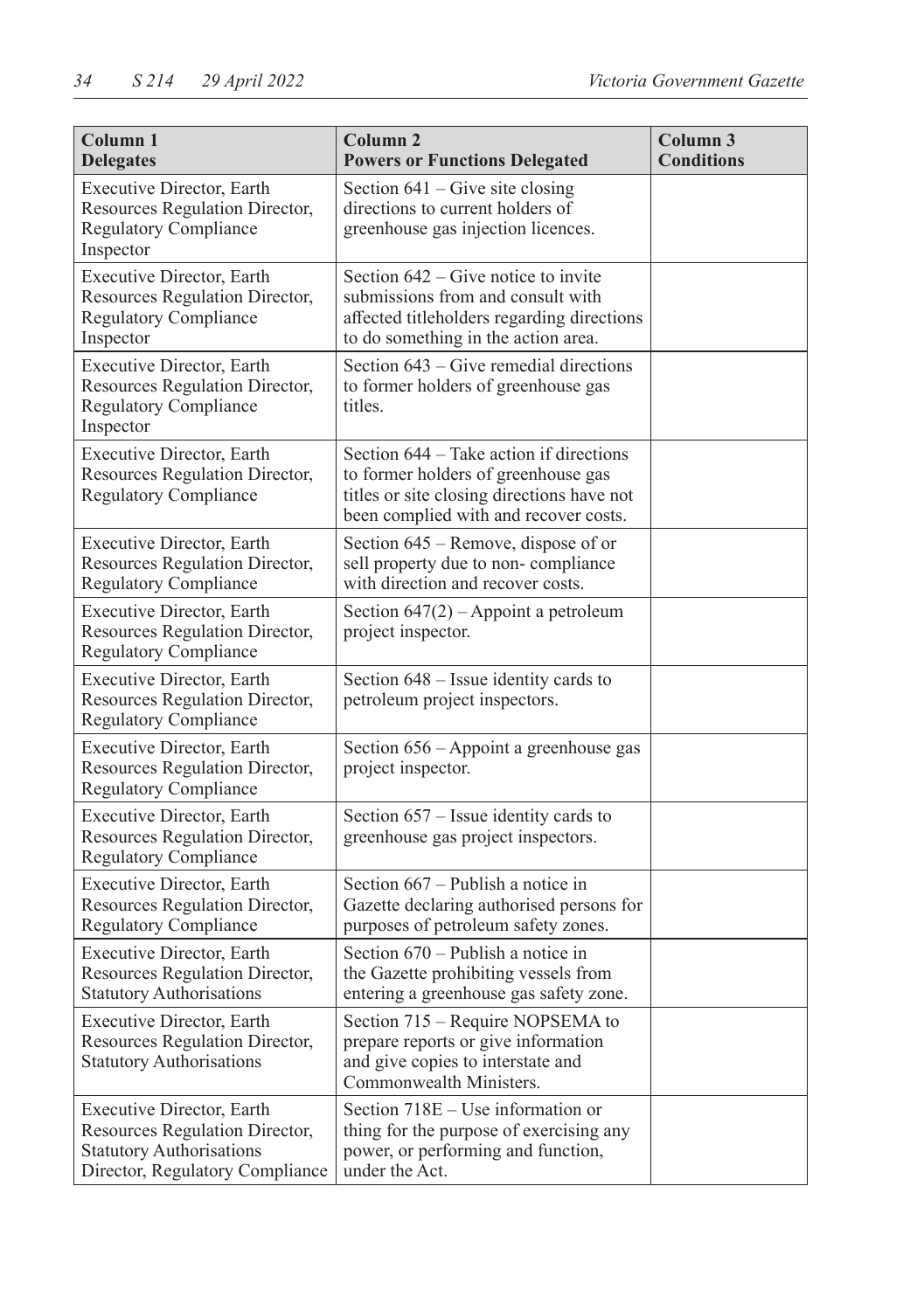| Column <sub>1</sub><br><b>Delegates</b>                                                                                                                           | Column <sub>2</sub><br><b>Powers or Functions Delegated</b>                                                                                                                                                          | Column 3<br><b>Conditions</b> |
|-------------------------------------------------------------------------------------------------------------------------------------------------------------------|----------------------------------------------------------------------------------------------------------------------------------------------------------------------------------------------------------------------|-------------------------------|
| Executive Director, Earth<br>Resources Regulation Director,<br><b>Statutory Authorisations</b><br>Director, Regulatory Compliance<br>Regional Manager, Compliance | Section $718G(1)$ – Share information<br>or things with another person to use for<br>specified purposes.                                                                                                             |                               |
| Executive Director, Earth<br>Resources Regulation Director,<br><b>Statutory Authorisations</b><br>Director, Regulatory Compliance<br>Regional Manager, Compliance | Section $718H(1)$ – make available<br>information or thing to an entity for<br>use in the course of the entity's powers,<br>or the performance of the entity's<br>functions.                                         |                               |
| Executive Director, Earth<br>Resources Regulation Director,<br><b>Regulatory Compliance</b>                                                                       | Section $722$ – Require a person to<br>provide information and documents in<br>relation to operations in the offshore<br>area and appear to produce or give<br>evidence concerning such information<br>or documents. |                               |
| Executive Director, Earth<br>Resources Regulation Director,<br><b>Regulatory Compliance</b><br>Inspector                                                          | Section 724 – Administer an oath or<br>affirmation to a person required to<br>appear. Examine that person under oath<br>or affirmation.                                                                              |                               |
| Executive Director, Earth<br>Resources Regulation Director,<br><b>Regulatory Compliance</b><br>Inspector                                                          | Section 726 - Inspect a document<br>produced and make and retain copies or<br>extracts.                                                                                                                              |                               |
| Executive Director, Earth<br>Resources Regulation Director,<br>Regulatory Compliance<br>Inspector                                                                 | Section 727 – Retain documents.                                                                                                                                                                                      |                               |
| Executive Director, Earth<br>Resources Regulation Director,<br><b>Statutory Authorisations</b>                                                                    | Section 731 – Notice of a notifiable<br>event to be published in the Gazette.                                                                                                                                        |                               |
| Executive Director, Earth<br>Resources Regulation Director,<br>Regulatory Compliance Director,<br><b>Statutory Authorisations</b><br>Manager, Specialist Services | Section 734 – Protect confidentiality of<br>documentary information.                                                                                                                                                 |                               |
| <b>Executive Director, Earth</b><br>Resources Regulation Director,<br><b>Statutory Authorisations</b>                                                             | Section 735 – Protect confidentiality of<br>petroleum mining samples.                                                                                                                                                |                               |
| Executive Director, Earth<br>Resources Regulation Director,<br><b>Statutory Authorisations</b>                                                                    | Section 736 – Make documentary<br>information or samples available to<br>other Ministers.                                                                                                                            |                               |
| Executive Director, Earth<br>Resources Regulation Director,<br><b>Statutory Authorisations</b>                                                                    | Section 737 - Make confidential<br>information publicly known in<br>accordance with regulations.                                                                                                                     |                               |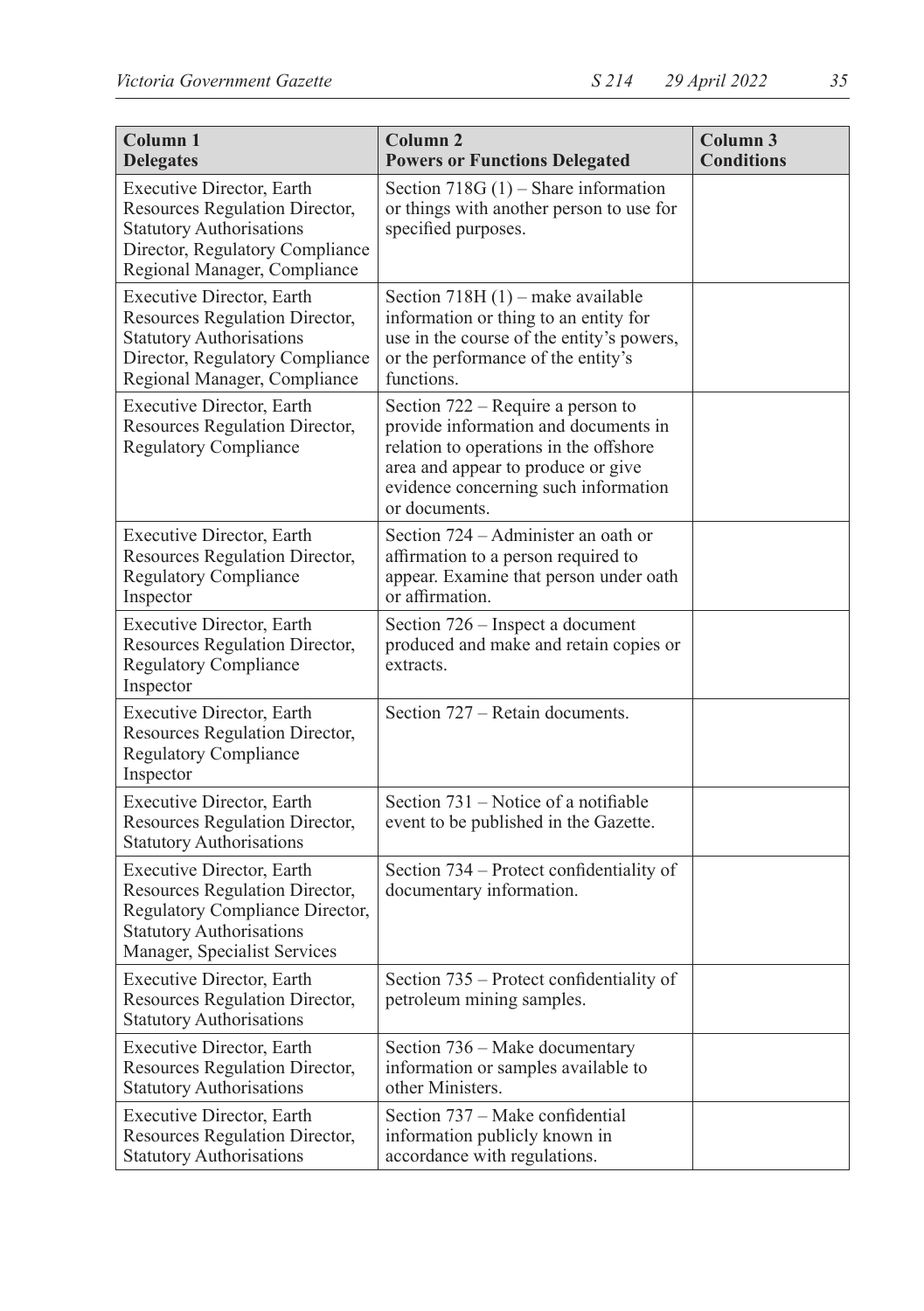| Column <sub>1</sub><br><b>Delegates</b>                                                                                                        | Column <sub>2</sub><br><b>Powers or Functions Delegated</b>                                                                                                         | Column 3<br><b>Conditions</b> |
|------------------------------------------------------------------------------------------------------------------------------------------------|---------------------------------------------------------------------------------------------------------------------------------------------------------------------|-------------------------------|
| Executive Director, Earth<br>Resources Regulation Director,<br><b>Statutory Authorisations</b>                                                 | Section 738 – Make confidential<br>petroleum mining samples publicly<br>known in accordance with regulations.                                                       |                               |
| Executive Director, Earth<br>Resources Regulation Director,<br><b>Statutory Authorisations</b>                                                 | Section 743 – Direct greenhouse gas<br>titleholder to keep records and collect<br>and retain samples, cores or cuttings.                                            |                               |
| Executive Director, Earth<br>Resources Regulation Director,<br><b>Regulatory Compliance</b><br>Inspector                                       | Section $745$ – Require a person to<br>provide information in relation to<br>greenhouse gas operations and appear<br>to give evidence or produce such<br>documents. |                               |
| Executive Director, Earth<br>Resources Regulation Director,<br><b>Regulatory Compliance</b><br>Inspector                                       | Section 747 – Administer an oath or<br>affirmation to a person and examine that<br>person.                                                                          |                               |
| Executive Director, Earth<br>Resources Regulation Director,<br>Regulatory Compliance<br>Inspector                                              | Section 749 - Inspect a document and<br>make and retain copies or extracts.                                                                                         |                               |
| Executive Director, Earth<br>Resources Regulation Director,<br>Regulatory Compliance Director,<br><b>Statutory Authorisations</b><br>Inspector | Section 750 - Inspect documents<br>produced and make or retain copies<br>where the person is given access to the<br>document or certified copy is provided.         |                               |
| Executive Director, Earth<br>Resources Regulation Director,<br><b>Statutory Authorisations</b>                                                 | Section 754 – Notice of a notifiable<br>event to be published in the Gazette.                                                                                       |                               |
| Executive Director, Earth<br>Resources Regulation Director,<br><b>Statutory Authorisations</b><br>Manager, Specialist Services                 | Section 758 – Protect confidential<br>documentary information.                                                                                                      |                               |
| Executive Director, Earth<br>Resources Regulation Director,<br><b>Statutory Authorisations</b>                                                 | Section 759 – Protect confidentiality of<br>eligible samples.                                                                                                       |                               |
| Executive Director, Earth<br>Resources Regulation Director,<br><b>Statutory Authorisations</b>                                                 | Section 760 - Make information or<br>samples available to other Ministers.                                                                                          |                               |
| Executive Director, Earth<br>Resources Regulation Director,<br><b>Statutory Authorisations</b>                                                 | Section $765(1)(b)$ – Extend period<br>for request for reconsideration of<br>reviewable delegated decision.                                                         |                               |
| Executive Director, Earth<br>Resources Regulation Director,<br><b>Statutory Authorisations</b>                                                 | Section $765(3)$ – Acknowledge receipt<br>of a request for reconsideration.                                                                                         |                               |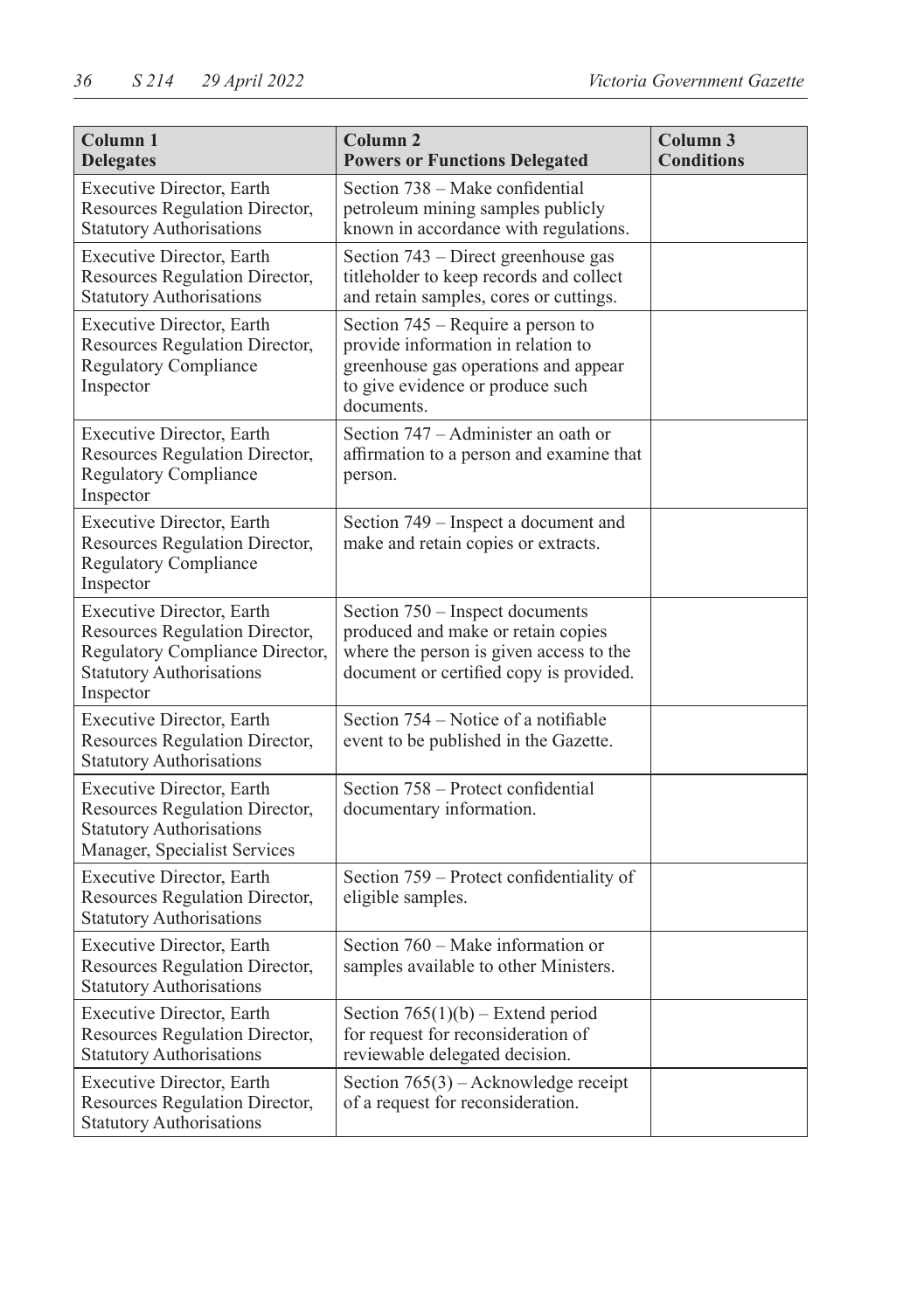| Column <sub>1</sub><br><b>Delegates</b>                                                                                                                             | Column <sub>2</sub><br><b>Powers or Functions Delegated</b>                                                                                                        | Column 3<br><b>Conditions</b> |
|---------------------------------------------------------------------------------------------------------------------------------------------------------------------|--------------------------------------------------------------------------------------------------------------------------------------------------------------------|-------------------------------|
| Executive Director, Earth<br>Resources Regulation Director,<br><b>Statutory Authorisations</b>                                                                      | Section $765(4)$ – Reconsider decision<br>within 45 days of request and substitute<br>or revoke reviewable delegated<br>decision.                                  |                               |
| Executive Director, Earth<br>Resources Regulation Director,<br><b>Statutory Authorisations</b>                                                                      | Section $765(5)$ – Give written notice<br>of decision and reasons in relation to<br>reconsideration of reviewable delegated<br>decision.                           |                               |
| Executive Director, Earth<br>Resources Regulation Director,<br><b>Statutory Authorisations</b>                                                                      | Section 778 – Obtain information and<br>documents from an applicant to carry on<br>specified petroleum or greenhouse gas<br>operations.                            |                               |
| Executive Director, Earth<br>Resources Regulation Director,<br><b>Statutory Authorisations</b><br>Manager, Petroleum Licensing<br>Manager, Assessment-<br>Petroleum | Section 781 - Inspect a document and<br>make and retain copies or extracts.                                                                                        |                               |
| Executive Director, Earth<br>Resources Regulation Director,<br><b>Statutory Authorisations</b><br>Director, Regulatory Compliance                                   | Section 782 – Take possession and<br>retain documents subject to providing<br>person with certified copies.                                                        |                               |
| Executive Director, Earth<br>Resources Regulation Director,<br><b>Statutory Authorisations</b>                                                                      | Section 786 – Disclose information<br>to another person for purposes of<br>entering into designated agreement<br>if information not commercial- in-<br>confidence. |                               |
| Executive Director, Earth<br>Resources Regulation Director,<br>Regulatory Compliance Director,<br><b>Statutory Authorisations</b>                                   | Schedule 5 clause $15(1)$ – Declaration<br>in relation to a specified document.                                                                                    |                               |
| Executive Director, Earth<br>Resources Regulation Director,<br><b>Statutory Authorisations</b><br>Manager, Petroleum Licensing                                      | Schedule 5 clause 22 - Retain and make<br>available for inspection documents<br>where required by Petroleum<br>(Submerged Lands) Act 1982.                         |                               |
| <b>Offshore Petroleum and Greenhouse Gas Storage Regulations 2011</b>                                                                                               |                                                                                                                                                                    |                               |
| Executive Director, Earth<br>Resources Regulation Director,<br><b>Statutory Authorisations</b>                                                                      | Regulation $9$ – Consent to carry out an<br>activity contrary to the environment<br>plan.                                                                          |                               |
| Executive Director, Earth<br>Resources Regulation Director,<br><b>Statutory Authorisations</b>                                                                      | Regulation $12 - \text{Agree}$ to submission of<br>an environment plan in stages, form of<br>plan and to activity and location.                                    |                               |
| Executive Director, Earth<br>Resources Regulation Director,<br><b>Statutory Authorisations</b>                                                                      | Regulation $13$ – Publish information<br>about a submitted environment plan                                                                                        |                               |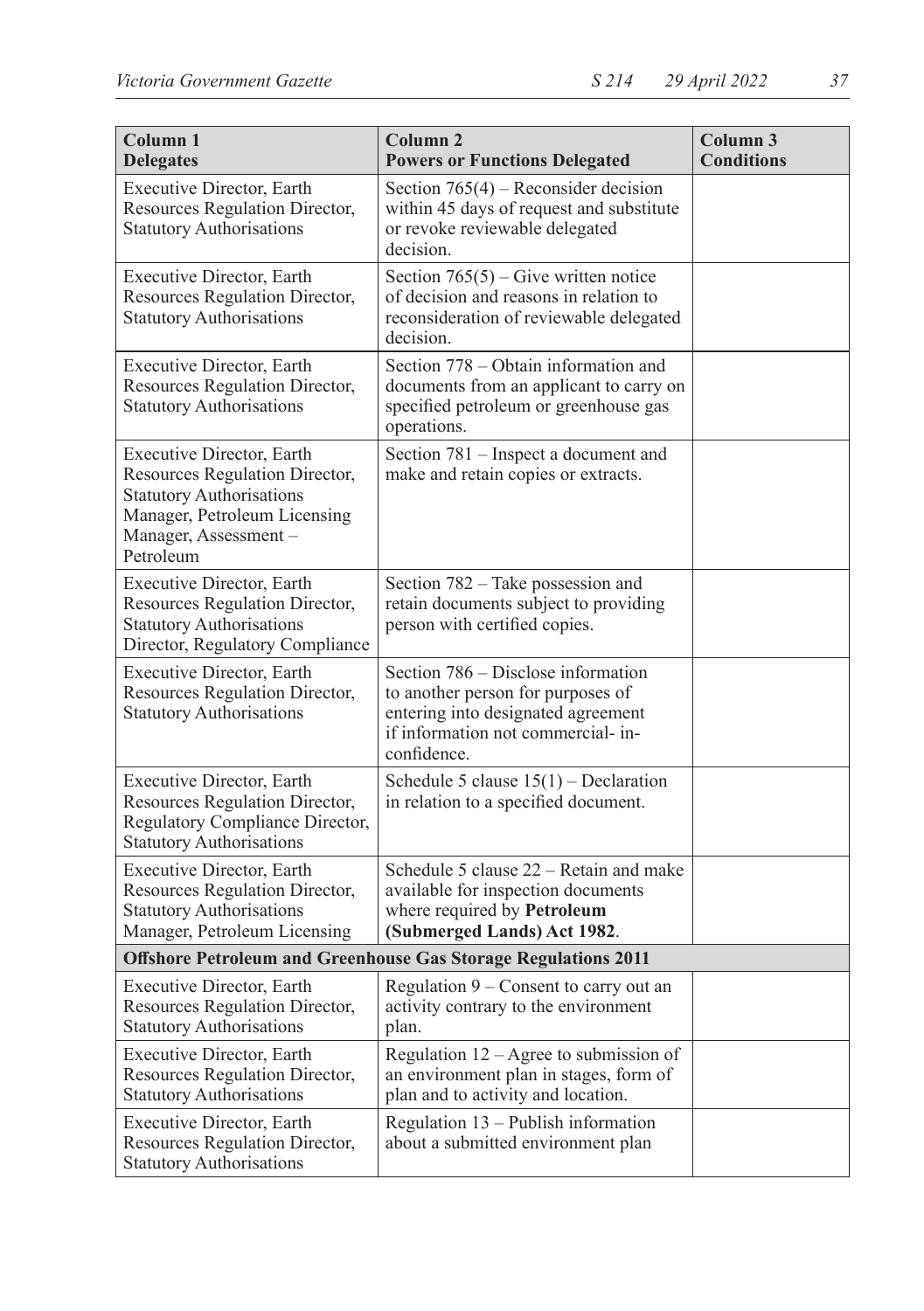| Column 1<br><b>Delegates</b>                                                                           | Column <sub>2</sub><br><b>Powers or Functions Delegated</b>                                                                                   | Column 3<br><b>Conditions</b> |
|--------------------------------------------------------------------------------------------------------|-----------------------------------------------------------------------------------------------------------------------------------------------|-------------------------------|
| <b>Executive Director</b> , Earth<br>Resources Regulation Director,<br><b>Statutory Authorisations</b> | Regulation $13B -$ Request further<br>written information from a titleholder.                                                                 |                               |
| Executive Director, Earth<br>Resources Regulation Director,<br><b>Statutory Authorisations</b>         | Regulation 13C – Make a decision on a<br>submitted environment plan.                                                                          |                               |
| <b>Executive Director</b> , Earth<br>Resources Regulation Director,<br><b>Statutory Authorisations</b> | Regulation 13E $(4)$ – Be satisfied<br>with the summary of an accepted plan<br>prepared by the titleholder.                                   |                               |
| Executive Director, Earth<br>Resources Regulation Director,<br><b>Statutory Authorisations</b>         | Regulation $20 -$ Approve submission of<br>a proposed variation to an environment<br>plan.                                                    |                               |
| Executive Director, Earth<br>Resources Regulation Director,<br><b>Statutory Authorisations</b>         | Regulation $21$ – Request operator to<br>vary an environment plan.                                                                            |                               |
| <b>Executive Director</b> , Earth<br>Resources Regulation Director,<br><b>Statutory Authorisations</b> | Regulation $22 - Give$ notice that the<br>effect of a variation of an environment<br>plan starts on the date specified in the<br>notice.      |                               |
| Executive Director, Earth<br>Resources Regulation Director,<br><b>Statutory Authorisations</b>         | Regulation $23 -$ Agree to the varied part<br>of an environment plan.                                                                         |                               |
| <b>Executive Director</b> , Earth<br>Resources Regulation Director,<br><b>Statutory Authorisations</b> | Regulation 26 - Withdraw acceptance<br>of environment plan.                                                                                   |                               |
| Executive Director, Earth<br>Resources Regulation Director,<br><b>Statutory Authorisations</b>         | Regulation 27 - Give notice and<br>copy notices to other persons where<br>appropriate before withdrawal of<br>acceptance of environment plan. |                               |
| Executive Director, Earth<br>Resources Regulation Director,<br><b>Statutory Authorisations</b>         | Regulation 28 – Withdraw acceptance<br>of an environment plan in force for an<br>activity.                                                    |                               |
| Executive Director, Earth<br>Resources Regulation Director,<br>Regulatory Compliance                   | Regulation $30$ – Specify another<br>period for submission of a report of a<br>reportable incident.                                           |                               |
| Executive Director, Earth<br>Resources Regulation Director,<br><b>Regulatory Compliance</b>            | Regulation $30A$ – Require, by notice in<br>writing, a titleholder to submit written<br>reports of a reportable incident.                     |                               |
| Executive Director, Earth<br>Resources Regulation Director,<br><b>Regulatory Compliance</b>            | Regulation 31A – Request a titleholder<br>to modify a report.                                                                                 |                               |
| Executive Director, Earth<br>Resources Regulation Director,<br>Regulatory Compliance<br>Inspector      | Regulation $33$ – Request operator to<br>make records on activity available.                                                                  |                               |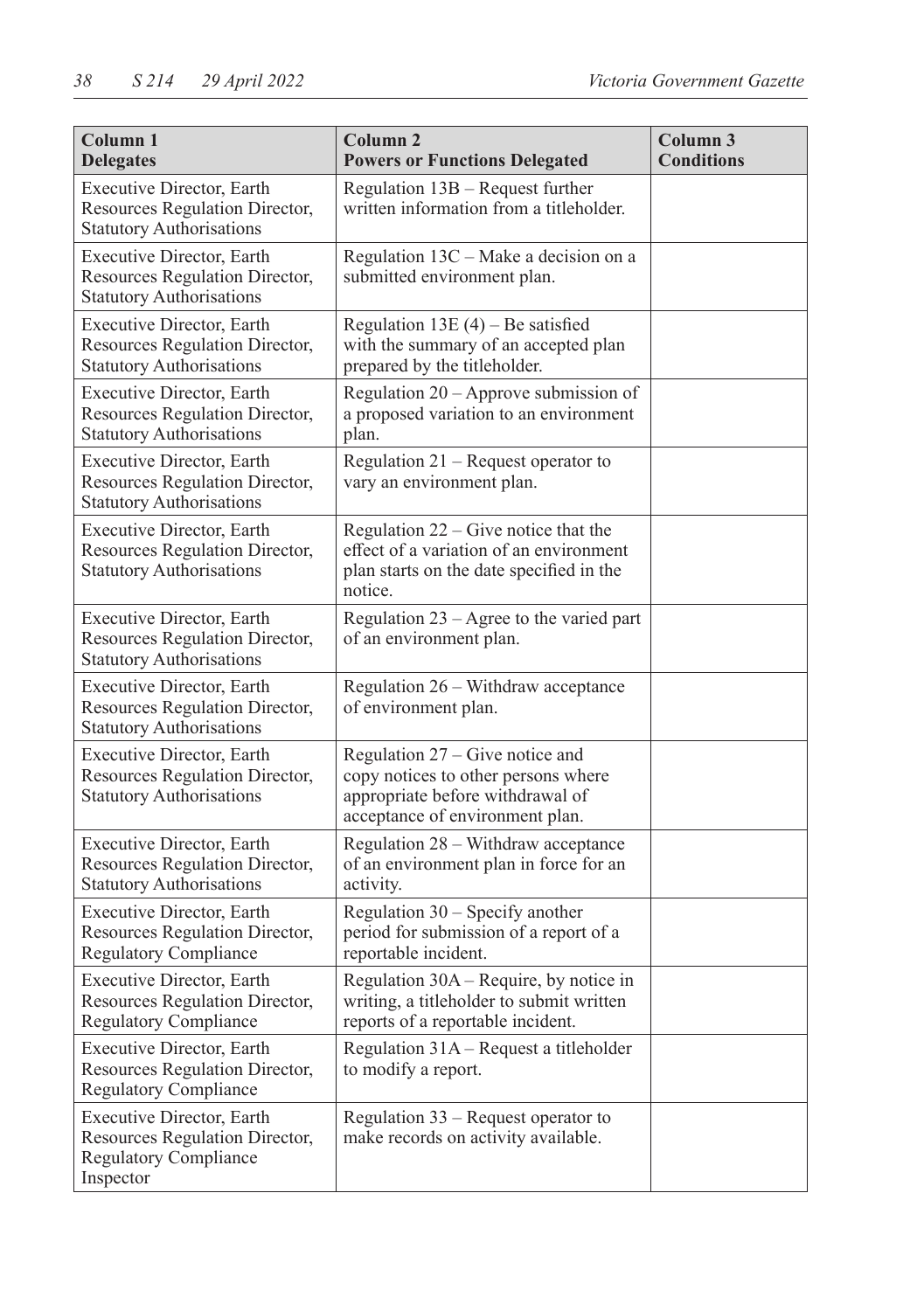| Column <sub>1</sub><br><b>Delegates</b>                                                               | Column <sub>2</sub><br><b>Powers or Functions Delegated</b>                                                                                                                                                                                                                                                             | Column 3<br><b>Conditions</b> |
|-------------------------------------------------------------------------------------------------------|-------------------------------------------------------------------------------------------------------------------------------------------------------------------------------------------------------------------------------------------------------------------------------------------------------------------------|-------------------------------|
| Executive Director, Earth<br>Resources Regulation Director,<br><b>Statutory Authorisations</b>        | Regulation $35 -$ Advise a titleholder that<br>information is no longer available.                                                                                                                                                                                                                                      |                               |
| <b>Executive Director, Earth</b><br>Resources Regulation Director,<br><b>Statutory Authorisations</b> | Regulation $157(3)$ – Request<br>information from person carrying on<br>operation for the purpose of determining<br>the risk question.                                                                                                                                                                                  |                               |
| Executive Director, Earth<br>Resources Regulation Director,<br><b>Statutory Authorisations</b>        | Regulation $157(4)$ – Request the<br>greenhouse gas injection licensee<br>whose operations overlap with main<br>operations to give information in<br>relation to whether there is any potential<br>significant risk.                                                                                                    |                               |
| Executive Director, Earth<br>Resources Regulation Director,<br><b>Statutory Authorisations</b>        | Regulation $157(5)$ – Request the<br>petroleum production licensee<br>whose operations overlap with main<br>operations to give information in<br>relation to whether there is any potential<br>significant risk.                                                                                                        |                               |
| Executive Director, Earth<br>Resources Regulation Director,<br><b>Statutory Authorisations</b>        | Regulation $157(6)$ – Establish an expert<br>advisory committee to advise on risk<br>question.                                                                                                                                                                                                                          |                               |
| Executive Director, Earth<br>Resources Regulation Director,<br><b>Statutory Authorisations</b>        | Regulation $157(7)$ – Determine whether<br>there is a significant risk of a significant<br>adverse impact in the manner specified<br>by regulation 158.                                                                                                                                                                 |                               |
| Executive Director, Earth<br>Resources Regulation Director,<br><b>Statutory Authorisations</b>        | Regulation $160$ – Give notice to affected<br>titleholders of decision that there is a<br>significant risk of a significant adverse<br>impact and proposed timetable for<br>consideration of an objection.                                                                                                              |                               |
| Executive Director, Earth<br>Resources Regulation Director,<br><b>Statutory Authorisations</b>        | Regulation $161$ – Give notice to affected<br>titleholders of decision that there is not<br>a significant risk of a significant adverse<br>impact and proposed timetable for<br>consideration of an objection.                                                                                                          |                               |
| Executive Director, Earth<br>Resources Regulation Director,<br><b>Statutory Authorisations</b>        | Regulation $163 - Give$ notice of<br>proposed timetable for consideration<br>of an application for declaration of<br>identified greenhouse gas storage<br>formation and inform the applicant if<br>not satisfied that geological formation is<br>suitable for the permanent storage of the<br>greenhouse gas substance. |                               |
| Executive Director, Earth<br>Resources Regulation Director,<br><b>Statutory Authorisations</b>        | Regulation 165 - Approve another<br>form for additional information to be<br>provided with a draft site plan.                                                                                                                                                                                                           |                               |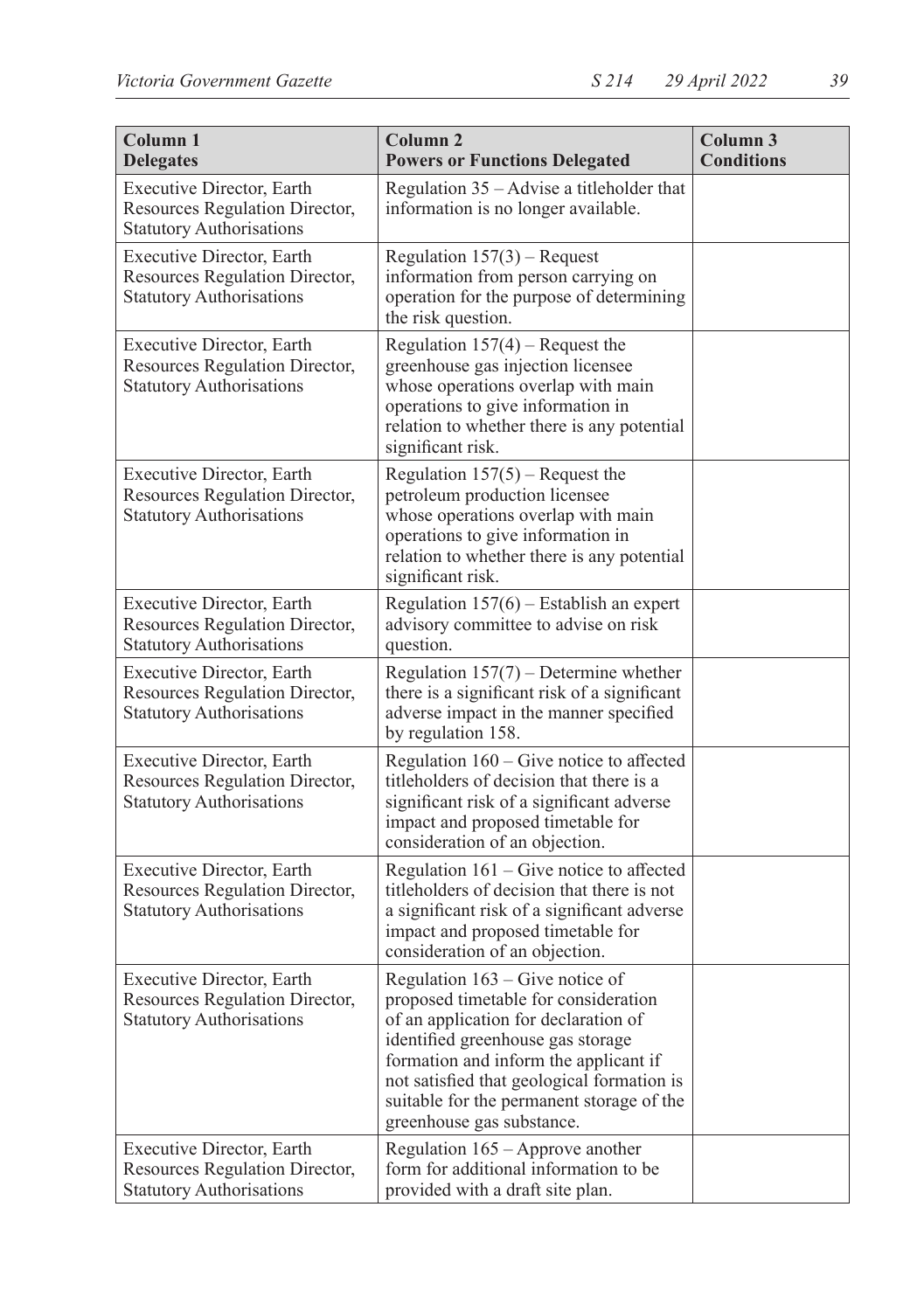| <b>Column 1</b><br><b>Delegates</b>                                                            | Column <sub>2</sub><br><b>Powers or Functions Delegated</b>                                                                                                                                | Column 3<br><b>Conditions</b> |
|------------------------------------------------------------------------------------------------|--------------------------------------------------------------------------------------------------------------------------------------------------------------------------------------------|-------------------------------|
| Executive Director, Earth<br>Resources Regulation Director,<br><b>Statutory Authorisations</b> | Regulation 166 – Inform applicant if<br>not satisfied that draft site plan complies<br>with requirements.                                                                                  |                               |
| Executive Director, Earth<br>Resources Regulation Director,<br><b>Statutory Authorisations</b> | Regulation 168 – Make publicly<br>available certain information held by<br>the State relating to monitoring of<br>greenhouse gas leakage.                                                  |                               |
| Executive Director, Earth<br>Resources Regulation Director,<br><b>Statutory Authorisations</b> | Regulation 169 – Make summary of<br>draft site plan available on internet.                                                                                                                 |                               |
| Executive Director, Earth<br>Resources Regulation Director,<br><b>Statutory Authorisations</b> | Regulation $170 - Give$ notice within 20<br>days to applicant of proposed timetable<br>for consideration of the draft site plan.                                                           |                               |
| Executive Director, Earth<br>Resources Regulation Director,<br><b>Statutory Authorisations</b> | Regulation 172 - Withdraw approval<br>of an approved site plan for greenhouse<br>injection and give notice of proposed<br>withdrawal of approval of an approved<br>site plan with reasons. |                               |
| Executive Director, Earth<br>Resources Regulation Director,<br><b>Statutory Authorisations</b> | Regulation 173 – Request a greenhouse<br>gas injection licensee to review an<br>approved site plan.                                                                                        |                               |
| Executive Director, Earth<br>Resources Regulation Director,<br><b>Statutory Authorisations</b> | Regulation 183 – Discharge securities<br>relating to greenhouse gas titles where<br>obligations discharged.                                                                                |                               |
| Executive Director, Earth<br>Resources Regulation Director,<br><b>Statutory Authorisations</b> | Regulation 190 - Request titleholder<br>after notified of petroleum discovery to<br>provide information to be included in<br>discovery assessment report.                                  |                               |
| Executive Director, Earth<br>Resources Regulation Director,<br><b>Statutory Authorisations</b> | Regulation 191 - Authorise titleholder<br>to give discovery assessment report<br>within another period.                                                                                    |                               |
| Executive Director, Earth<br>Resources Regulation Director,<br><b>Statutory Authorisations</b> | Regulation 195 - Authorise titleholder<br>to give annual title assessment report<br>within another period.                                                                                 |                               |
| Executive Director, Earth<br>Resources Regulation Director,<br><b>Statutory Authorisations</b> | Regulation 196 - Give permission for<br>title assessment reports to be combined.                                                                                                           |                               |
| Executive Director, Earth<br>Resources Regulation Director,<br><b>Statutory Authorisations</b> | Regulation 197 - Require titleholder<br>to give a title assessment report for a<br>period at the end of the term that was<br>not a year of the term.                                       |                               |
| Executive Director, Earth<br>Resources Regulation Director,<br><b>Statutory Authorisations</b> | Regulation 207 – Accept or reject a field<br>development plan or notify production<br>licensee that cannot make decision<br>without further time.                                          |                               |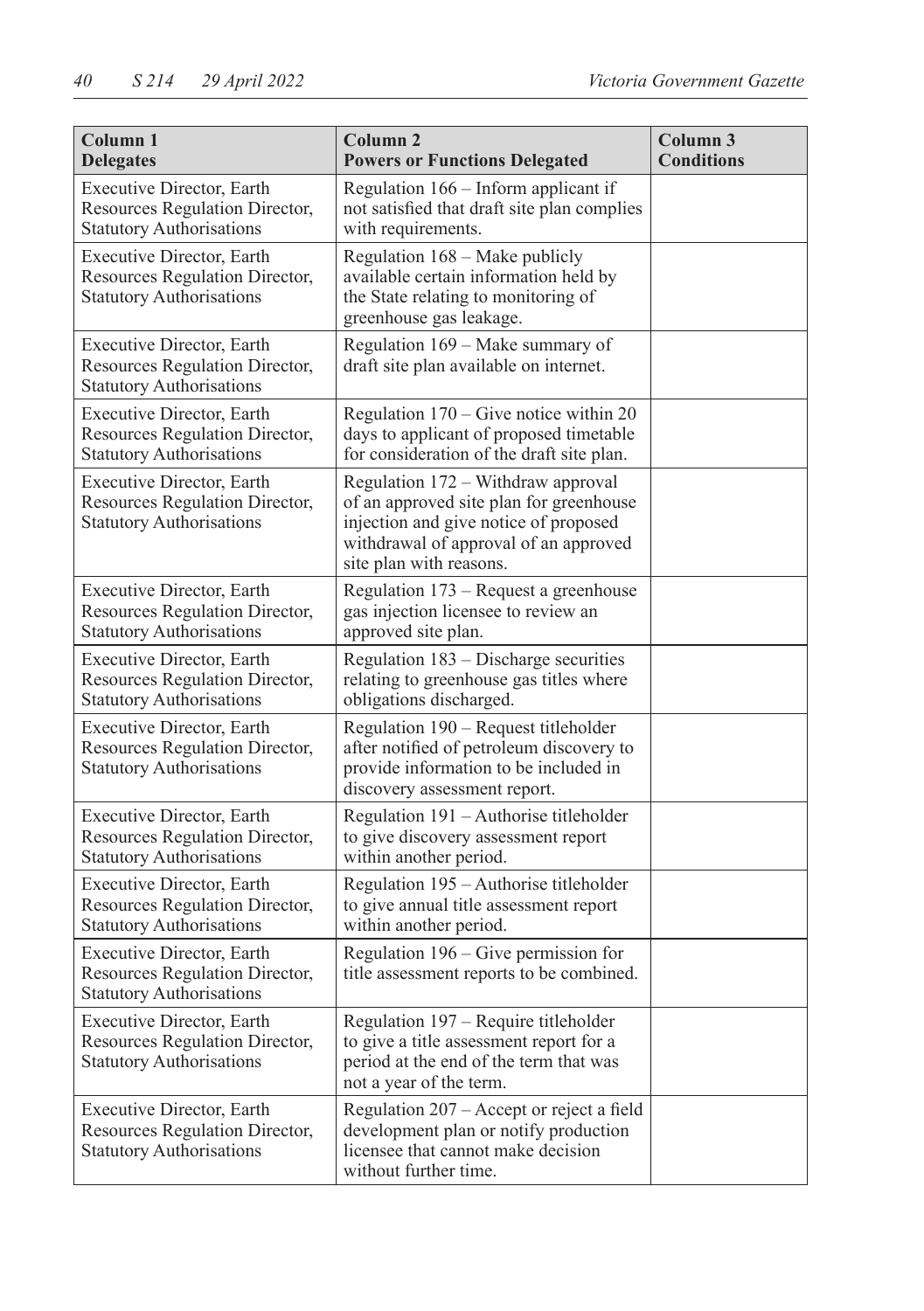| Column <sub>1</sub><br><b>Delegates</b>                                                        | Column <sub>2</sub><br><b>Powers or Functions Delegated</b>                                                                                                                                                                                      | Column 3<br><b>Conditions</b> |
|------------------------------------------------------------------------------------------------|--------------------------------------------------------------------------------------------------------------------------------------------------------------------------------------------------------------------------------------------------|-------------------------------|
| Executive Director, Earth<br>Resources Regulation Director,<br><b>Statutory Authorisations</b> | Regulation $212 -$ Accept or reject<br>variation of a field development plan<br>or notify licensee that cannot decide<br>without further assessment.                                                                                             |                               |
| Executive Director, Earth<br>Resources Regulation Director,<br><b>Statutory Authorisations</b> | Regulation 213 – Require production<br>licensee to vary a field development<br>plan.                                                                                                                                                             |                               |
| Executive Director, Earth<br>Resources Regulation Director,<br><b>Statutory Authorisations</b> | Regulation 214 – Allow a longer period<br>for licensee to make an objection to a<br>notice under regulation 213.                                                                                                                                 |                               |
| Executive Director, Earth<br>Resources Regulation Director,<br><b>Statutory Authorisations</b> | Regulation $215 -$ Accept or reject<br>an objection under regulation 214,<br>and decide whether original notice is<br>withdrawn or varied.                                                                                                       |                               |
| Executive Director, Earth<br>Resources Regulation Director,<br><b>Statutory Authorisations</b> | Regulation $217 -$ Approve or reject an<br>application to undertake the recovery<br>of petroleum without accepted field<br>development plan or notify licensee that<br>further information is required to make<br>decision.                      |                               |
| Executive Director, Earth<br>Resources Regulation Director,<br><b>Statutory Authorisations</b> | Regulation 218 - Approve extension of<br>the period for application for acceptance<br>of a field development plan.                                                                                                                               |                               |
| Executive Director, Earth<br>Resources Regulation Director,<br><b>Statutory Authorisations</b> | Regulation $220 -$ Approve rate of<br>recovery of petroleum.                                                                                                                                                                                     |                               |
| Executive Director, Earth<br>Resources Regulation Director,<br><b>Statutory Authorisations</b> | Regulation 227 - Allow another period<br>for titleholder to provide well operations<br>management plan and approve that<br>well operations management plan to be<br>submitted in parts for different stages.                                     |                               |
| Executive Director, Earth<br>Resources Regulation Director,<br><b>Statutory Authorisations</b> | Regulation 228 – Accept or reject a<br>well operation management plan or<br>one or more parts of a plan including<br>notification of terms and reasons to<br>the titleholder or notify titleholder that<br>requires further time for assessment. |                               |
| Executive Director, Earth<br>Resources Regulation Director,<br><b>Statutory Authorisations</b> | Regulation $230 - Give$ permission not<br>to include matters in a well operations<br>management plan.                                                                                                                                            |                               |
| Executive Director, Earth<br>Resources Regulation Director,<br><b>Statutory Authorisations</b> | Regulation 231 – Accept one or more<br>parts of a well operations management<br>plan and accept a well operations<br>management plan as a replacement.                                                                                           |                               |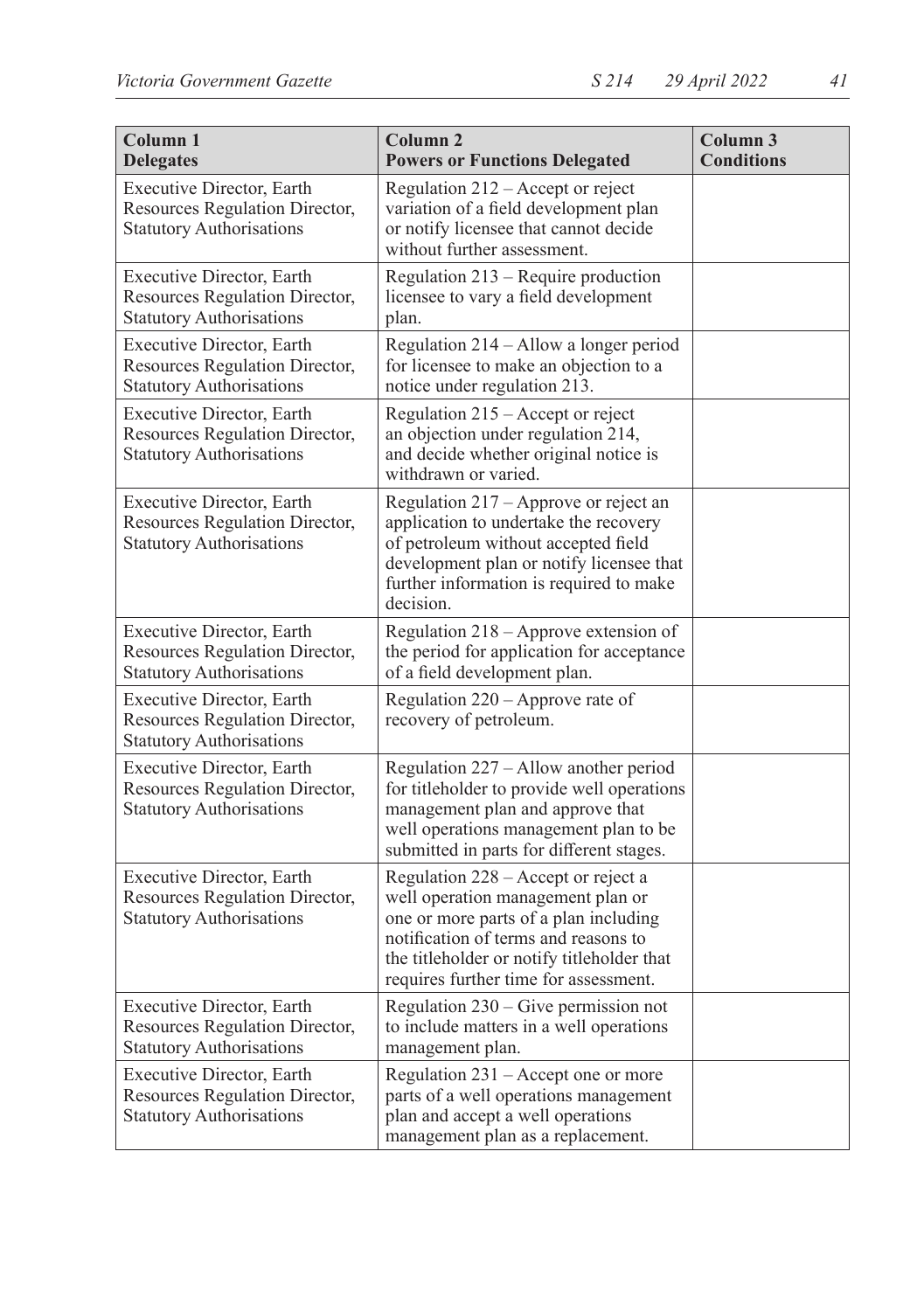| Column <sub>1</sub><br><b>Delegates</b>                                                        | Column <sub>2</sub><br><b>Powers or Functions Delegated</b>                                                                                                                                                     | Column 3<br><b>Conditions</b> |
|------------------------------------------------------------------------------------------------|-----------------------------------------------------------------------------------------------------------------------------------------------------------------------------------------------------------------|-------------------------------|
| Executive Director, Earth<br>Resources Regulation Director,<br><b>Statutory Authorisations</b> | Regulation 234 – Accept or reject<br>a request for variation of a well<br>operations management plan or notify<br>the titleholder if more time is required<br>for assessment.                                   |                               |
| Executive Director, Earth<br>Resources Regulation Director,<br><b>Statutory Authorisations</b> | Regulation 235 - Require variation<br>of a well operations management<br>plan by notice setting out reasons and<br>conditions of variation.                                                                     |                               |
| Executive Director, Earth<br>Resources Regulation Director,<br><b>Statutory Authorisations</b> | Regulation 236 - Allow longer period<br>for titleholder to give objection to a<br>request under regulation 235.                                                                                                 |                               |
| Executive Director, Earth<br>Resources Regulation Director,<br><b>Statutory Authorisations</b> | Regulation 237 – Accept or reject an<br>objection to requirement to vary a<br>well operations management plan, and<br>decide whether original notice is varied<br>or withdrawn.                                 |                               |
| Executive Director, Earth<br>Resources Regulation Director,<br><b>Statutory Authorisations</b> | Regulation 239 - Withdraw acceptance<br>of a titleholder's well operations<br>management plan.                                                                                                                  |                               |
| Executive Director, Earth<br>Resources Regulation Director,<br><b>Statutory Authorisations</b> | Regulation 240 - Give notice to<br>titleholder of consideration of<br>withdrawal of acceptance of well<br>operations management plan and give<br>copy of notice to other persons with<br>titleholder's consent. |                               |
| Executive Director, Earth<br>Resources Regulation Director,<br><b>Statutory Authorisations</b> | Regulation 241 – Withdraw acceptance<br>of well operations management plan<br>and notify titleholder of decision.                                                                                               |                               |
| Executive Director, Earth<br>Resources Regulation Director,<br><b>Statutory Authorisations</b> | Regulation 245 – Request for further<br>information about proposed well<br>activity.                                                                                                                            |                               |
| Executive Director, Earth<br>Resources Regulation Director,<br><b>Statutory Authorisations</b> | Regulation $246 -$ Approve or reject an<br>application to undertake activity and<br>notify reasons of any rejection.                                                                                            |                               |
| Executive Director, Earth<br>Resources Regulation Director,<br><b>Statutory Authorisations</b> | Regulation 259 - Authorise titleholder<br>to retain core, cutting or sample outside<br>Australia.                                                                                                               |                               |
| Executive Director, Earth<br>Resources Regulation Director,<br><b>Statutory Authorisations</b> | Regulation 260 - Authorise a longer<br>period for core, cutting or sample kept<br>outside Australia to be returned.                                                                                             |                               |
| Executive Director, Earth<br>Resources Regulation Director,<br><b>Statutory Authorisations</b> | Regulation $266$ – Authorise titleholder<br>to give initial well completion report<br>and data within another period.                                                                                           |                               |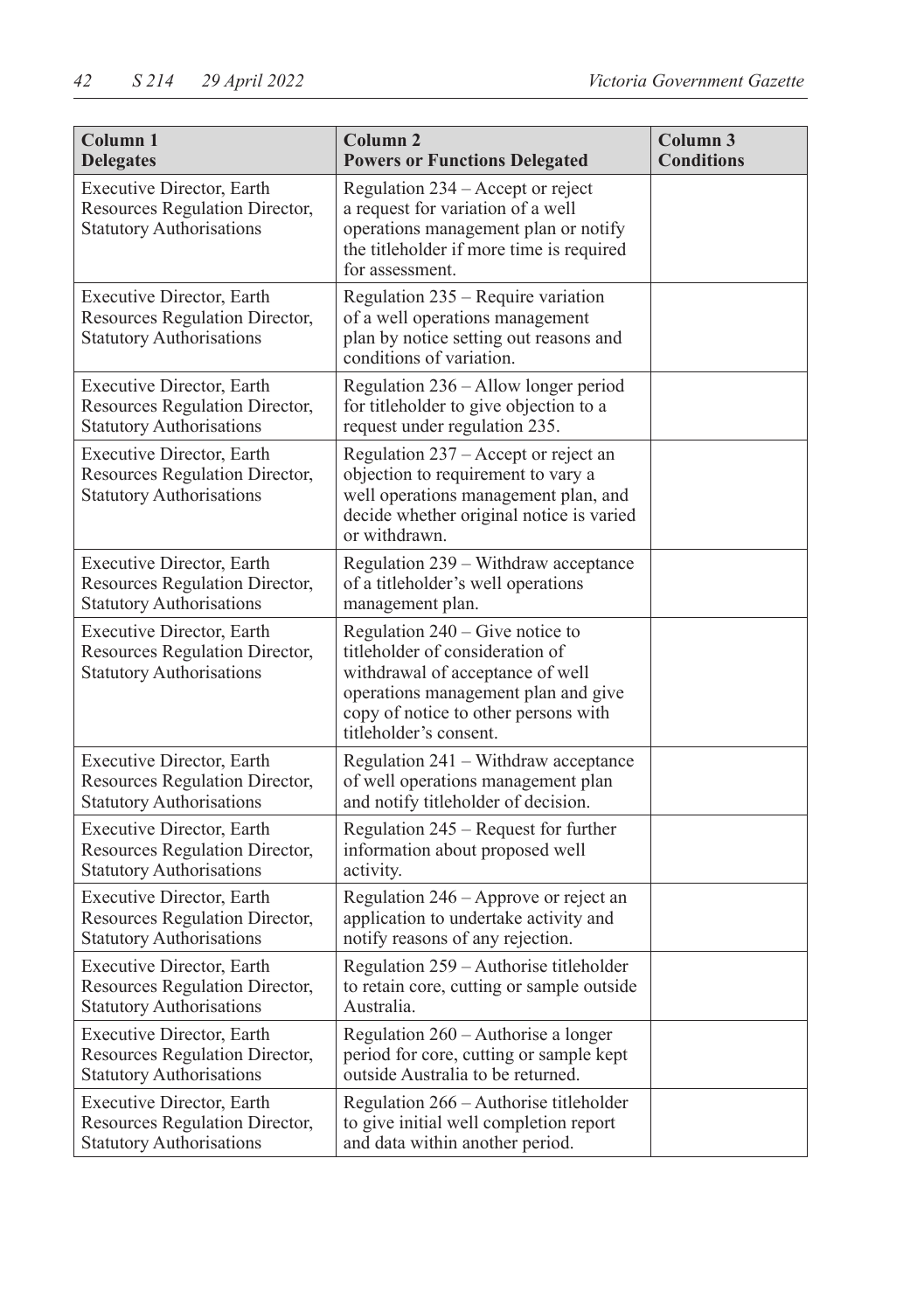| Column <sub>1</sub><br><b>Delegates</b>                                                                | <b>Column 2</b><br><b>Powers or Functions Delegated</b>                                                                                                                                  | Column 3<br><b>Conditions</b> |
|--------------------------------------------------------------------------------------------------------|------------------------------------------------------------------------------------------------------------------------------------------------------------------------------------------|-------------------------------|
| Executive Director, Earth<br>Resources Regulation Director,<br><b>Statutory Authorisations</b>         | Regulation 267 - Authorise titleholder<br>to give final well completion report and<br>data within another period.                                                                        |                               |
| Executive Director, Earth<br>Resources Regulation Director,<br><b>Statutory Authorisations</b>         | Regulation 269 - Authorise titleholder<br>to give survey acquisition report and<br>data within another period.                                                                           |                               |
| Executive Director, Earth<br>Resources Regulation Director,<br><b>Statutory Authorisations</b>         | Regulation 270 - Authorise titleholder<br>to give survey processing report and<br>data within another period.                                                                            |                               |
| Executive Director, Earth<br>Resources Regulation Director,<br><b>Statutory Authorisations</b>         | Regulation 271 - Authorise titleholder<br>to give survey interpretation report and<br>data within another period.                                                                        |                               |
| Executive Director, Earth<br>Resources Regulation Director,<br><b>Statutory Authorisations</b>         | Regulation 273 - Authorise titleholder<br>to give core, cutting or sample within<br>another period.                                                                                      |                               |
| Executive Director, Earth<br>Resources Regulation Director,<br><b>Statutory Authorisations</b>         | Regulation 275 - Documentary<br>information is permanently confidential<br>information if it is considered to be a<br>trade secret or commercially sensitive<br>unless it is disputed.   |                               |
| <b>Executive Director</b> , Earth<br>Resources Regulation Director,<br><b>Statutory Authorisations</b> | Regulation 276 - Determine<br>that information is interpretative<br>information.                                                                                                         |                               |
| Executive Director, Earth<br>Resources Regulation Director,<br><b>Statutory Authorisations</b>         | Regulation 277 - Issue a notice<br>disputing the classification of<br>documentary information as<br>permanently confidential or<br>interpretative information.                           |                               |
| Executive Director, Earth<br>Resources Regulation Director,<br><b>Statutory Authorisations</b>         | Regulation 279 – Consider any<br>objection to the notice disputing<br>the classification of documentary<br>information as not being confidential or<br>interpretative.                   |                               |
| <b>Executive Director</b> , Earth<br>Resources Regulation Director,<br><b>Statutory Authorisations</b> | Regulation 280 – After considering a<br>request to review the decision, make a<br>fresh decision on whether documentary<br>information is to be permanently<br>confidential information. |                               |
| Executive Director, Earth<br>Resources Regulation Director,<br><b>Statutory Authorisations</b>         | Regulation 283 – Make open<br>information about a well or survey<br>publicly known.                                                                                                      |                               |
| Executive Director, Earth<br>Resources Regulation Director,<br><b>Statutory Authorisations</b>         | Regulation 284 - Release basic<br>disclosable information.                                                                                                                               |                               |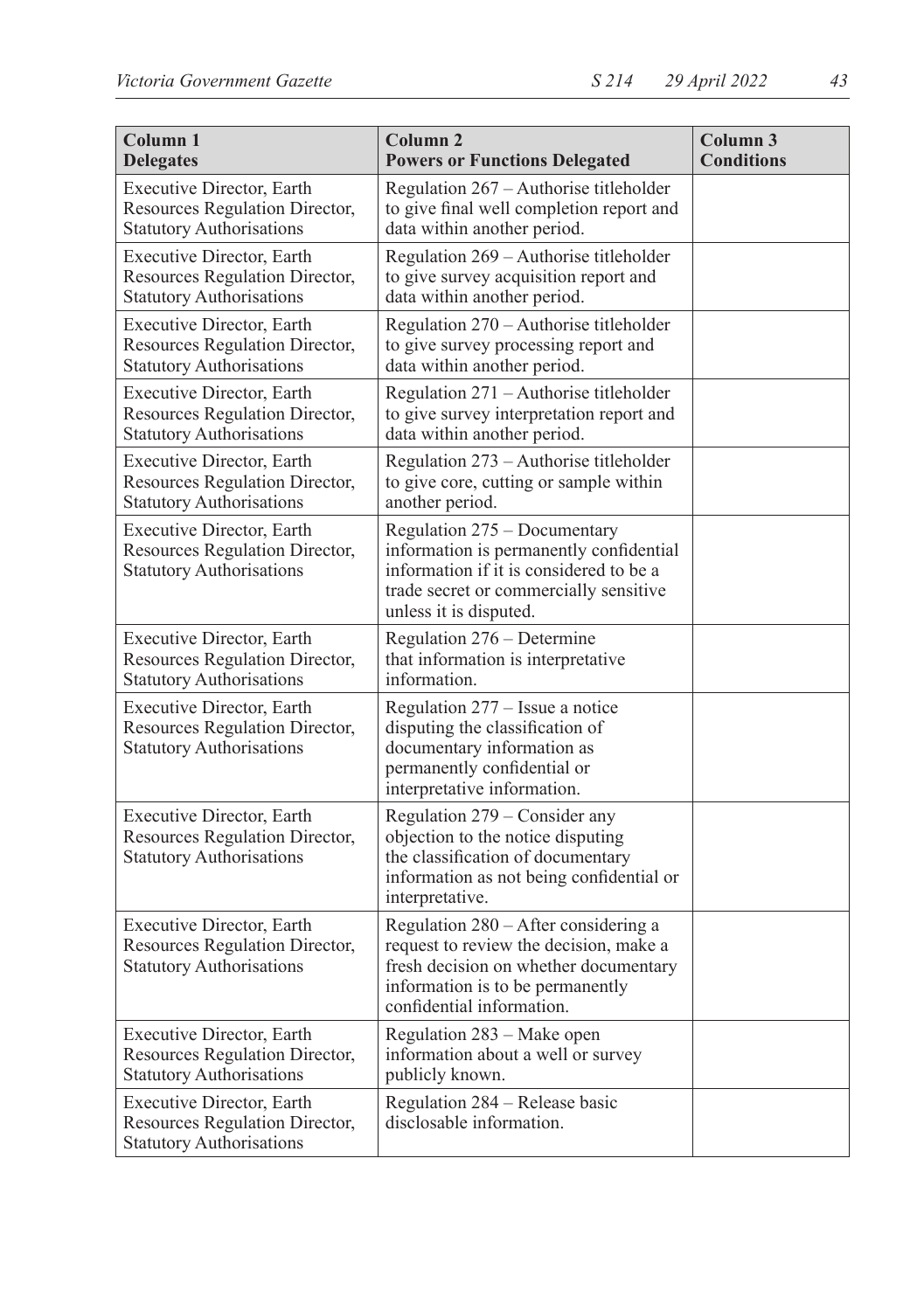| Column <sub>1</sub><br><b>Delegates</b>                                                        | Column <sub>2</sub><br><b>Powers or Functions Delegated</b>                                                                                                                         | Column 3<br><b>Conditions</b> |
|------------------------------------------------------------------------------------------------|-------------------------------------------------------------------------------------------------------------------------------------------------------------------------------------|-------------------------------|
| Executive Director, Earth<br>Resources Regulation Director,<br><b>Statutory Authorisations</b> | Regulation 285 - Release interpretative<br>disclosable information.                                                                                                                 |                               |
| Executive Director, Earth<br>Resources Regulation Director,<br><b>Statutory Authorisations</b> | Regulation 286 – Release documentary<br>information publicly known or available<br>where prior availability or consent.                                                             |                               |
| Executive Director, Earth<br>Resources Regulation Director,<br><b>Statutory Authorisations</b> | Regulation 288 – Release petroleum<br>mining samples publicly known or<br>available for inspection after relevant<br>day.                                                           |                               |
| Executive Director, Earth<br>Resources Regulation Director,<br><b>Statutory Authorisations</b> | Regulation 289 – Release petroleum<br>mining samples with prior availability<br>or consent.                                                                                         |                               |
| Executive Director, Earth<br>Resources Regulation Director,<br><b>Statutory Authorisations</b> | Regulation 295 - Authorise greenhouse<br>gas titleholder to retain core, cutting or<br>sample outside Australia.                                                                    |                               |
| Executive Director, Earth<br>Resources Regulation Director,<br><b>Statutory Authorisations</b> | Regulation 296 – Authorise a longer<br>period for greenhouse gas titleholder<br>to return core, cutting or sample kept<br>outside Australia.                                        |                               |
| Executive Director, Earth<br>Resources Regulation Director,<br><b>Statutory Authorisations</b> | Regulation 302 – Authorise greenhouse<br>gas titleholder to give initial well<br>completion report and data within<br>another period or in another medium or<br>format.             |                               |
| Executive Director, Earth<br>Resources Regulation Director,<br><b>Statutory Authorisations</b> | Regulation 303 - Authorise greenhouse<br>gas titleholder to give final well<br>completion report and data within<br>another period.                                                 |                               |
| Executive Director, Earth<br>Resources Regulation Director,<br><b>Statutory Authorisations</b> | Regulation 305 – Authorise greenhouse<br>gas titleholder to give survey acquisition<br>report and data within another period<br>and to present data in another medium<br>or format. |                               |
| Executive Director, Earth<br>Resources Regulation Director,<br><b>Statutory Authorisations</b> | Regulation 306 – Authorise greenhouse<br>gas titleholder to give survey processing<br>report and present data within another<br>period.                                             |                               |
| Executive Director, Earth<br>Resources Regulation Director,<br><b>Statutory Authorisations</b> | Regulation 307 – Authorise greenhouse<br>gas titleholder to give survey<br>interpretation report and data within<br>another period and present data in<br>another medium or format. |                               |
| Executive Director, Earth<br>Resources Regulation Director,<br><b>Statutory Authorisations</b> | Regulation 312 – Authorise greenhouse<br>gas titleholder to give core, cutting or<br>sample within another period.                                                                  |                               |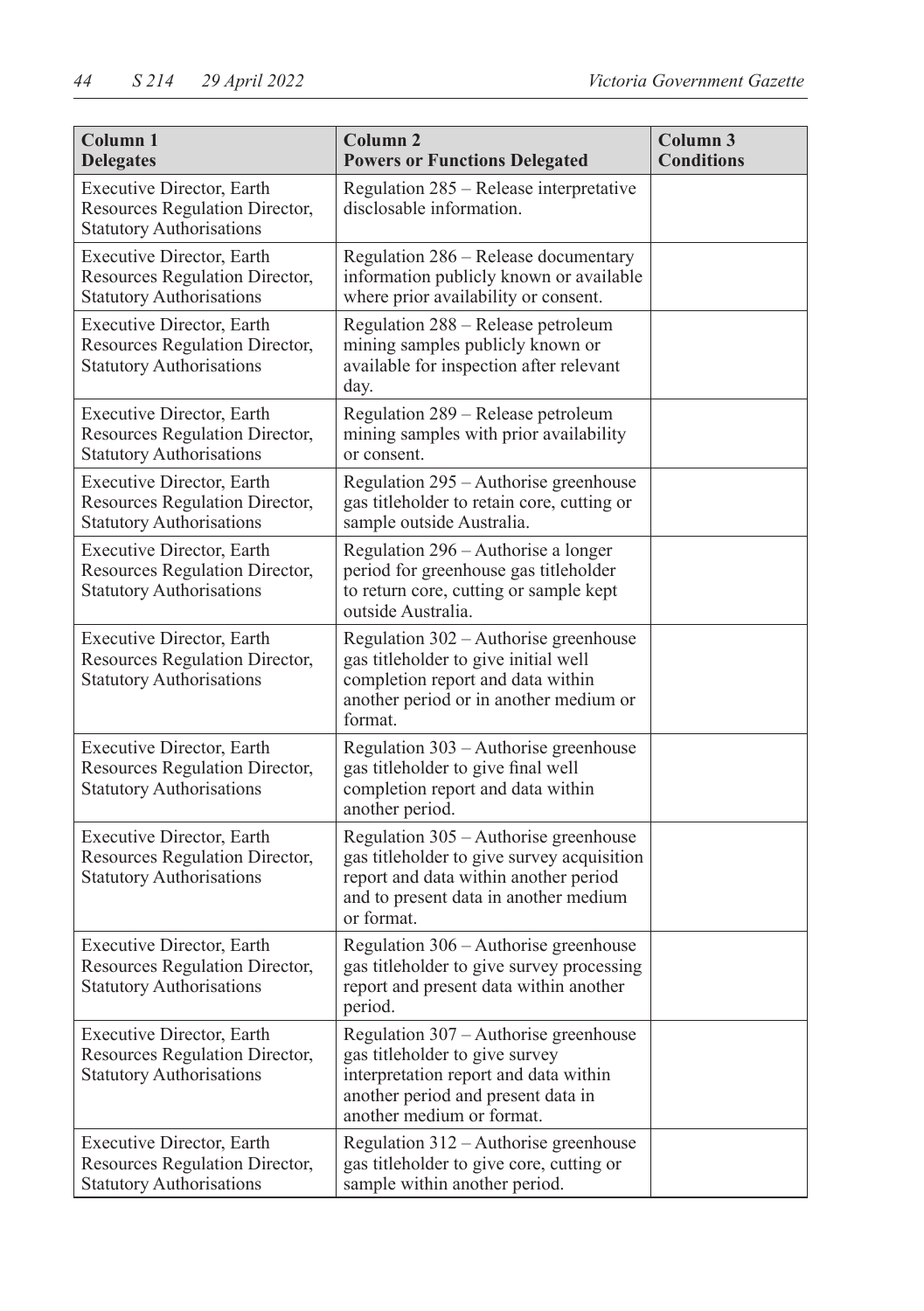| Column <sub>1</sub><br><b>Delegates</b>                                                                                        | Column <sub>2</sub><br><b>Powers or Functions Delegated</b>                                                                                                                                                                                            | Column 3<br><b>Conditions</b> |
|--------------------------------------------------------------------------------------------------------------------------------|--------------------------------------------------------------------------------------------------------------------------------------------------------------------------------------------------------------------------------------------------------|-------------------------------|
| Executive Director, Earth<br>Resources Regulation Director,<br><b>Statutory Authorisations</b>                                 | Regulation 314 – Documentary<br>information is permanently confidential<br>information if it is considered to be a<br>trade secret or commercially sensitive<br>unless it is disputed.                                                                 |                               |
| Executive Director, Earth<br>Resources Regulation Director,<br><b>Statutory Authorisations</b>                                 | Regulation 315 - Documentary<br>information is taken to be interpretive<br>information where Minister considers<br>it to be a conclusion drawn wholly<br>or partly from, or an opinion based<br>wholly or partly on, other documentary<br>information. |                               |
| Executive Director, Earth<br>Resources Regulation Director,<br><b>Statutory Authorisations</b>                                 | Regulation $316$ – Issue a notice<br>disputing the classification of<br>documentary information as<br>permanently confidential information or<br>interpretative information.                                                                           |                               |
| Executive Director, Earth<br>Resources Regulation Director,<br><b>Statutory Authorisations</b>                                 | Regulation 318 – Consider valid<br>objections to the notice disputing<br>the classification of documentary<br>information and advise objector of<br>decision.                                                                                          |                               |
| Executive Director, Earth<br>Resources Regulation Director,<br><b>Statutory Authorisations</b><br>Manager, Petroleum Licensing | Regulation 321 – Make open<br>information about a well or survey<br>publicly known.                                                                                                                                                                    |                               |
| Executive Director, Earth<br>Resources Regulation Director,<br><b>Statutory Authorisations</b>                                 | Regulation 322 – Release documentary<br>information from greenhouse gas<br>accounting reports.                                                                                                                                                         |                               |
| Executive Director, Earth<br>Resources Regulation Director,<br><b>Statutory Authorisations</b>                                 | Regulation 323 - Release basic<br>disclosable information.                                                                                                                                                                                             |                               |
| Executive Director, Earth<br>Resources Regulation Director,<br><b>Statutory Authorisations</b>                                 | Regulation 324 - Release interpretative<br>disclosable information.                                                                                                                                                                                    |                               |
| Executive Director, Earth<br>Resources Regulation Director,<br><b>Statutory Authorisations</b>                                 | Regulation 325 – Release documentary<br>information where prior availability or<br>consent.                                                                                                                                                            |                               |
| Executive Director, Earth<br>Resources Regulation Director,<br><b>Statutory Authorisations</b>                                 | Regulation 327 – Release eligible<br>samples or permit inspection after<br>relevant day.                                                                                                                                                               |                               |
| <b>Executive Director, Earth</b><br>Resources Regulation Director,<br><b>Statutory Authorisations</b>                          | Regulation 328 - Release eligible<br>samples publicly known or available<br>for inspection with prior availability or<br>consent.                                                                                                                      |                               |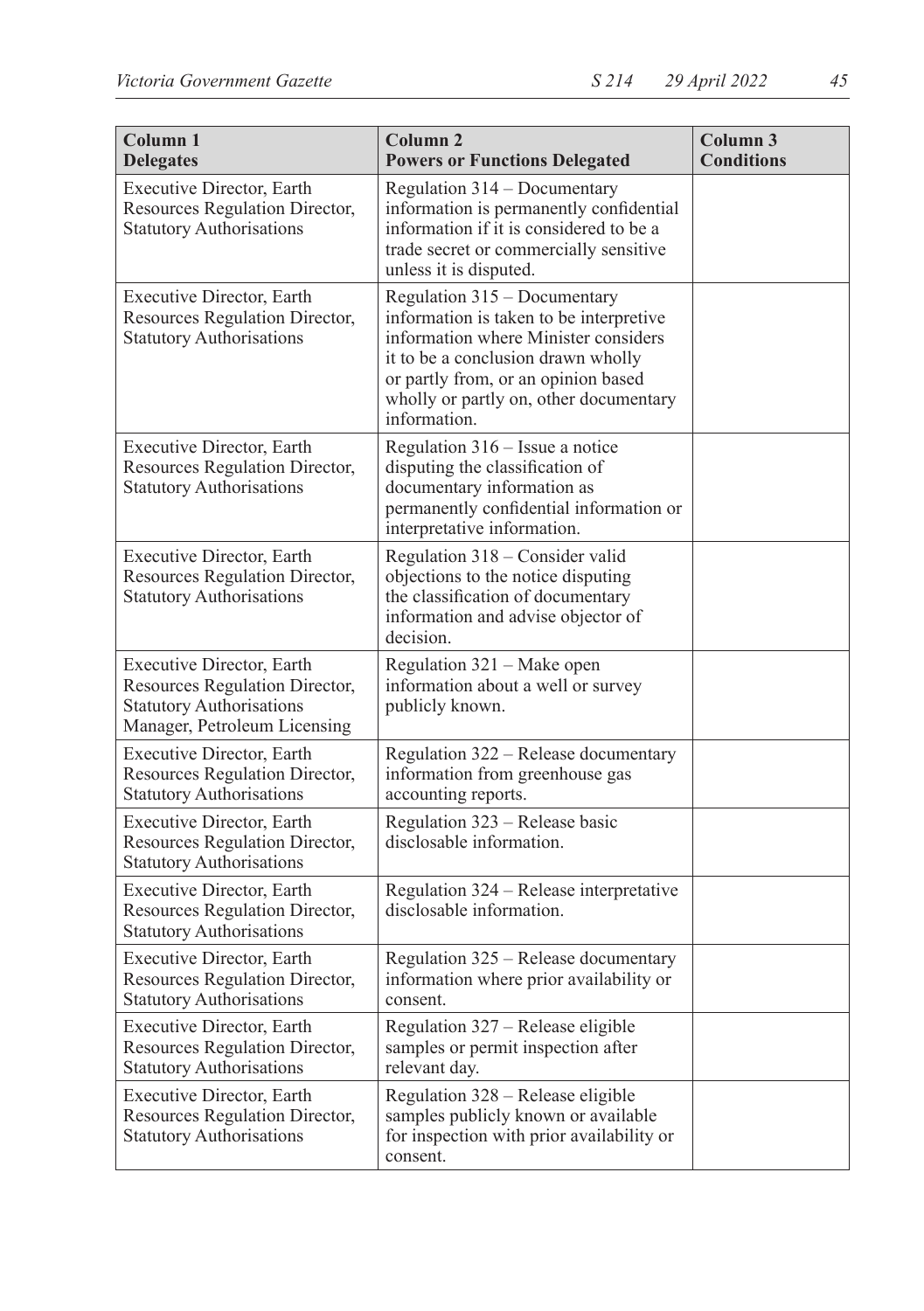| Column 1<br><b>Delegates</b>                                                                          | Column <sub>2</sub><br><b>Powers or Functions Delegated</b>                                                                                                                                                                                                                                     | Column 3<br><b>Conditions</b> |
|-------------------------------------------------------------------------------------------------------|-------------------------------------------------------------------------------------------------------------------------------------------------------------------------------------------------------------------------------------------------------------------------------------------------|-------------------------------|
| Executive Director, Earth<br>Resources Regulation Director,<br><b>Statutory Authorisations</b>        | Regulation 331 – Require titleholder<br>to survey position of wells, pipelines,<br>infrastructure, facilities, structures or<br>equipment and provide survey report.                                                                                                                            |                               |
| <b>Executive Director, Earth</b><br>Resources Regulation Director,<br><b>Regulatory Compliance</b>    | Regulation $334$ – Specify another<br>period for report by pipeline licensee<br>about reportable incident.                                                                                                                                                                                      |                               |
| <b>Executive Director, Earth</b><br>Resources Regulation Director,<br><b>Statutory Authorisations</b> | Regulation $360$ – Continue to consider<br>pipeline management plan or varied<br>pipeline management plan made<br>before 1 January 2012 as if it were an<br>application for acceptance or variation<br>of safety case and give applicant<br>reasonable opportunity to meet new<br>requirements. |                               |

## **Requirements for the exercise of delegated powers**

The delegate shall exercise the delegated powers subject to the following conditions:

- 1. These delegations are subject to any policy that may be determined either generally or in a particular case, by the Minister.
- 2. These delegations do not authorise the delegates to further sub-delegate the powers, duties and functions delegated.
- 3. These delegations are subject to the condition that any matter considered to be of particular importance or possessing special features requiring consideration by the Minister must be submitted to the Minister for consideration.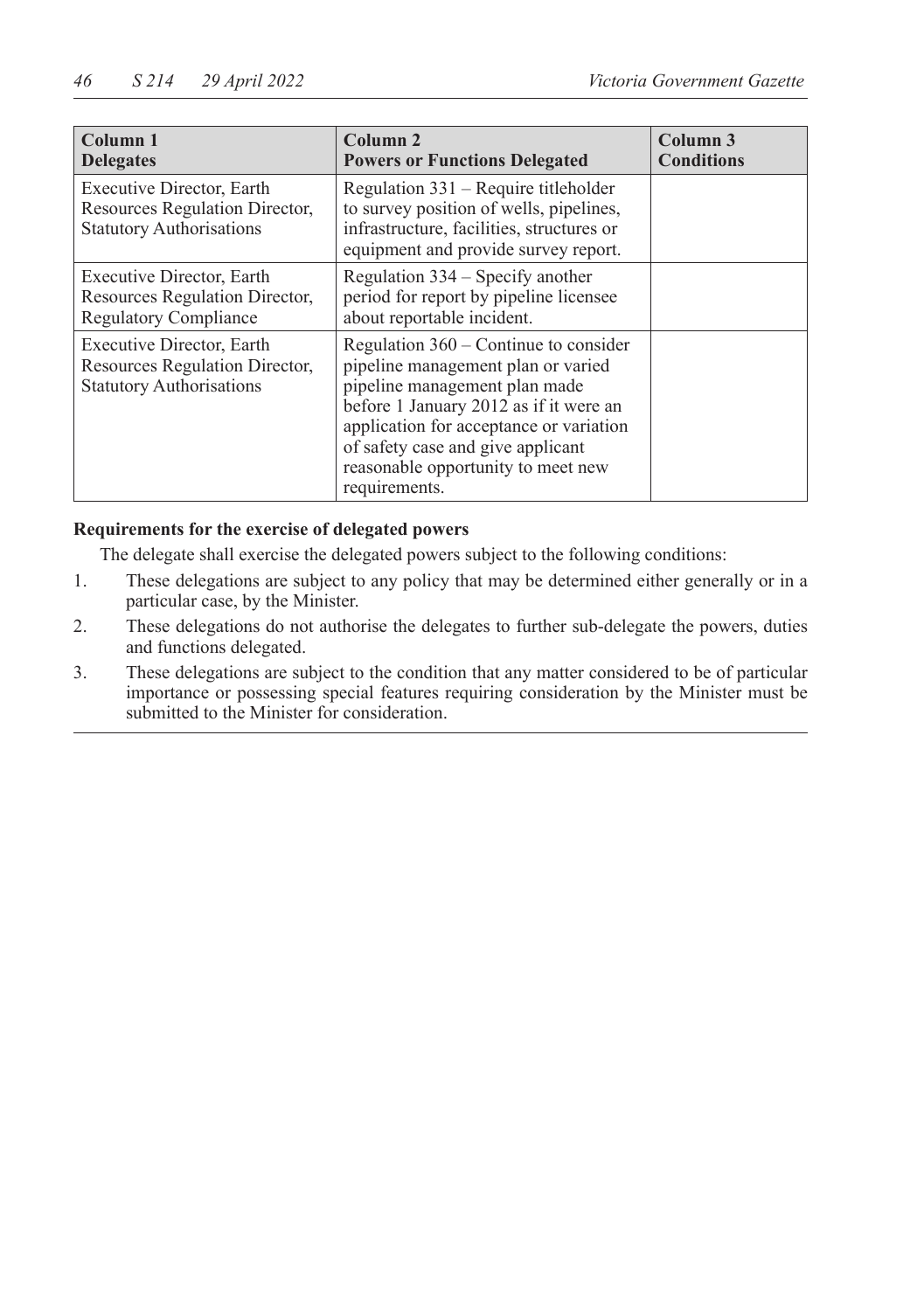This page was left blank intentionally